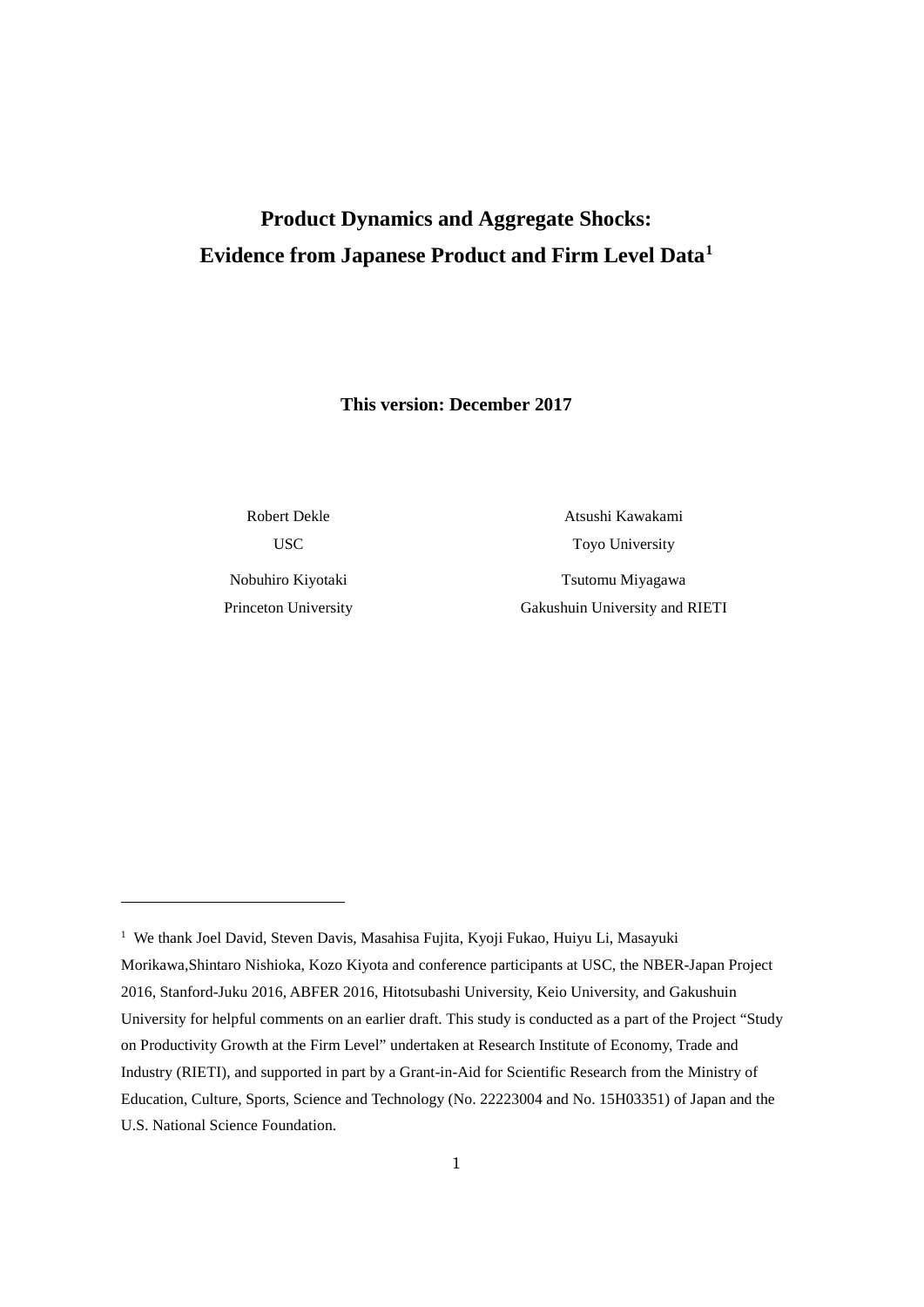#### **Abstract**

Conceptually linking product adding and dropping to business cycles goes back to at least Shumpeter. We examine the effects of shocks to aggregate productivity, foreign demand, and government expenditures on the dynamics of products of heterogeneous firms. Our structural empirical specifications connecting macroeconomic shocks to product dynamics are based on a neoclassical dynamic general equilibrium model (Dekle, Jeong and Kiyotaki, 2014, hereafter we call DJK). We construct unique firm level data on products and exports from the Japanese *Census of Manufactures* in the period from 1999 to 2009. The data are more disaggregated than comparable U.S. data and available at the annual frequency (while U.S. product level data are only available at five year intervals), which makes our data more suitable for examining the interaction between the business cycle and firm-product dynamics. Our data show that product adding and dropping behavior in incumbent firms affects fluctuations in aggregate shipments much more than the entry and exit of firms. Our results argue for dynamic trade and macroeconomic models with multiproduct firms.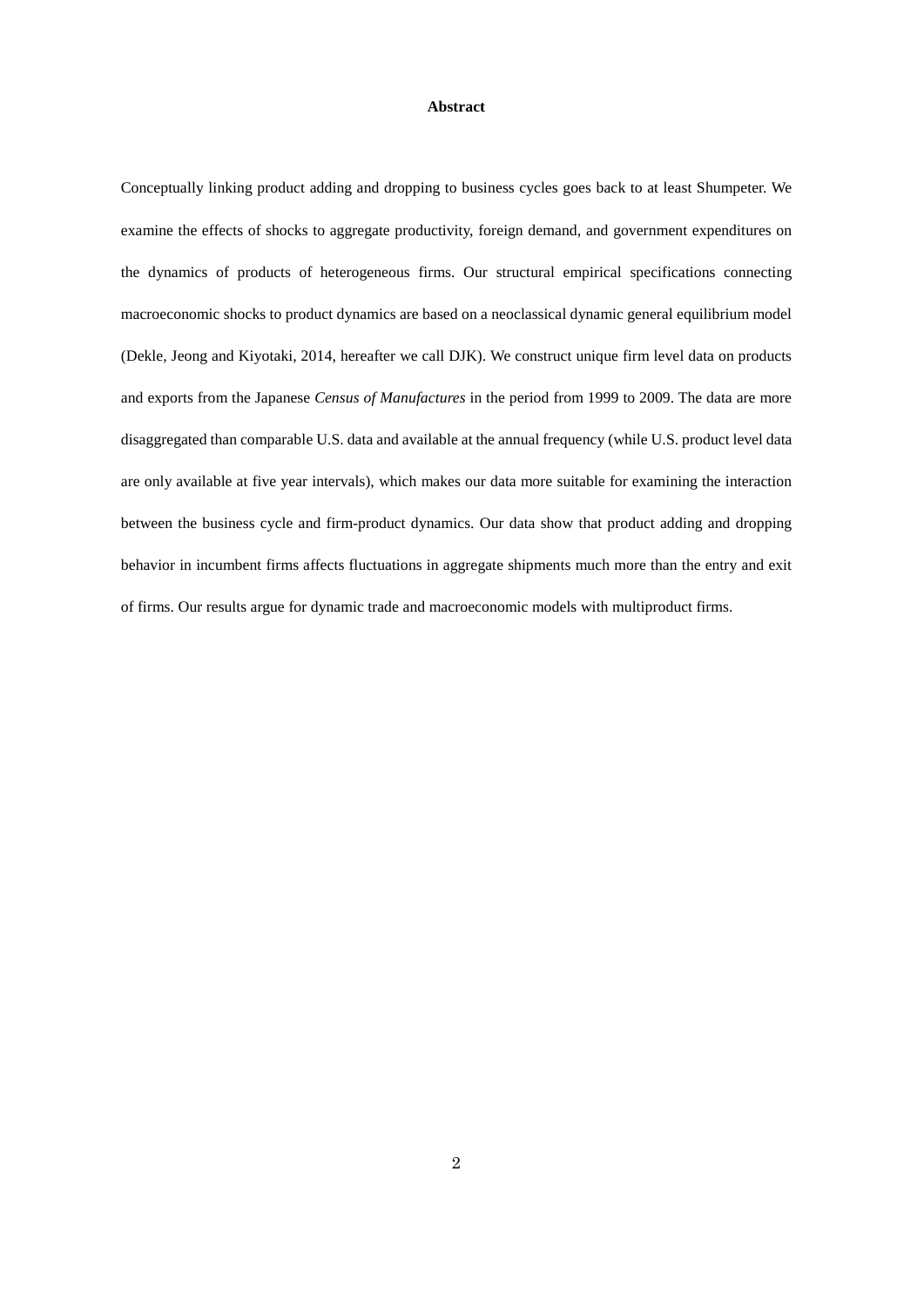## Introduction

1

The entry and exit of products are one of the main drivers of productivity growth. The entry of new products can lower prices and spur trade and real GDP growth. Earlier empirical work have shown that product dynamics are a major source of productivity movements over the medium- and longruns. [2](#page-4-0) There is, however, scant theoretically grounded empirical work on how macroeconomic shocks affect the entry and exit of products at the business cycle frequency. [3](#page-4-1) The main concern of this paper is how business cycle shocks such as total factor productivity, foreign demand, and government demand affect product dynamics at the firm level: the entry and exit of firms, the adding and dropping of products by incumbent firms, and exports.

Figure 1-1 shows the movements of shipments in the manufacturing sector in Japan from 1999 to 2009, which are highly cyclical. The first recession which occurred from 2000 to 2002 was affected by the collapse of the IT bubble economy in the U.S. The second recession starting in 2007 was affected by the global financial crisis. We see that during both recessions, the growth in manufacturing shipments was negative (solid line). These movements in total shipments can be decomposed into the following components: new firm entry, firm exit, product adding of incumbent firms, product dropping of incumbent firms, and changes in continuing products by incumbent firms. An exiting firm is defined as a firm that drops from one or more products to zero products.

Focusing on just the two recessionary periods, we find that the movements in the components are much larger than the decline in total shipments. The decline in total shipments was driven by large decreases in continuing products of incumbents, the net dropping of products by incumbents, and the net exit of firms (exit minus entry).

<sup>&</sup>lt;sup>2</sup> See for example, Aghion et. al. (1992), and Bernard, Redding, and Schott (2010).

<sup>&</sup>lt;sup>3</sup> There are several studies that relate firm entry and exit to aggregate shocks. See Alessandria and Choi, (2007); Ghironi and Melitz, (2005); Corsetti, Martin, and Pesenti, (2007); and Moreira, (2016) among others.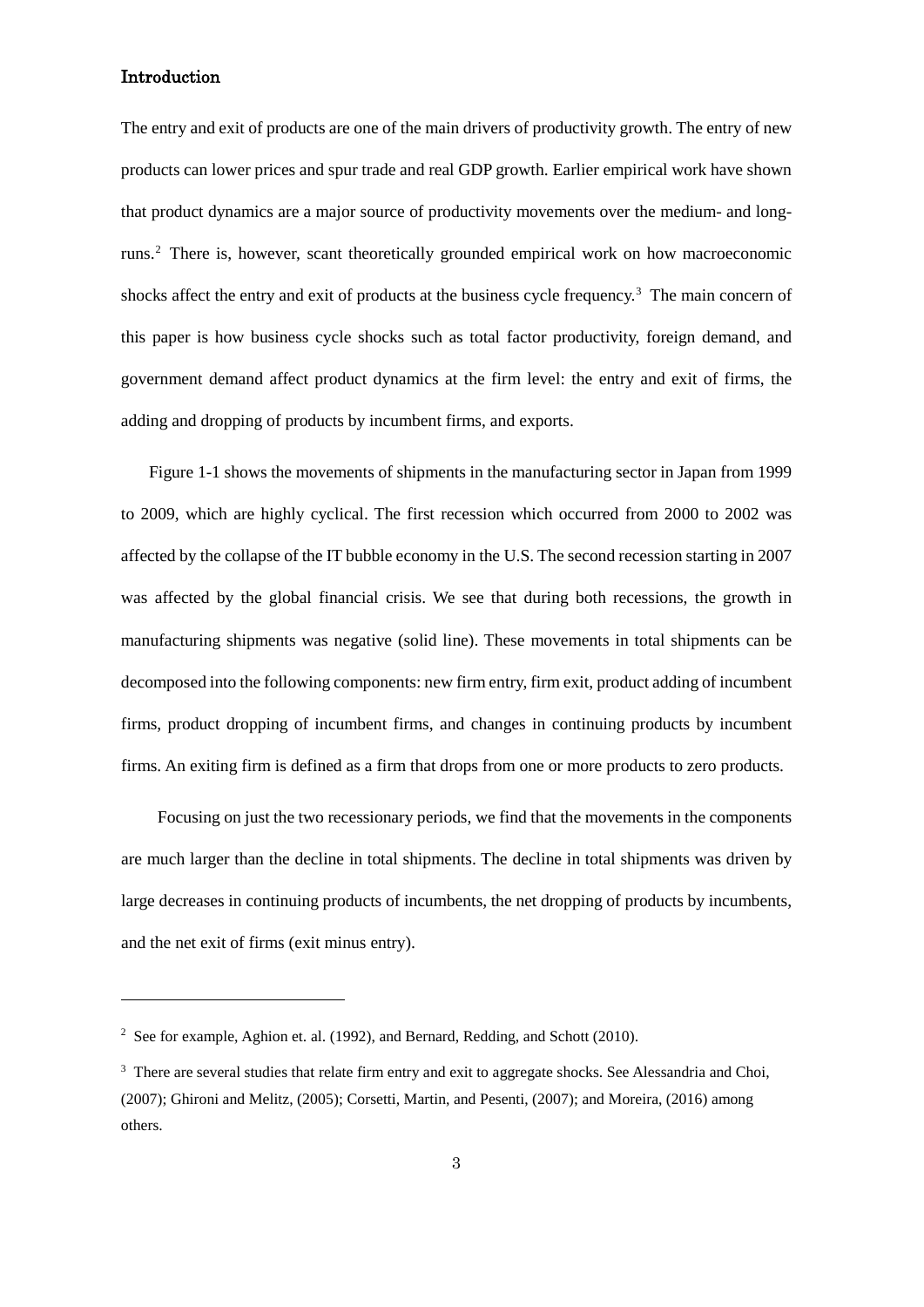From Figure 1-1, we can see that the contributions of product adding or dropping (or the sum of the contributions of firm entry and exit and the dropping and adding of products by incumbent firms) is much larger than the contributions of simply the entry and exit of firms. Between 00-09, on average, the contributions of entry and exit were 4.5 percent and -7.3 percent, while the contributions of the adding and dropping of products were 13.0 percent and -13.0 percent. Thus, it is important to not only examine the entry and exit of firms, but to focus on the adding and dropping of products by existing incumbent firms.

#### (Insert Figure 1-1 here)

The key takeaway is that on average between 1999 and 2009 and even just during downturns, firms are entering and adding products at the same time as they are exiting and dropping products. Thus, in analyzing product dynamics at the firm level, we need macroeconomic models that allow for the simultaneous adding and dropping of products of incumbent firms at the business cycle frequency—or of multiproduct firms in dynamic general equilibrium.

In this paper, we empirically relate firm-level product dynamics to macroeconomic shocks such as aggregate productivity, foreign demand, government expenditures and real exchange rates at the business cycle frequency. Our empirical specifications are motivated by the Dekle, Jeong and Kiyotaki (2014) (referred as DJK hereafter) multiproduct firm model. DJK develop a dynamic general equilibrium model in which the products added and dropped at the firm level depends upon aggregate shocks<sup>[4](#page-5-0)</sup> Firms are heterogeneous, facing recurrent firm-product specific shocks and aggregate shocks, such as shocks to aggregate productivity, foreign demand and liquidity preference. Each firm potentially can produce multiple products and decides whether and how much to produce each product in domestic and export markets. From their model, we can trace how

1

<sup>4</sup> Bilbie, Ghironi and Melitz (2012) also relate product level dynamics to macroeconomic shocks. They do not, however, relate macroeconomic shocks to product adding and dropping at the firm level, since the authors model only single-product firms.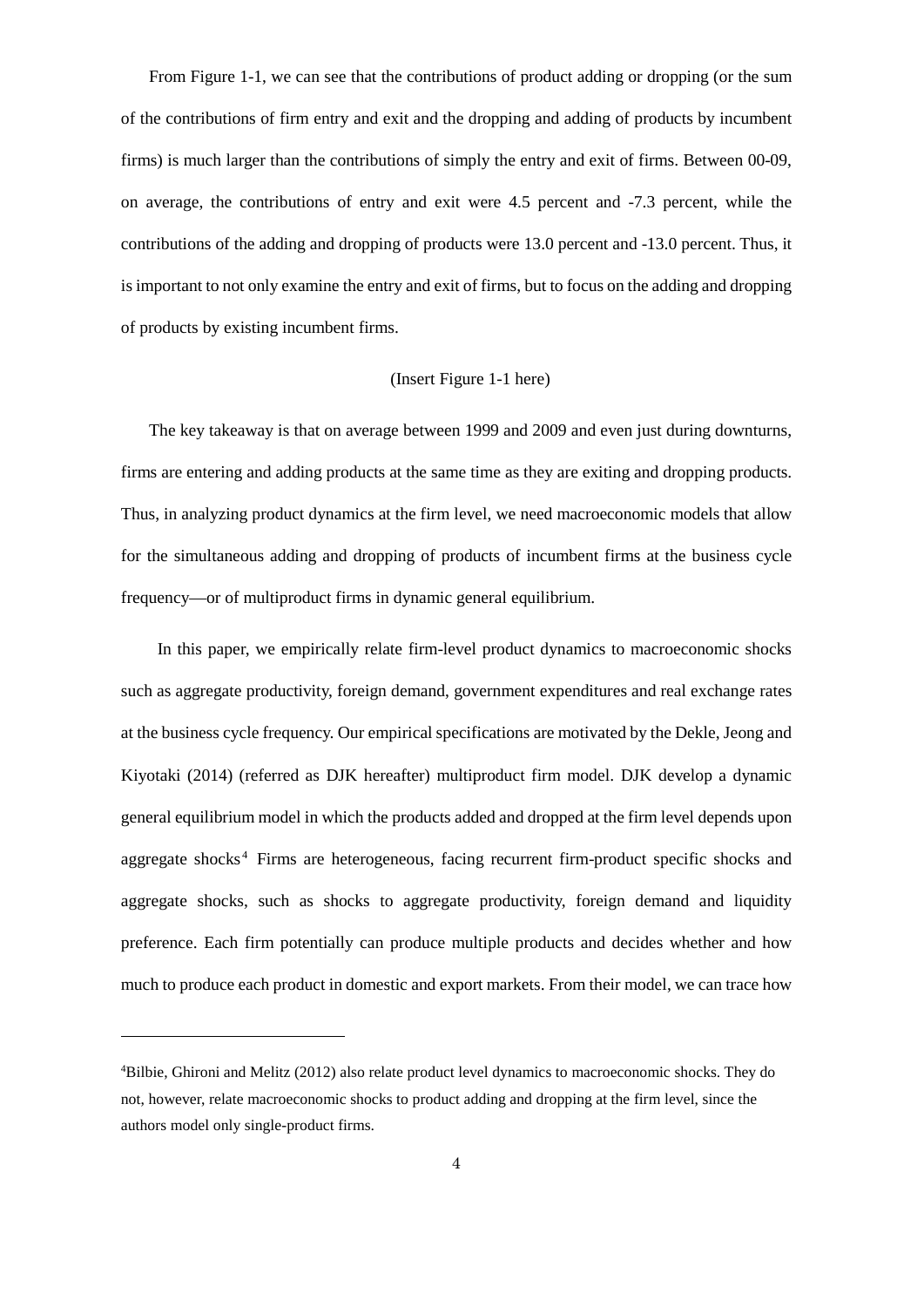certain macroeconomic shocks can determine product entry and exit, and thus the evolution of the number of products and product adding and dropping rates. The authors show that an aggregate productivity improvement lowers the costs of the entry of new establishments and products and raises the total number of products. Shocks to increase foreign demand and government expenditures also encourage entry and raise the total number of products.

Our aim is estimating the impact of macroeconomic shocks on product entry and exit at the firm level. To the best of our knowledge, this paper is one of the first to estimate a model of product adding or dropping at the firm level at the business cycle frequency, with well identified macroeconomic shocks, such as total factor productivity, foreign demand, and government demand. The estimated equations are "structural" in the sense that the specifications are based on a dynamic general equilibrium model and that the explanatory variables are exogenous or predetermined (if the model is true).

While there is a large theoretical and empirical growth literature examining the long-run determinants of innovation and introduction of new products, the literature on the short-run or business cycle frequency determinants of the number of new products is scant. In an important paper, Shleifer (1986) developed a model in which in times of high aggregate demand, entrepreneurs innovate and introduce new products. The idea is that only during favorable macroeconomic conditions are implementing new products profitable. In a series of industry level case studies, Schmookler (1966) showed that the more intense the aggregate demand, the more patentable ideas were generated. In this paper, we estimate an empirical specification structurally linked to a conventional business cycle model and show that positive macroeconomic shocks stimulate new product introductions.

<span id="page-4-1"></span><span id="page-4-0"></span>We obtain our product level data used in this paper from the Japanese Census *of Manufactures*. The Japanese *Census of Manufactures* is unique in that the value of shipments can be obtained all the way down to the 6-digit level (which we "products"), and the product level shipment data and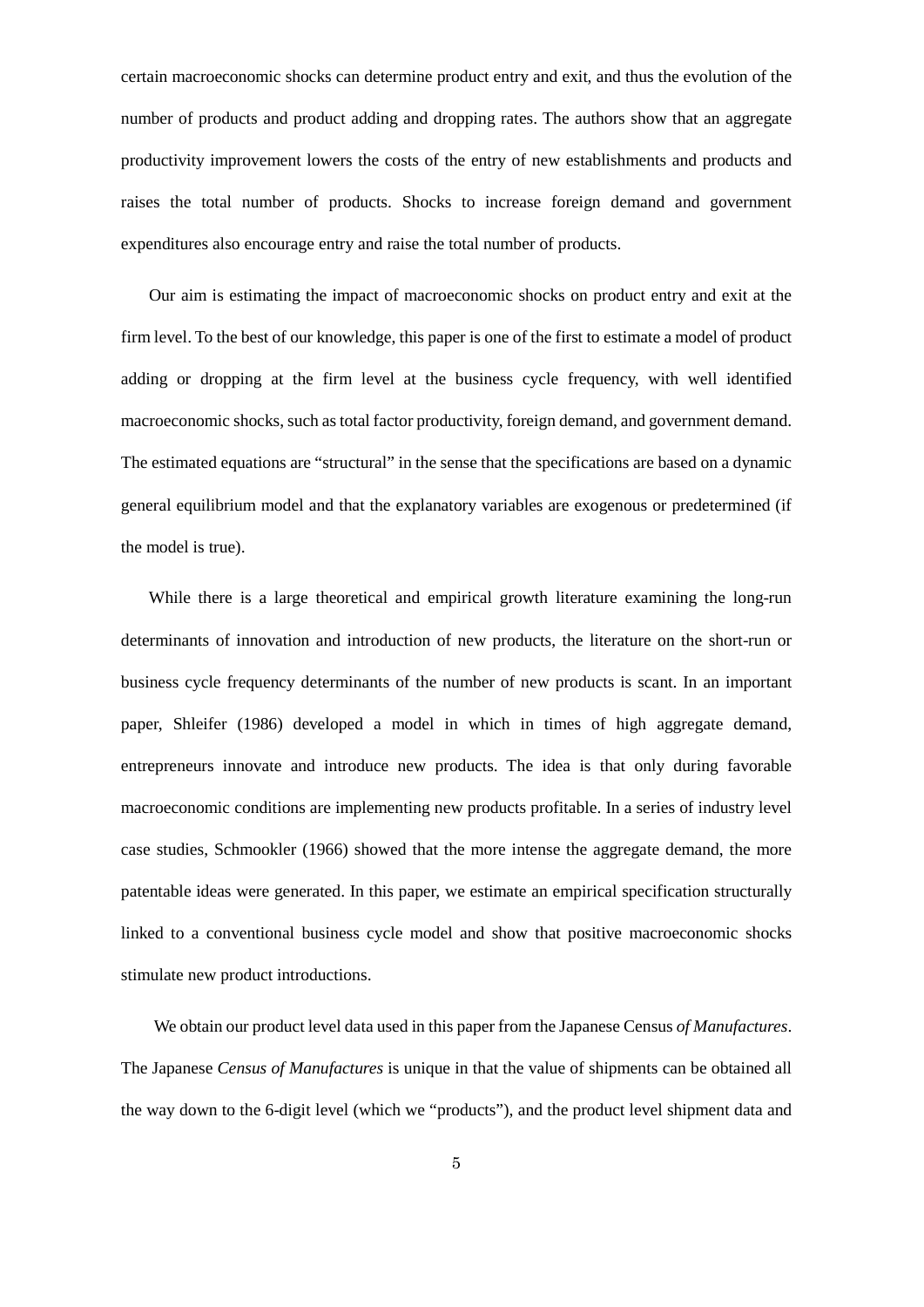establishment (and firm) level accounting data are available at the annual frequency, making the data suitable for analysis at the business cycle frequency. Moreover, to use the framework of DJK, we need to aggregate the product level data up to the firm level. *The Census of Manufactures* allows this aggregation. Products can be aggregated into establishments (plants), and plants can be matched to the parent firm using firm identifiers.<sup>[5](#page-7-0)</sup>

## **2. Product Dynamics and Macroeconomic Shocks**

1

 Dekle, Jeong, and Kiyotaki (2014) construct a dynamic general equilibrium model of a small open economy with a rich production structure. Firms are heterogeneous and potentially produce many differentiated products. The firm is defined as a collection of differentiated products, each product having heterogeneous productivity.

 Their model differs from the usual general equilibrium, dynamic models of firm entry and exit in that their focus is on the addition and deletion of products by incumbent firms. The authors model the product evolution mechanism of both entering and incumbent firms. The product innovation mechanism described below by necessity is highly stylized, to permit clean

<sup>5</sup> In U.S. Census data, the usual product level data are only available down to the 5-digit level and are not available at the annual frequency (Bernard, Redding, and Schott, 2010). Also, although available at a higher frequency, U.S. store scanner-type product level data as used by Broda and Weinstein (2010) and U.S. Bureau of Labor Statistics individual producer price level data used by Nakamura and Steinsson (2012) need to be first matched to firm level accounting data at the annual frequency before performing the empirical work that we do here.

<span id="page-5-0"></span>Other recent research examining the relationship between business cycles and product-level dynamics include Gilbert (2017) and Aghion, Bergeard, Boppert, Klenow, and Li (2017). Gilbert examines scannertype data and finds that product variety at the U.S. regional level depends on the business cycle. Aghion, et. al. use U.S. firm-level Census data to examine how the exit of products through the entry of new firms (what they call "creative destruction") and the current imputation procedure used by the government together bias the measured inflation rate upwards and TFP downwards.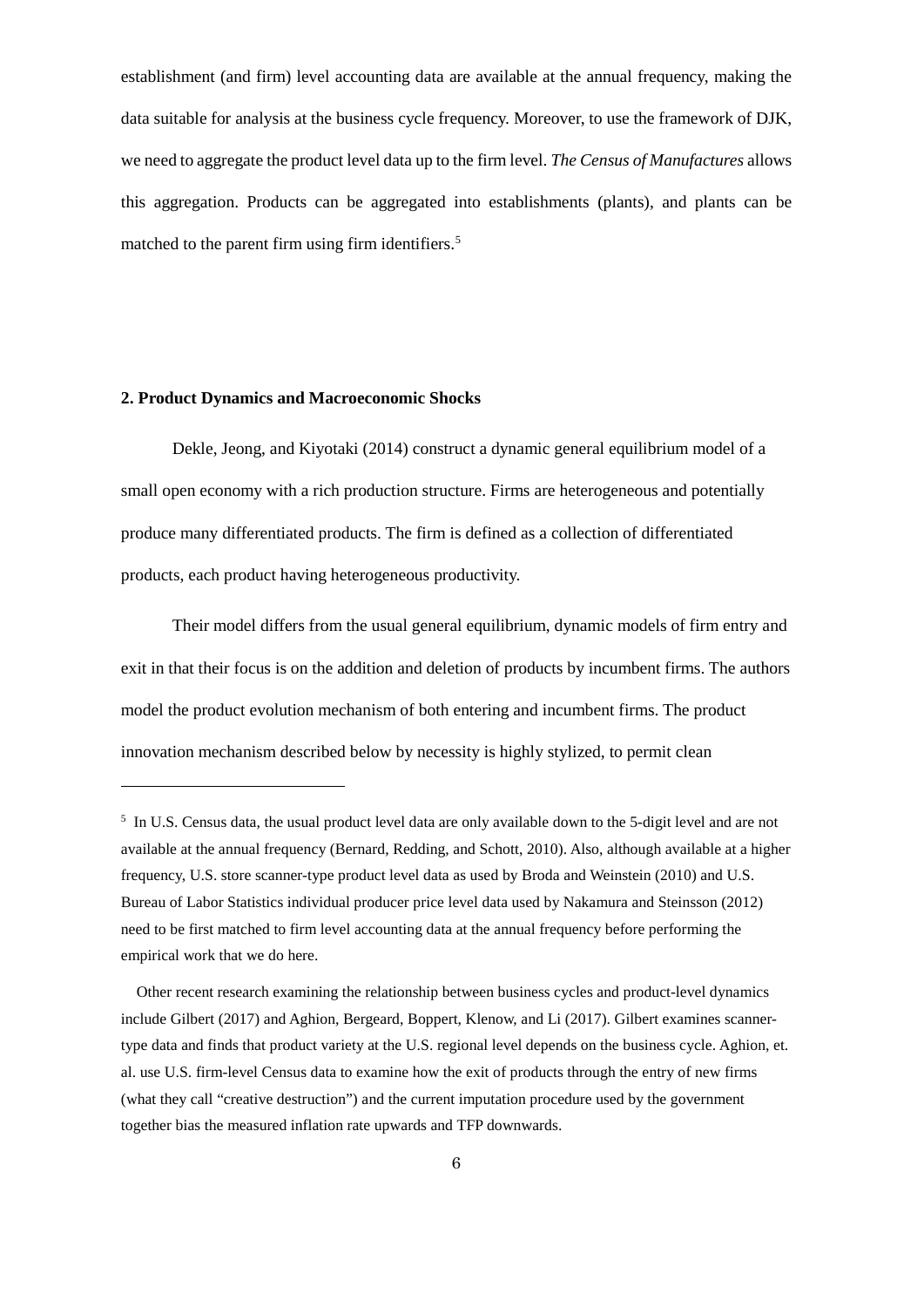aggregation into a dynamic general equilibrium model. Here we summarize only the key features of their model relevant for estimating the relationship between aggregate shocks and product dynamics.

When a new firm or a new establishment of an incumbent firm pays a sunk cost  $\kappa_E$  to enter, it draws an opportunity to produce a new differentiated product with a certain probability of success. The productivity of a new product is heterogeneous and is distributed according to a Pareto distribution with success. The firm with the production opportunity must pay a fixed cost to produce the product and maintain the productivity. Firms that pay the maintenance cost may succeed to maintain the productivity of the product with probability 1- $\delta$  and lose the productivity of the product completely with probability  $\delta$ .

 In addition, independently from the success or failure of maintaining the existing product, each product that the firm pays the maintenance cost yields an opportunity to produce another new product with certain probability  $\lambda \delta$ , and the productivities of new products are distributed according to a similar Pareto distribution,<sup>[7](#page-9-0)</sup> Through these birth and death of differentiated products, the firm may add new products, maintain the existing products, replace the products, or drop the existing products.

 We can express this product evolution mechanism in terms of the change in the number of products  $(\Delta N_t)$  in the following way. Let  $N_{Et}$  be the total number of new establishments at time t. Each new establishment draws the opportunity of producing a new product from date  $t+1$ , with probability  $\lambda_F$ . A new establishment can be started by incumbent firms or new firms entering with a new product. Let  $\omega$  be the exogenously given proportion of new establishments started by newly entering firms (as opposed to incumbent firms). Then the number of new products

1

<sup>7</sup> The idea here is that new products "spin-out" from old products. Say, Apple is working on the I-pod. Whether the I-pod will continue to be successful or not is stochastic, but only by working on the I-pod will there be a chance that the I-phone will be "spun-out" (they are based on similar technologies).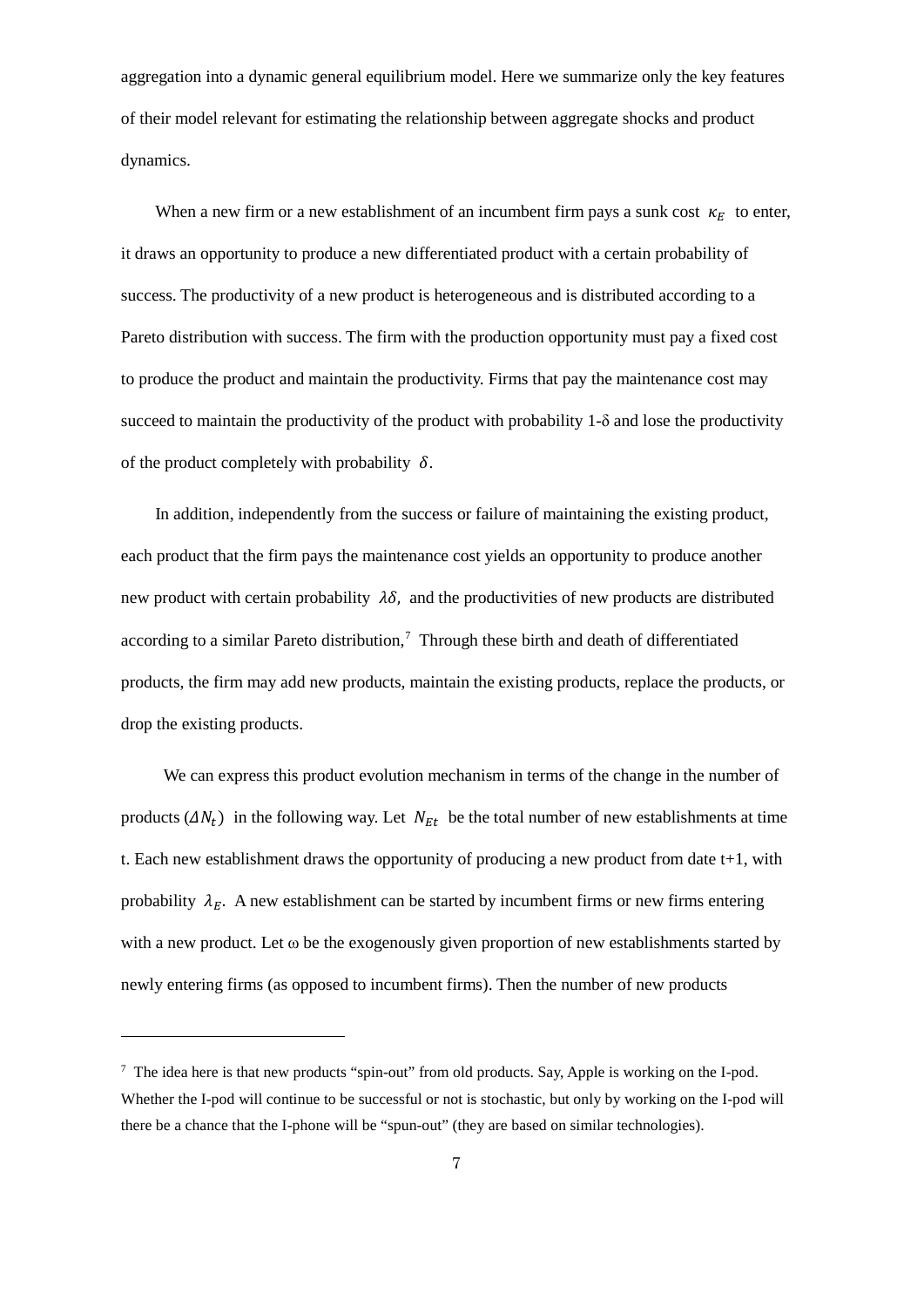produced by new firm entrants will be:  $(1 - \omega) \lambda_E N_{Et}$  (1). Incumbent firms on the other hand will have two means of increasing the number of products: (1) by starting a new establishment,  $\omega \lambda_E N_{Et}$ ; and (2) by spinning out new products from existing products,  $\delta \lambda N_t$ . At the same time, incumbent firms will be dropping products through failed maintenance,  $\delta(1-\delta\lambda)N$ , and the closing of existing product lines, reducing the number of their products by:  $(-\omega \lambda_E N_{Et})$ .

Thus, the total number of products added by incumbent firms are:

$$
(1 - \delta)[\delta \lambda N_t + \omega \lambda_E N_{Et}] \tag{2}
$$

where  $1-\delta$  is the probability that the productivities of the existing products will be maintained. The total number of products dropped by incumbent firms are:

$$
(\delta)[(1 - \delta \lambda)N_t - \omega \lambda_E N_{Et}], \tag{3}
$$

where  $\delta$  is the probability that the productivities of the products drop to zero. Thus, the total change in the number of products  $\Delta N_t$  is the net number of products added by existing firms and the number of products added by the setting up of new establishments and by new firm entrants.

Subtracting  $(3)$  from the sum of  $(1)$  and  $(2)$ , and collecting terms, we have:

1

$$
\Delta N_{it} = (-\delta + \delta \lambda) N_{it} + \lambda_E N_{Et}
$$
\n(4)

<span id="page-7-0"></span>where we subscript by i to denote firm i  $(-\delta + \delta \lambda) < 0$ .<sup>8</sup> Note that existing firms are

<sup>8</sup>This assumption is necessary in DJK to guarantee the existence of the steady-state in the model. That is, there are negative scale effects in the introduction of new products by incumbent firms. In fact, this negative scale effect—or decreasing returns to scale at the firm level—is a necessary condition for the DJK model to have a steady-state. Only through the entry of new firms and establishments will the total number of products be maintained or increasing over time. The DJK model is a neoclassical growth model with a well-defined steady-state. As in such models, the steady-state aggregate number of products,  $N^*$ , is invariant to business cycle shocks. When a positive macroeconomic shock hits and raises  $N(t) > N^*$ , over time  $N(t)$  decreases from above to return back to steady-state N\*. Between the time of the macroeconomic shock and reaching the steady-state, N(t) is higher than at the steady state. There are more products and the level of GDP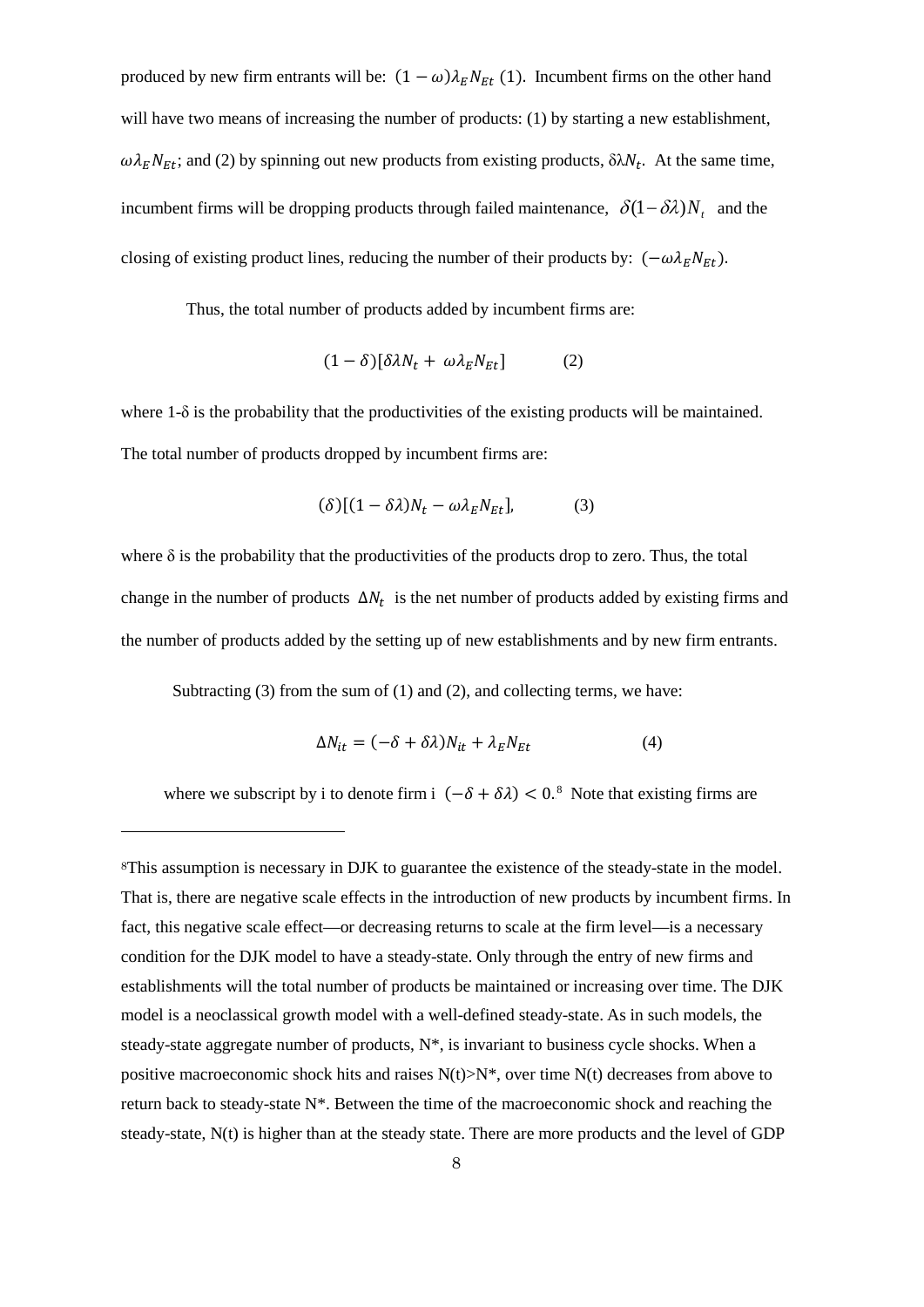heterogeneous, differing by their number of products at time t. This is because each incumbent firm will have a different sequence (history) in the draws of new products and the maintenance of existing products, resulting in different  $N_{it}$ .

## **Aggregate Shocks and New Products.**

The entry of new firms and new establishments (of incumbent firms),  $N_{Et}$ , depends on the free entry condition of the model, where the firm or establishment enters when the costs of entry are lower than the expected present discounted value of profits:

$$
\kappa_{Et} = \lambda_E E_t(\Omega_{t,t+1} V_{t+1})
$$
\n(5)

where  $\kappa_{Et}$  is the sunk cost of entry of the firm;  $\lambda_E$  is the probability of drawing a new product;  $\Omega_{t,t+1}$  is the stochastic discount rate of consumers; and  $V_{t+1}$  is the value function of firms, or the present discounted value of profits from time t+1 onwards.

 Importantly, aggregate shocks affect the evolution of the number of products through the above free-entry condition. These aggregate shocks include aggregate productivity  $(Z_t)$ , foreign demand  $(Y_t^*)$ , and government demand  $(G_t)$  shocks. Suppose that a positive macroeconomic shock such as  $Y_t^*$  hits the firm. The shock raises the present discounted value of profits facing the firm, and the firm opens a new establishment to start a new product line. At the same time, through unsuccessful maintenance, the firm loses products. Thus, as observed in Figure 1-1, we can simultaneously see the adding and dropping of products on average throughout the sample period and firms are dropping products even in response to a positive macroeconomic shock.

 To close the model, consumers supply labor, consume final goods (which is produced from many differentiated intermediate products), and hold home and foreign bonds to maximize expected utility. The state of the economy can then be described by the set of variables  $M_t =$  $(N_t, D_t^*, Z_t, G_t, Y_t^*, \zeta_t)$ , where  $N_t$  is the aggregate number of products,  $D_t^*$  is the level of foreign

1

is higher after the positive macroeconomic shock than in the steady-state.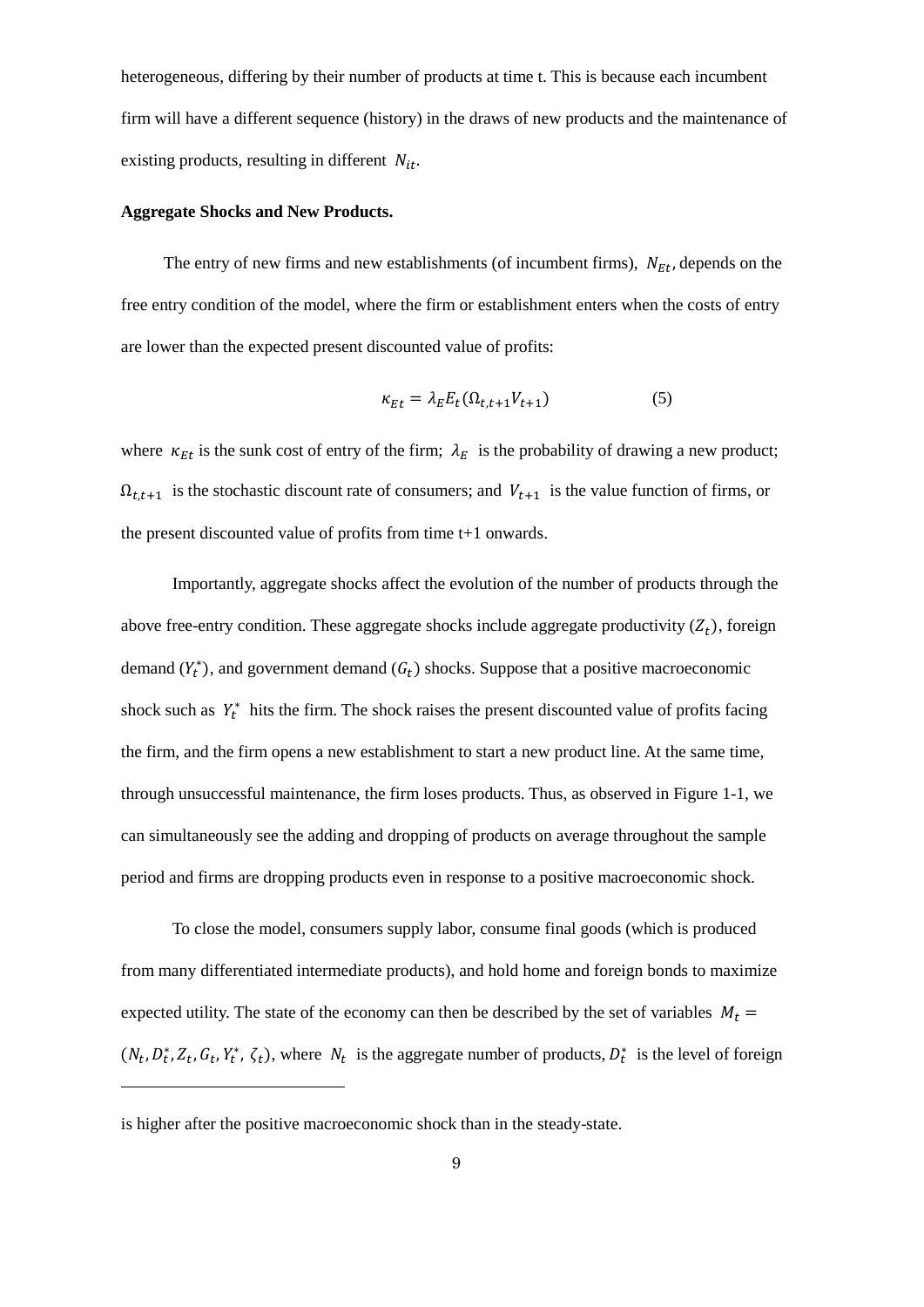real bonds, and  $\zeta_t$  is the liquidity shock to holding foreign bonds. The first two are endogenous and the last four are exogenous. The aggregate state variables are respectively, the total number of products in the economy, the aggregate stock of foreign bonds, total factor productivity, foreign demand, and the liquidity shock from holding foreign bonds. All the other endogenous variables in the model such as aggregate consumption, labor supply, and the exchange rate are functions of  $M_t$  through all the equilibrium equations of the DJK model, including the free entry condition (5).

 Equation (4) above can be estimated by firm level data with information on the number of products by firms. As summarized in Equation (4),  $N_i(t + 1) - N_i(t) = \Delta N_i(t)$  depends on the exogenous stochastic shocks that affect the firm's draws of maintenance and spinouts from the existing products, as well as the endogenous choice of the firm to add new establishments. The endogenous choices depend on the entire general equilibrium structure of the DJK model and are driven by macroeconomic shocks such as total factor productivity, government spending and foreign demand shocks. As mentioned, we expect  $\Delta N_i(t)$  to be a decreasing function of  $N_i(t)$  as existing firms tend to have a smaller number of positive spinouts and innovation than the unsuccessful maintenance of existing products.

#### **Estimation Strategy of the Model.**

<span id="page-9-0"></span>In the estimation, the aggregate shocks that affect the evolution of  $\Delta N_{it}$  are included at the *industry level* to increase the cross-section variation and the precision of the estimates. For the two demand shocks, government  $(G_t)$  and foreign demand  $(Y_t^*)$ , let  $y_{tk}^*$  and  $g_{tk}$  be the industry-level foreign and government demand shocks for industry k (such as television and radio receivers). For the aggregate TFP supply shock  $(Z_t)$ , let  $z_{tk}$  be the k industry-level TFP shock. Assume that the impact of industry level shocks on the dependent variable are proportional to the impact of aggregate level shocks:  $g_{tk} = \gamma_{gk} G_t$ ,  $y_{tk}^* = \gamma_{y*k} Y_t^*$ , and  $z_{tk} = \gamma_{zk} Z_t$ , where the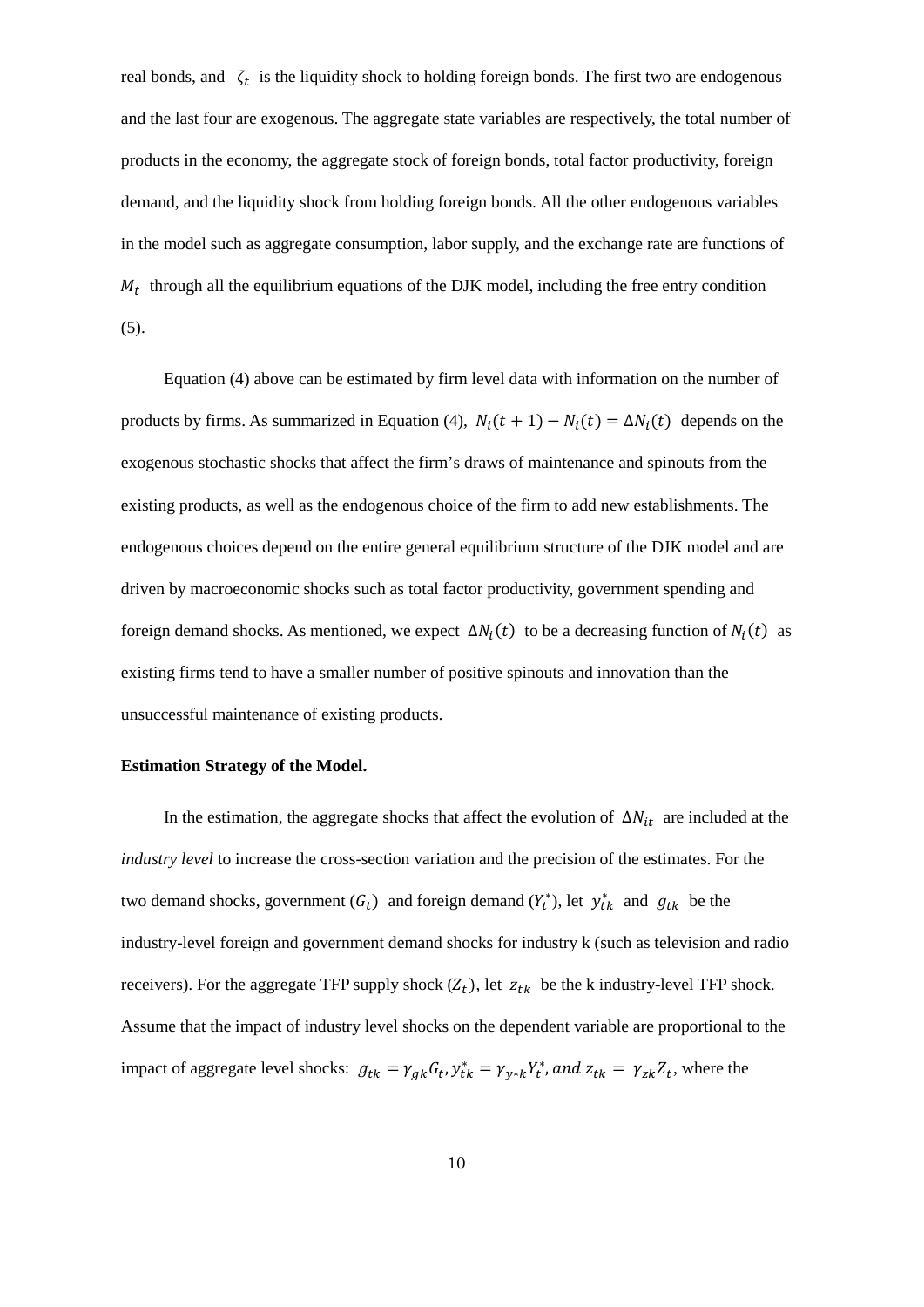constant of proportionality differs by industry.[9](#page-12-0) Then after taking logs of the above expressions of the industry level shocks, we obtain, say for government demand shocks,  $ln g_{tk} = ln G_t +$  $ln v_{gk}$ . Then we can substitute industry-level shocks for aggregate shocks, provided that we also include intercepts that differ by industry ( $ln v_{gk}$  or industry level dummy variables) in the estimation.

 In DJK, shocks to aggregate government spending, foreign demand, and aggregate TFP are modelled as an AR(1) process. In our estimation below, we include two different industry-level shocks. First, we include the industry-level shocks,  $g_{tk}$ ,  $y_{tk}^*$ , and  $z_{tk}$  by themselves. The assumption is that the total levels of these variables represent a "shock" or "surprise" to the agents in the model. Second, we model the industry-level macroeconomic shock processes as an AR(1) process (following DJK), estimate the process, and use the estimated residuals as the "shock" component. In both cases, the coefficients on the shocks are interpreted as the impact of the macroeconomic shock on the evolution of the number of products.

#### **Inclusion of Firm Level TFP**

1

 The specification (4) that we estimate is deliberately stylized. This stylized structure is necessary to allow the aggregation of heterogeneous firms with product innovations into a standard stochastic business cycle model. Other variables would certainly influence the product evolution process at the firm level. In our alternate empirical specification (6), we add the ratio of firm level TFP to aggregate (industry) TFP  $(Z_t)$  to (4).

<sup>9</sup> DiGiovanni, et. al. (2014) use sectoral level shocks to capture the impact of aggregate shocks. We use the narrower measure of industry level shocks to capture the impact of aggregate shocks. Foerster, et. al. (2011) develop a standard multisectoral neoclassical growth model and shows that the vector of industry output growth rates follow the factor time-series model:  $\varepsilon_{kt} = \beta_k S_t + v_t$ , where  $\varepsilon_{kt}$  is the shock to the output industry k,  $\beta_k$  is the matrix of coefficients that reflects how the vector of aggregate shocks  $S_t$  affect industry k's output. Thus, in Foerster et. al.'s (2011) real business cycle model, industry level shocks are also proportional to aggregate shocks.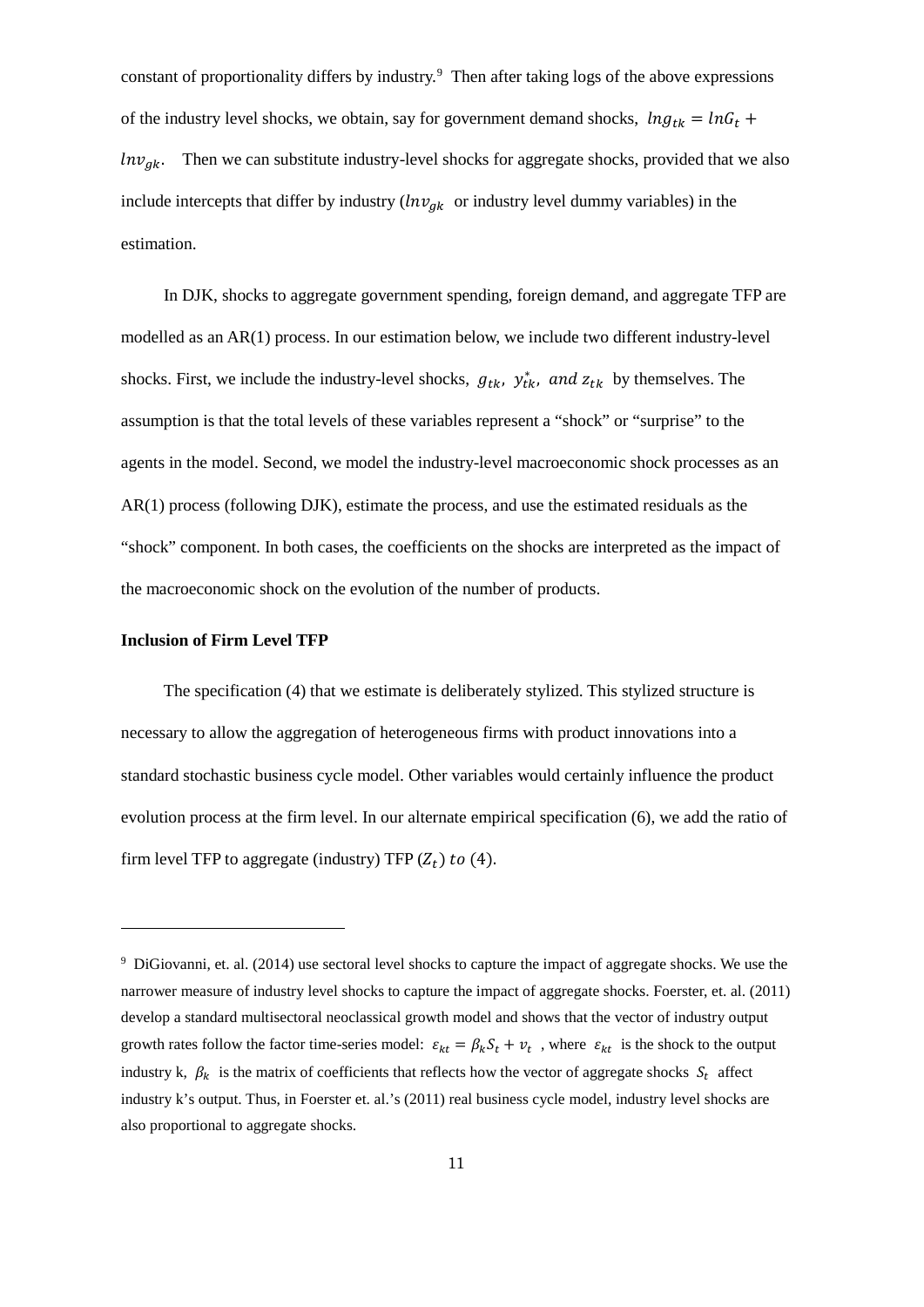$$
\Delta N_{it} = (1 - \delta + \delta \lambda) N_{it} + \frac{TF_{it}}{TF_{t}} \lambda_E N_{Et}
$$
 (6)

Firm level TFP depends on the entire history of product draws and the successful maintenance of the products of firm  $i$  and is predetermined. In the DJK model,  $N_{it}$  summarizes this evolution of products; firm level TFP adds no new information, and in theory, should be perfectly correlated with the number of products. The productivity of a firm, however, may depend on other variables than past product draws such as corporate location and physical capital. To capture the effects of these other variables on product dynamics, we include firm-level TFP as an additional explanatory variable in our alternate specifications. That is, if firm  $i$  has high TFP relative to other firms, then the firm is more likely to maintain its menu of existing products to induce spinouts and give birth to new establishments that can satisfy the free entry condition (5). Although not directly related to this paper, many growth models stress the importance of firm level TFP for product innovation (see Acemoroglu, Akcigit, and Kerr, 2015). While specification (6) cannot be as easily and cleanly aggregated as specification (4) into a standard business cycle model, it would be interesting to see whether more productive firms introduce more products at the business cycle frequency.<sup>[10](#page-14-0)</sup>

## **Product Dynamics of Exporters.**

1

 The DJK model also has predictions on how aggregate shocks impact the number of products that are exported. The DJK paper shows that all products with productivity greater than  $a_t = \left[\frac{\alpha(\theta-1)\varphi}{\alpha+1-\theta}\right]$  $\alpha+1-\theta$  $\boldsymbol{N}$  $\frac{\theta}{\theta}$ <sup>o</sup>  $\frac{1}{2}$ <br>  $\frac{\theta}{\epsilon_t}$ <sup>y</sup><sup>\*</sup> are exported.  $\gamma$  is a function of the parameters,  $\theta$  is the elasticity of

<sup>10</sup> Foster, Haltiwanger, and Syverson (2008) and Syverson (2011) found persistent productivity differences across a cross-section of U.S. firms. The same productivity differences are also found across Japanese firms by Fukao and Kwon (2006) and Kawakami, Miyagawa, and Takizawa (2012).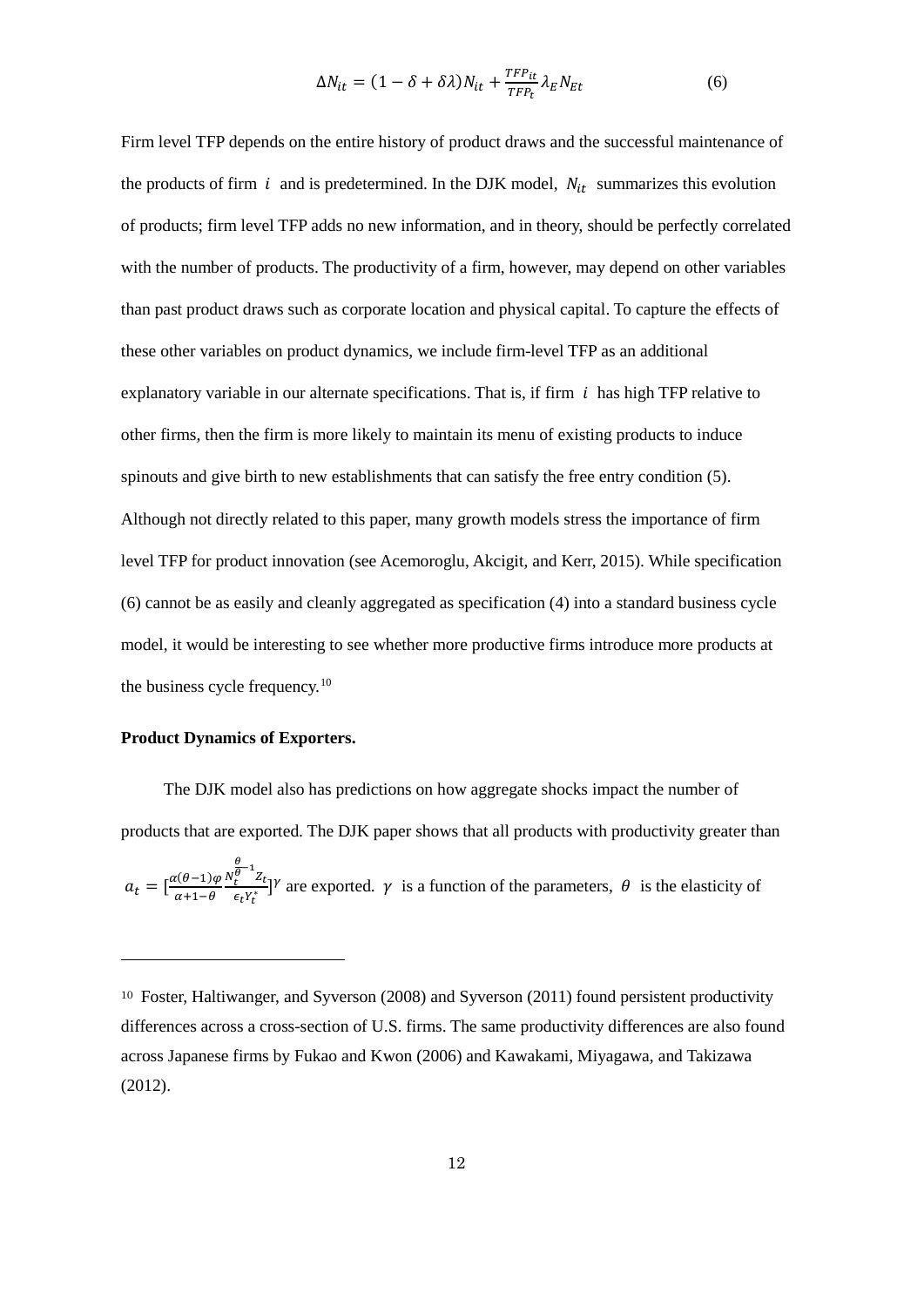substitution of goods (both domestic and foreign), and  $\varepsilon_t$  is the real exchange rate between foreign and domestic goods.  $N_t$  and  $\varepsilon_t$  are endogenous and are affected by the exogenous shocks,  $Z_t$  and  $Y_t^*$  in the general equilibrium model.

On impact, a positive shock to  $Z_t$  will raise the total number of products in the economy  $N_t$  as more establishments are started and will depreciate the real exchange rate, as home goods become cheaper than foreign goods. However, the net effect of a positive shock to  $Z_t$  on  $a_t$  is ambiguous, and depends on the parameter values and on the general equilibrium effects. We must rely on model simulations to ascertain the general equilibrium effects. Simulations in DJK show that as  $Z_t$  rises and  $a_t$  increases, the fraction of goods that are exported falls.

A positive shock to foreign demand,  $Y_t^*$  raises  $N_t$  and appreciates the real exchange rate. Again, the net effect on  $a_t$  depends on the parameter values and the general equilibrium effects. Simulations in this case show that in this case,  $a_t$  and the fraction of goods that are exported rises.

 The structure of our data, the *Japanese Census of Manufacturers*, does not permit a direct observation of exported products. We only observe whether a firm is an exporter or not and the total number of products produced by the firm. In our estimation below, we form a panel of firms that are only exporters. Firms that meet the lower bound of exporting in a given year—exporters- are more productive than the average firm, because of higher  $N_{it}$  or higher  $TFP_{it}$ . This accords with the well-known empirical finding that exporters tend to be larger and more productive than non-exporters (Bernard, et. al., 2003). Thus, estimating the model on only the sample of exporters provides another way to see how firm level productivity affects how a firm responds to aggregate shocks.

# <span id="page-12-0"></span>**3. The Japanese Census of Manufacturers Data and the Construction of Explanatory Variables.**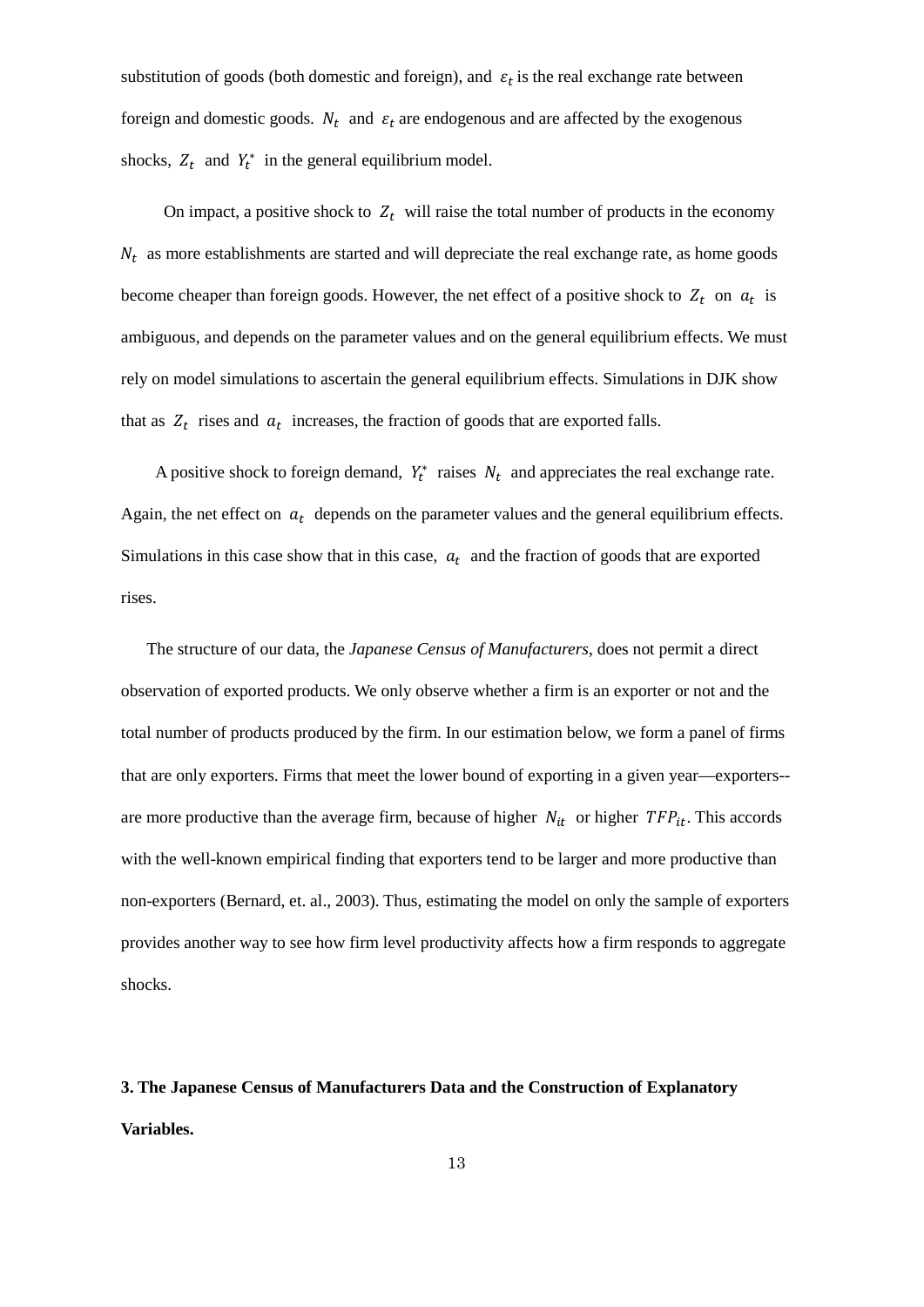We construct our firm-product data using *the Census of Manufacturers* conducted by the Japanese Ministry of Economy, Trade and Industry. The *Census* is in principle, a survey of all establishments (plants) in the Japanese economy. The data are now available in the format that we require from 1998-2009 annually. Importantly, unlike in the U.S., where usable product and establishment level data are available for only every 5 years (Bernard, Redding, and Schott, 2010), in Japan, we can collect product and establishment level Census data for every year, which is more conducive to analysis at the business cycle frequency, where peaks to troughs can occur in a period as short as 2 years. We examine versions of the Census that surveys establishments at and above 5 workers, since the data covering establishments below that number of workers are not made publicly available. In 2008 for example, 263,061 establishments of 5 or more employees responded to the Census, representing over 59 percent of all Japanese manufacturing establishments.

We define "Sectors" as goods at the 2-digit Japanese Standard Industry Classification (JSIC) level; "Industries" as goods at the 4-digit JSIC level, and "Products" as goods at the 6-digit JSIC  $level<sup>11</sup>$ . In the data, each establishment reports the usual accounting data, such as the number of employees, raw material costs, fuel and electricity costs, tangible fixed assets, and the value of shipments (output) of the different types of "products" that the establishment produces. Examples of sector, industry, and product level classifications are shown in Table 1.[12](#page-16-1)

Given that decisions on adding and dropping products and on output volumes of each product

1

<sup>11</sup> Industry classification in *the Census of Manufacturers* follows the Japan Standard Industry Classification (JSIC) in the case of 2-digit and 4 –digit levels. JSIC that started in 1949 is revised every five years. Every version of JSIC is adjusted to adhere to the International Standard Industry Classification (ISIC). However, in the case of the 6-digit classification, *the Census of Manufacturers* adopts its own classification.

 $12$  Note that what we call "products" is a much broader category than what are typically called "products" in scanner-type data. For example, in our data, a box of cereal and a bag of rice crackers will be the same product, but in scanner type data, they will be different products. Thus, the introduction of a newer product in our data is a more significant innovation than simply introducing a newer brand of cereal in scanner data.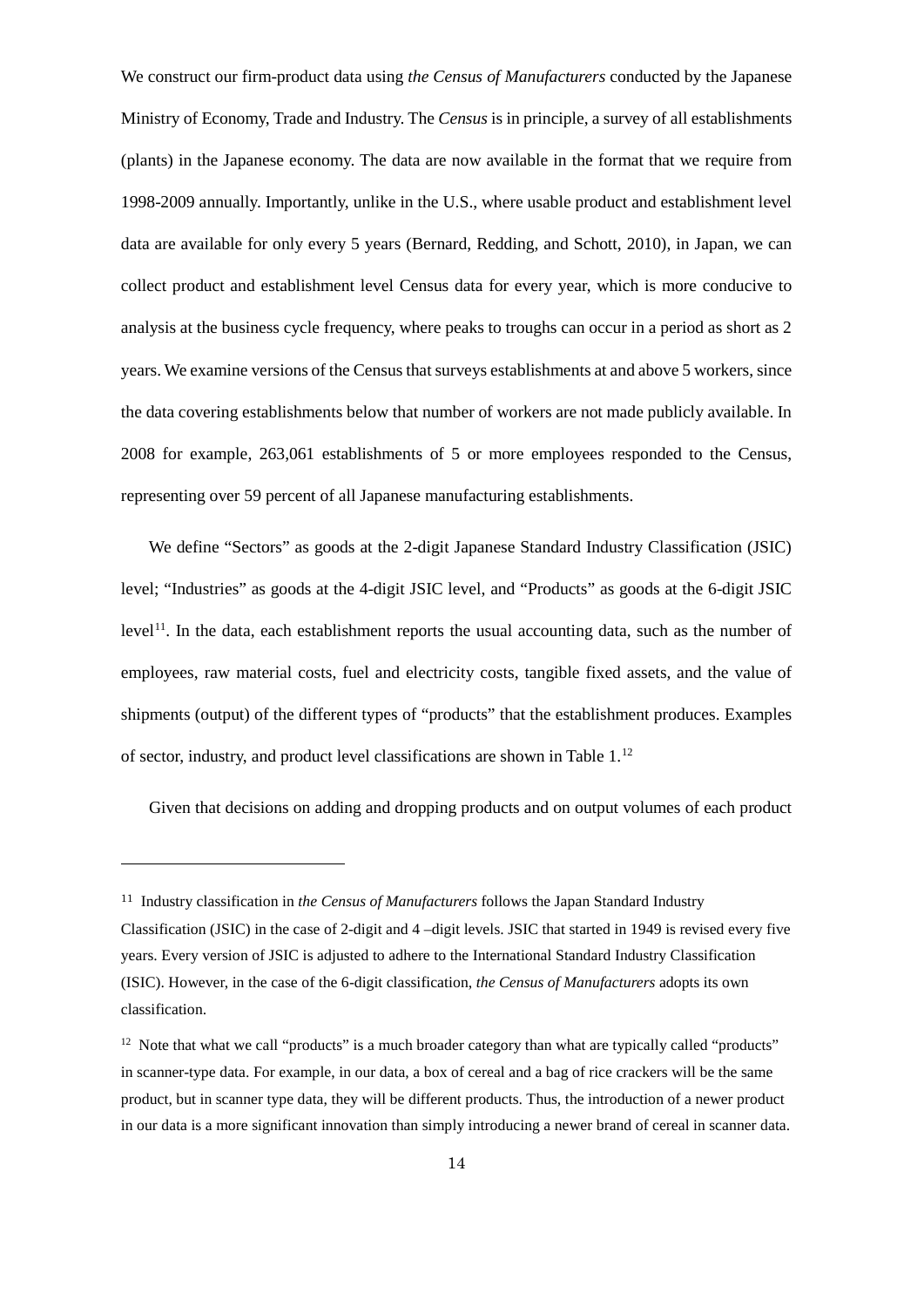are made at the firm level and not at the establishment level, both in reality and in the DJK model, we need to identify the "firm". One problem with the Japanese Census data is that the data do not record a firm level identifier that would allow the grouping of establishments into firms (Bernard and Okubo, 2013). Abe et. al. (2012) develop a procedure to match establishments (plants) to their parents by using information on establishment codes, address codes, and industry classifications. Using their procedure, we aggregate establishment level data into firm-level data.

Stylized facts of the Census data concerning multiple product firms are documented in Kawakami and Miyagawa (2010). Briefly, according to Kawakami and Miyagawa, in the Japanese Census, the share of multiple product firms in the total number of firms is about 40 percent, and the average multiple-product firm in Japan produces about 3 products (i.e., three different 6-digit JSIC level products). While multiple product firms represent a minority of firms, they account for 78 percent of total shipments by Japanese firms. The output (shipments) of an average multiple product firm is 50 percent higher than the average single product firm; and average employment is 28 percent higher than a single product firm. Output per worker is 30 percent higher on average in multiple product firms than in single product firms.

In the Census, we can also identify whether an establishment is an exporter (export value>0) and the total value of their exports in that year. However, export values or quantities are only available at the establishment level and not at the product level. At the product level, only total (not broken down into domestic and export) shipment quantities and values are available.

 For our empirical analysis, we need to construct some aggregated variables using both the Census of Manufacturers and other, mostly industry-level data. Industry level government expenditures,  $g_{tk}$ , are obtained from the Input-Output Tables in the Japan Industrial Productivity Database (JIP database). <sup>[13](#page-17-0)</sup> We use data for only the government's direct demands for industry k.

<span id="page-14-0"></span>1

<sup>&</sup>lt;sup>13</sup> Hitotsubashi University and RIETI constructed the JIP database to estimate productivity at the industry level. The construction of this database is consistent with other productivity databases such as Jorgenson,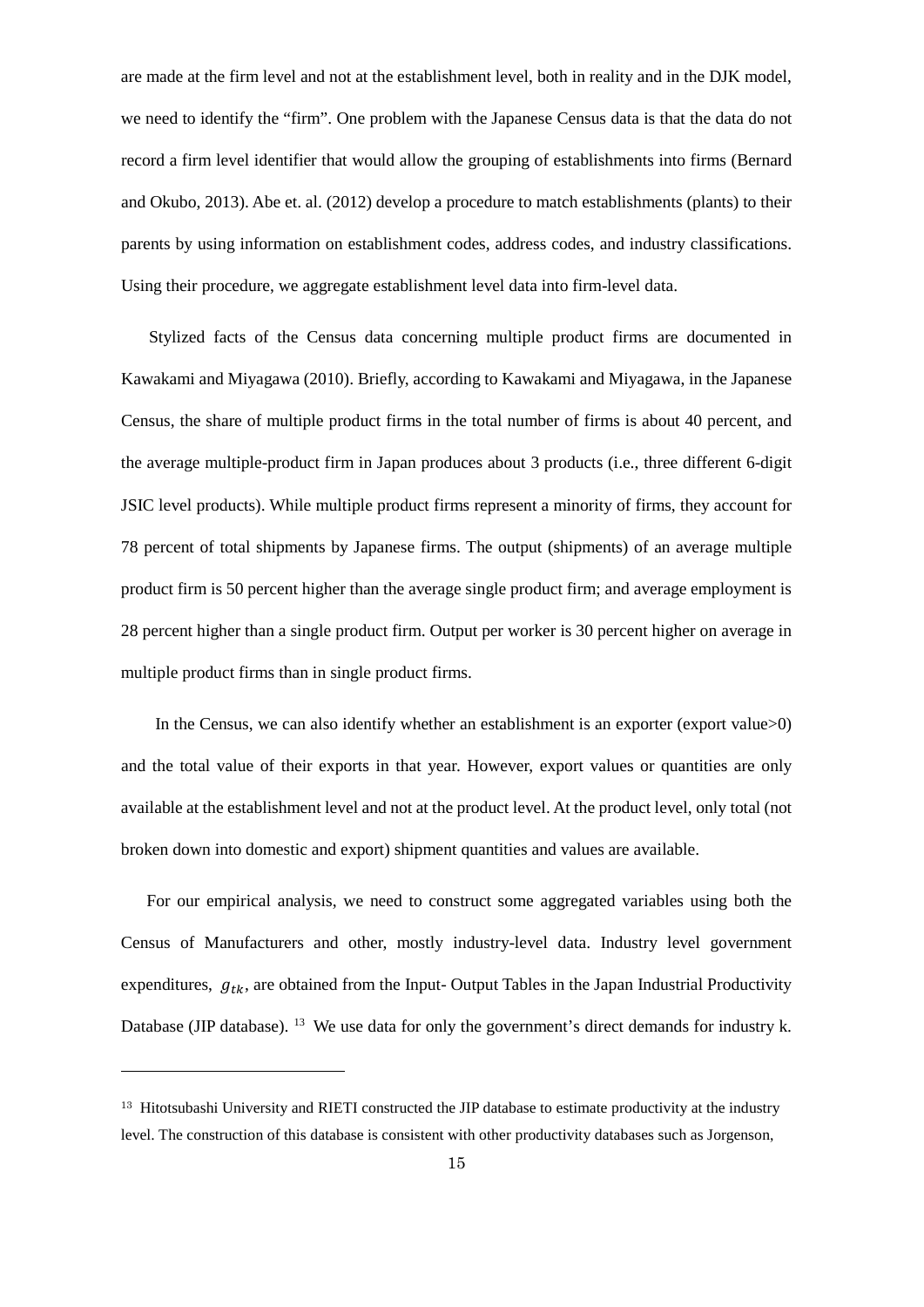We construct industry level foreign demands,  $y_{tk}^*$ , by first obtaining exports from Japan to 4 of Japan's main export partners (in yen), the U.S., China, the European Union, and Russia in each industry (these countries account for over 90 percent of Japan's total exports). We then obtain the value added in each of Japan's export partners in each industry from the IMF's *International Financial Statistics* (converted to yen at the prevailing exchange rate). For each industry, we then sum Japan's exports and value added over the 4 countries. For each industry, we take the ratio of Japan's summed exports to our summed value-added measure, and use this ratio as our industrylevel foreign demand variable.

 Finally, applying Good, Nadiri, and Sickels (1996) to the industry level, we measure industry level TFP,  $z_{tk}$ , as follows,

$$
\ln TFP_j = (\ln Q_{f,t} - \overline{\ln Q_t}) - \sum_{h=1}^n \frac{1}{2} (S_{h,f,t} - \overline{S_{h,t}}) (\ln X_{h,f,t} - \overline{\ln X_{h,t}})
$$
  
+ 
$$
\sum_{s=1}^t (\overline{\ln Q_s} - \overline{\ln Q_{s-1}}) - \sum_{s=1}^t \sum_{h=1}^n \frac{1}{2} (\overline{S_{h,s}} + \overline{S_{h,s-1}}) (\overline{\ln X_{h,s}} - \overline{\ln X_{h,s-1}})
$$

[14](#page-18-0)

1

 In most general equilibrium models, as in DJK, actual real exchange rate movements are dominated by aggregate shocks such as productivity, foreign demand, and government demand. In these models, real exchange rates are endogenous. In DJK, liquidity shocks importantly drive

Gollop, and Fraumeni (1987) and EUKLEMS.

<sup>&</sup>lt;sup>14</sup> We use the JIP productivity data to obtain Good, Nadiri, and Sickles TFP measure, The simple JIP productivity TFP measure is an index and does not allow for interindustry comparisons of productivity levels. The productivity measures arising from the Good, Nadiri, and Sickels procedure corrects for this index number problem and allows for interindustry comparisons. Foster, Haltiwanger, and Syverson (2008) and Syverson (2011) found persistent productivity differences across a cross-section of U.S. firms. The same productivity differences are also found across Japanese firms by Fukao and Kwon (2006) and Kawakami, Miyagawa, and Takizawa (2012).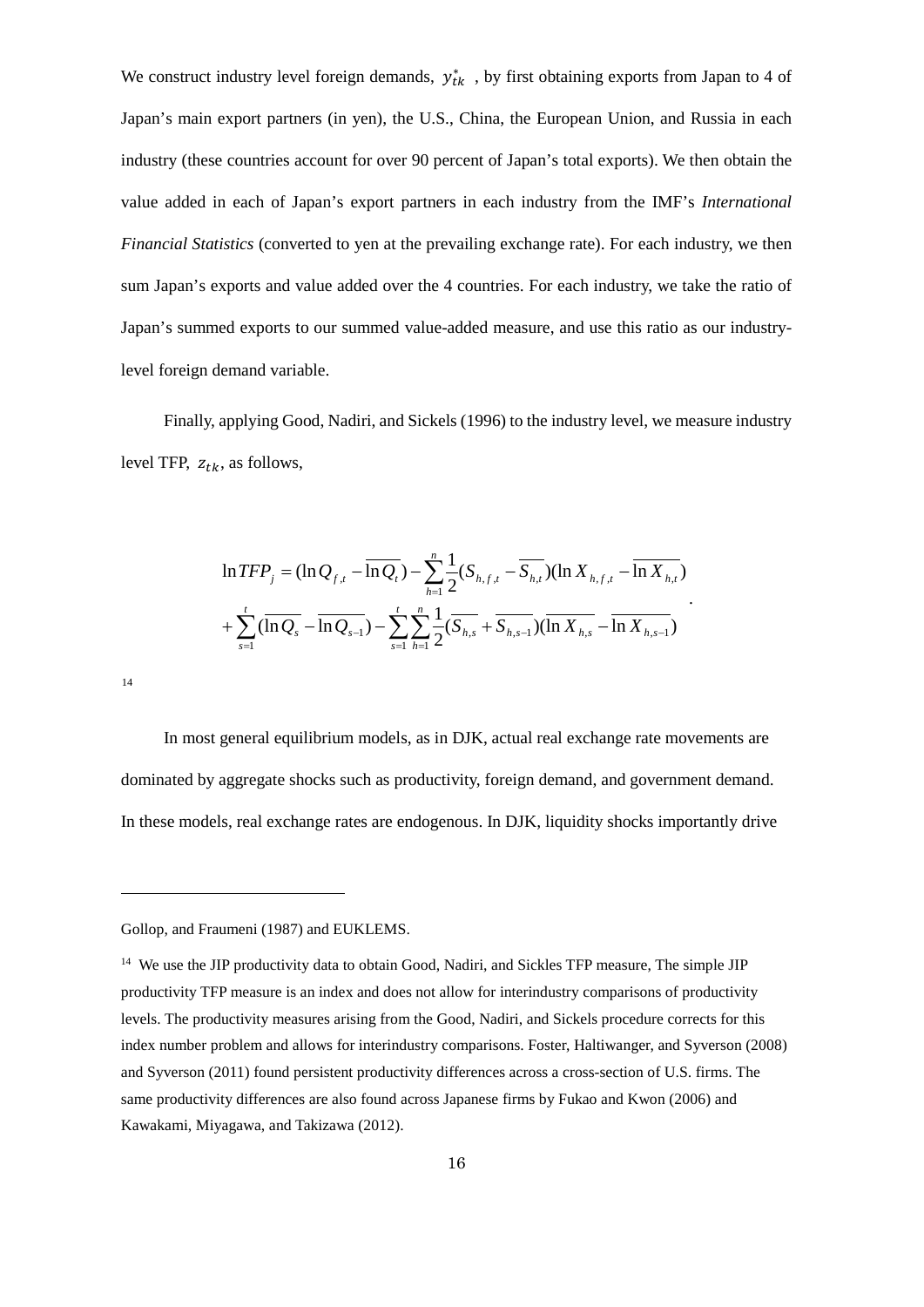fluctuations in real exchange rates. However, it is difficult to find variables that capture aggregate exogenous liquidity shocks in the data. There is also a tradition in international finance starting from Meese and Rogoff (1981) that include exchange rates as exogenous variables in estimations. Meese and Rogoff justify this practice by pointing out that exchange rates are a random walk process and fundamental variables such as productivity and monetary shocks have little explanatory power in predicting exchange rates. Thus, in our estimations below, we include industry-level real effective exchange rates  $(\epsilon_{tk})$  as an additional explanatory variable, being fully aware that this variable could be endogenous.<sup>[15](#page-18-1)</sup>

As mentioned above, instead of the actual levels of the industry variables, we also estimate shocks or "surprises" to the industry-level variables and include these "surprises" as explanatory variables. We assume that the industry-level macroeconomic variables follow AR(1) processes (consistent with the impulse response analysis of DJK). We estimate the processes and take the residuals of the processes as the "shock" components to the industry level variables. We use these residuals in an alternative set of explanatory variables to capture the "shocks" to the macroeconomic variables (results available from the authors).

As mentioned, in some specifications, we add the ratio of firm-level productivity to industrylevel productivity as another explanatory variable. We estimate firm-level total factor productivity by using the method of De Loecker (2011) for multiproduct firms. To obtain the necessary

<span id="page-16-0"></span>1

<span id="page-16-1"></span><sup>&</sup>lt;sup>15</sup> We obtain the industry-level real effective exchange rates,  $\epsilon_{tk}$ , from RIETI from 2005 to 2009. Since our firm-product database runs from 1999 to 2009, we have to construct real effective exchange rate data ourselves from 1999 to 2004. As for this data from 1999 to 2004, we choose China, EU, Russia, and the US as Japan's trade partners. We obtain trade data from the Trade Statistics published from the Ministry of Finance in Japan. The industry-level output price data are obtained from the World KLEMS database [\(http://www.worldklems.net/\)](http://www.worldklems.net/). We use nominal exchange rates from the IMF's *International Financial Statistics*. Our estimates of real effective exchange rates thus constructed runs from 1999 to 2007. We link our constructed data to the RIETI data in 2005.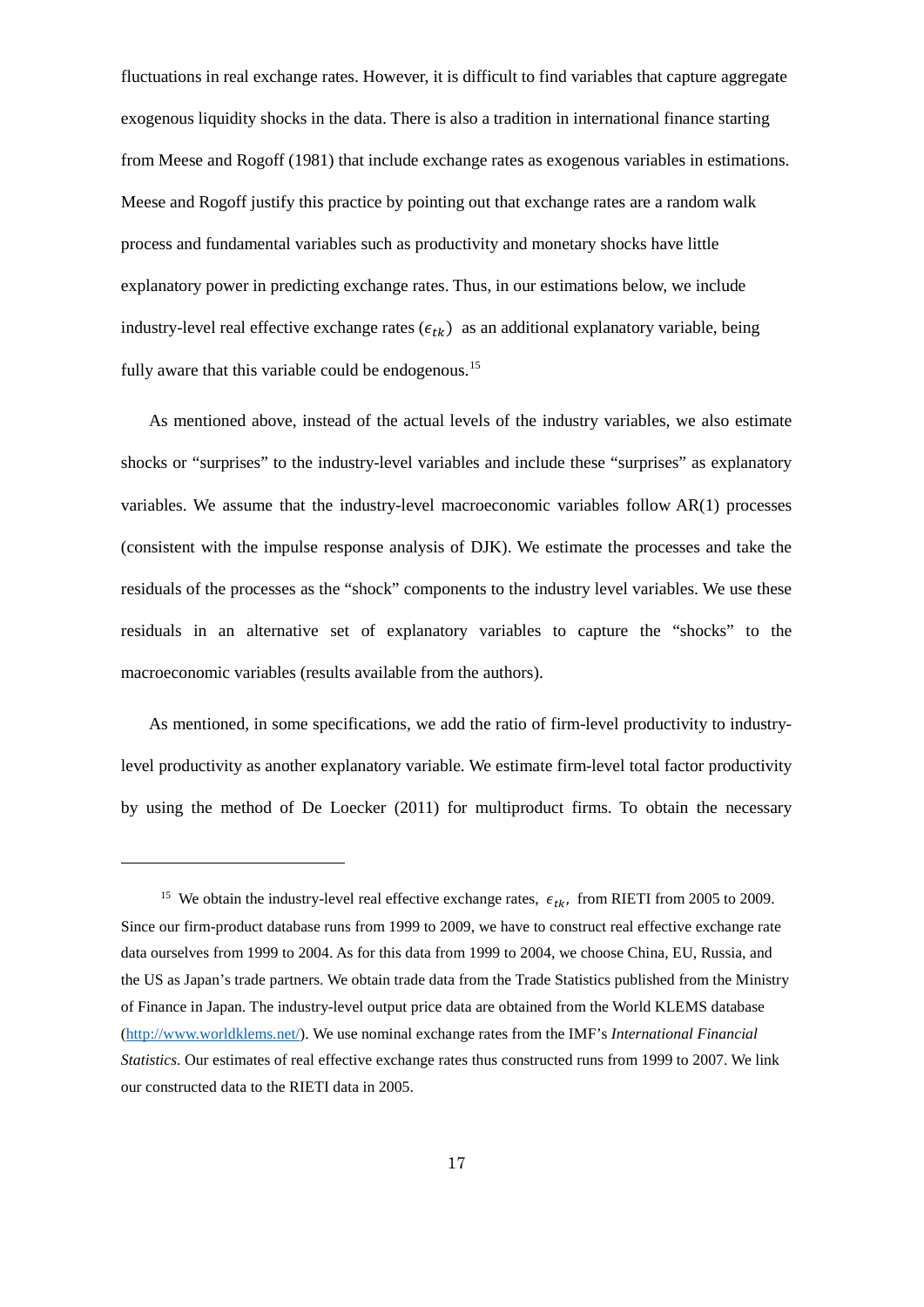accounting data such as the number of employees and the value added at the firm level from the Census data, we simply aggregate the data for all the establishments that the firm manages. Using the estimated coefficients, we measure total factor productivity at the firm level. (See the Appendix for the underlying estimates used in calculating firm level TFP).

#### **4. Stylized facts of Japanese Product Dynamics.**

Using the firm-product level data as constructed above, here we provide an overview of product level dynamics in Japan. Table 1 shows examples of sectors, industries, and products in Japan. Table 2 depicts how sectors can be divided into industries and products. For example, the food sector has 41 industries and 87 products, ships 24 billion yen worth of goods and has over a million workers. We find that the value of shipments (output) per employee is higher in industries with high capital intensity, such as the coal and the petroleum sector.

#### (Insert Tables 1 and 2 here)

As shown in Introduction, Figure 1-1 depicts the decomposition over time of the total change in shipments (output, solid line). Over the entire period, the biggest contributor to total shipment movements is the fluctuation in continuing products made by incumbent firms. Some continuing products expand their shipments while others contract, and their difference is pro-cyclical.

## (Insert Figure 1-1 here)

<span id="page-17-0"></span>The second most important contributor to the movement in total shipments is the adding and dropping of products by incumbent firms. Compared to the contribution of products added and dropped by incumbent firms, the contribution of the entry and exit of firms to total shipment fluctuations is small. The shipment of new products by incumbent firms dominates the shipment of new products by new firm entrants. In addition, during booms, product adding dominates product dropping, suggesting that positive macroeconomic shocks stimulate net product adding and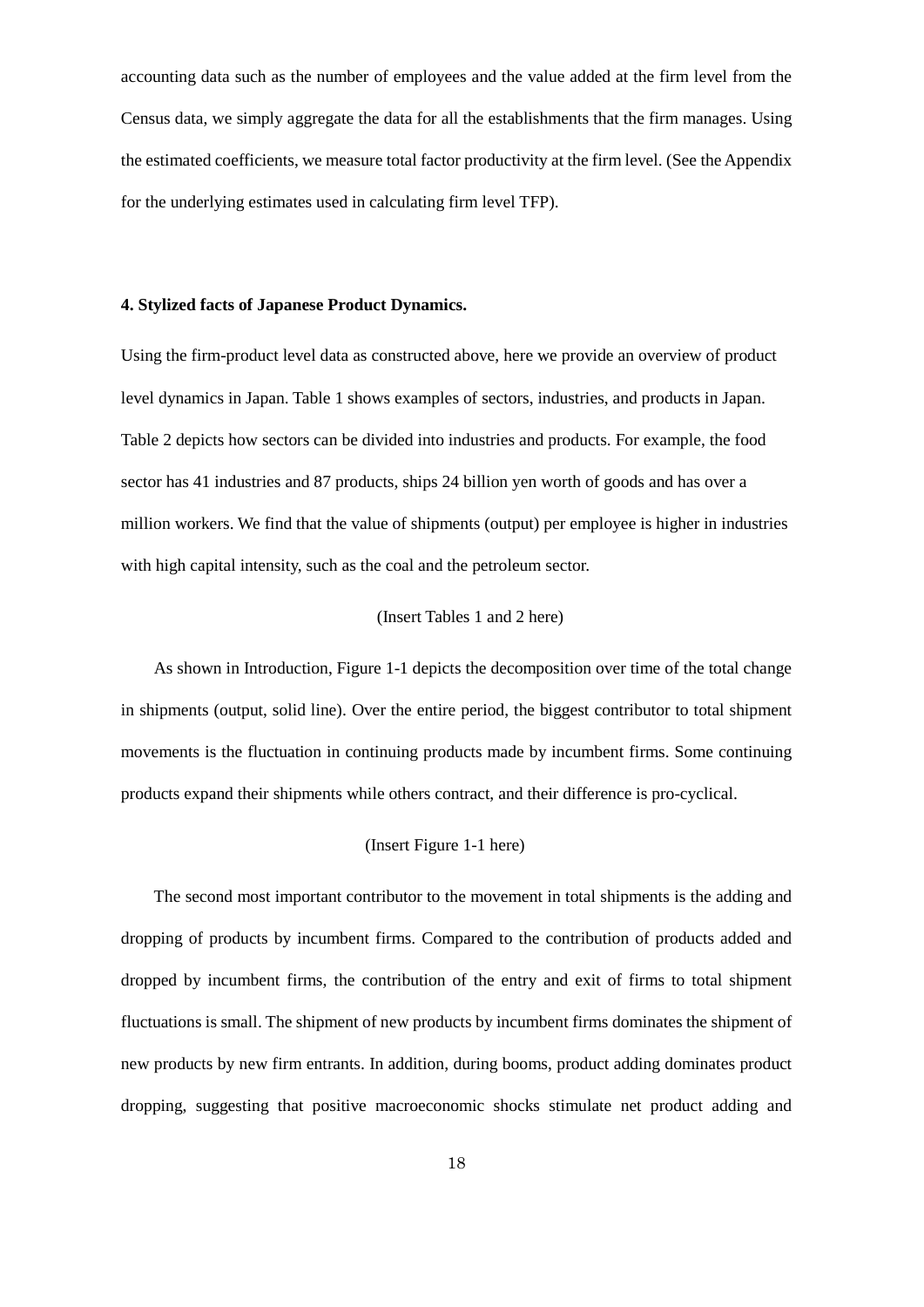increase the number of products. In accounting for the total change in shipments between 1999- 2009, the contribution of new product shipments by incumbent firms was 13.0 percent, while the contribution of new firm entry was only 4.5 percent.

These stylized facts argue for models that allow for the adding of dropping of products of incumbent firms—or of multiproduct firms. In the multiproduct DJK model, this would mean that the entry of new establishments by existing firms and the spinouts from the existing products dominate the entry of new firms in the movement of total shipments.

As further evidence for the importance of multiproduct firms, Figure 1-2 depicts the decomposition over time in the change in the total number of products. The evolution in the total number of products can be decomposed into the addition of new products by incumbent firms, the addition of new products by the entry of new firms (going from 0 to 1 or more products), and the dropping of existing products by incumbent firms, and the exit of incumbent firms (when they drop their last product). Again, the contribution of product adding and dropping dominates the contribution of firm entry and exit for the change in the total number of products.

<span id="page-18-0"></span>To emphasize, regardless of whether the economy is in a boom or a recession, there are simultaneously a large number of products added and dropped by incumbent firms. Incumbent firms added products especially strongly between 2003 and 2006. In contrast to the pro-cyclical nature of product adding and firm entry, product dropping and firm exit behaviors are relatively noncyclical or even slightly countercyclical.

#### (Insert Figure 1-2 here)

#### **Exporting Firms.**

<span id="page-18-1"></span>Since we do not observe exports at the product level in the data, we can only indirectly infer the relationship between macroeconomic shocks and the number of exported products by examining how macroeconomic shocks affect the total number of products by exporting status. In Figure 2, we compare the number of products over time between exporters and non-exporters. It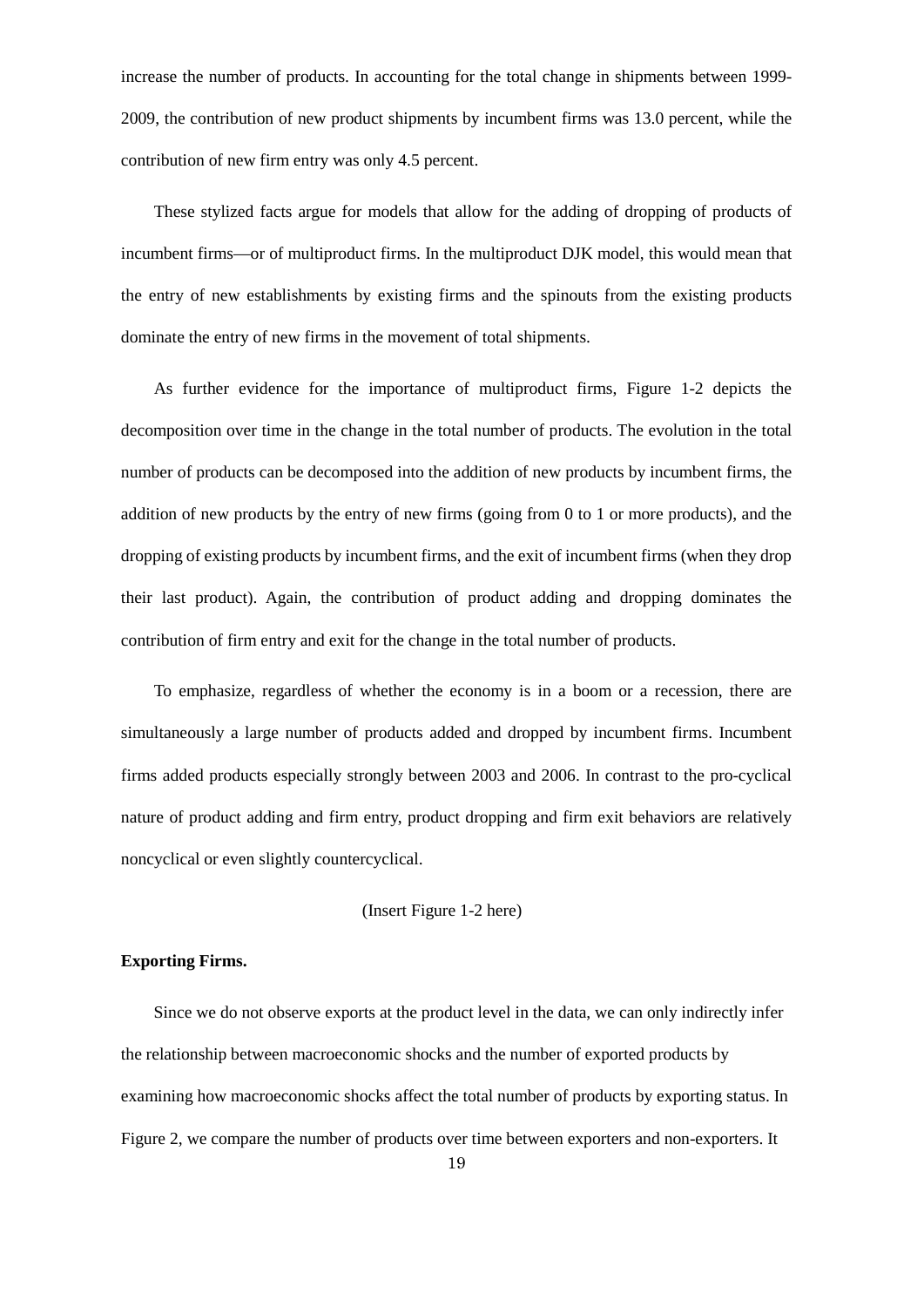is well-known from earlier work that exporters are larger and more productive than non-exporters (Bernard, Eaton, Jenson, and Kortum, 2003). These predictions hold in the data. Figures 3 show that Japanese exporters produce a larger variety of products than non-exporters and that exporters are larger.

Compared to that of the average Japanese firm, the average number of products of exporting firms fluctuates more pro-cyclically (Figure 4). This is not only because exporting firms on average produce more products. It is also because exporters add products more rapidly over the business cycle than non-exporters. Between 2003 and 2004, exporters on averaged added 0.3 products while non-exporters added essentially none. On average, the number of added products equals to 2 for exporters and 1.4 for non-exporters.

## (Insert Figures 2, 3, and 4 here)

We also find that when total exports rise, it is not the increase in the number of firms, but the increase in the number of products that is the driving force. In Figure 5, the share of firms adding products and share of entrants (both weighted by shipments) are positively correlated with movements in average export values by firm. Both shares increased when export growth accelerated in the period from 2002 to 2004, and decreased after 2009, when total Japanese exports collapsed, owing the global financial crisis. However, the fluctuations in the share of firms adding products were much larger than the fluctuations in the share of entrants.

#### (Insert Figures 5 here)

To summarize, these stylized facts show that a significant adjustment in Japanese output is comprised of the adding of new products, rather than the entry and exit of firms (in addition to the expansion and contraction of the shipments of existing products). This adding of new products appears more pronounced for Japanese exporters.<sup>[16](#page-22-0)</sup> We also find that consistent with DJK, firms

1

<sup>16</sup>Although not observed at the business cycle frequency, these features are also present in U.S.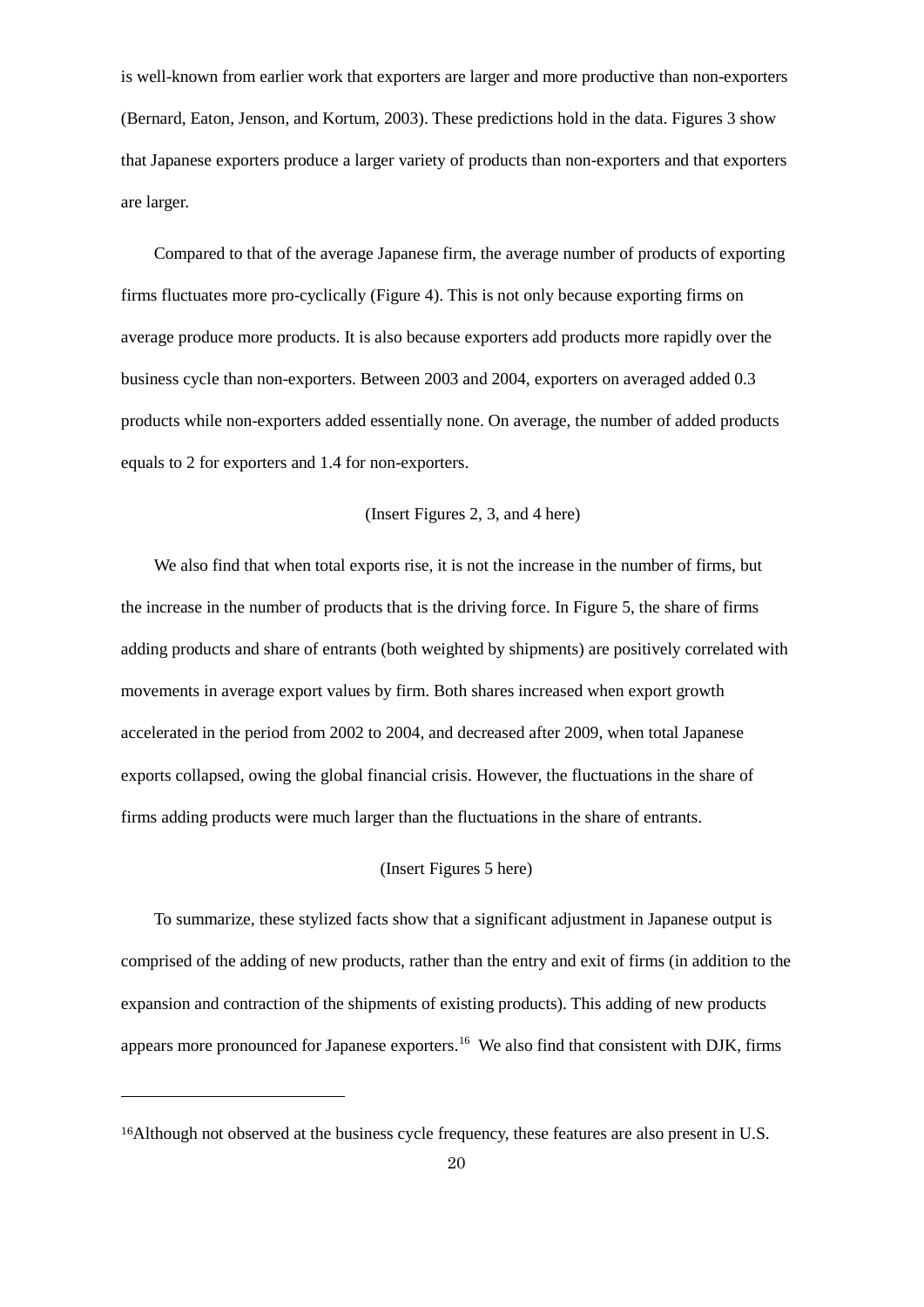add and drop products at all states of the business cycle. These long-run or acyclical features of product adding and dropping are a robust characteristic of the data and capture how firms add and drop products through the normal innovative processes of product "spinouts" and "failed maintenance" that occur in all states of the business cycle.

Finally, although we do not observe exports at the product level, we find that exporters tend to be multiproduct firms and that exporters add products at a much more rapid rate than nonexporters. Product adding rates are highly correlated with average firm exports. Thus, while the total cyclical change in export shipments is dominated by the change in continuing products made by incumbent firms, the cyclical change in export sales is highly correlated with the adding of new products, mostly by incumbent firms.

#### **5. Estimation of Product Dynamics**

 In our estimates below, we focus on the extensive margin of adjustment, of the change in the total number of products. The estimated equations are "structural" in the sense that if the DJK model is correct, then the explanatory variables are predetermined (the firm-level variables) or exogenous (the macroeconomic shocks).

## **Empirical Specifications**

1

## **With Only Aggregate Explanatory Variables.**

Our baseline specification is adopted from (4):

$$
\Delta N_{it} = a + b \times z_{tk} + c \times y_{tk}^* + d \times g_{tk} + e \times N_{it-1} + \varepsilon_{it}
$$
\n<sup>(7)</sup>

where  $N_{it-1}$  is the number of products at time t-1 for all firms in existence at time t-1,

data (Bernard, Redding, and Schott, 2010).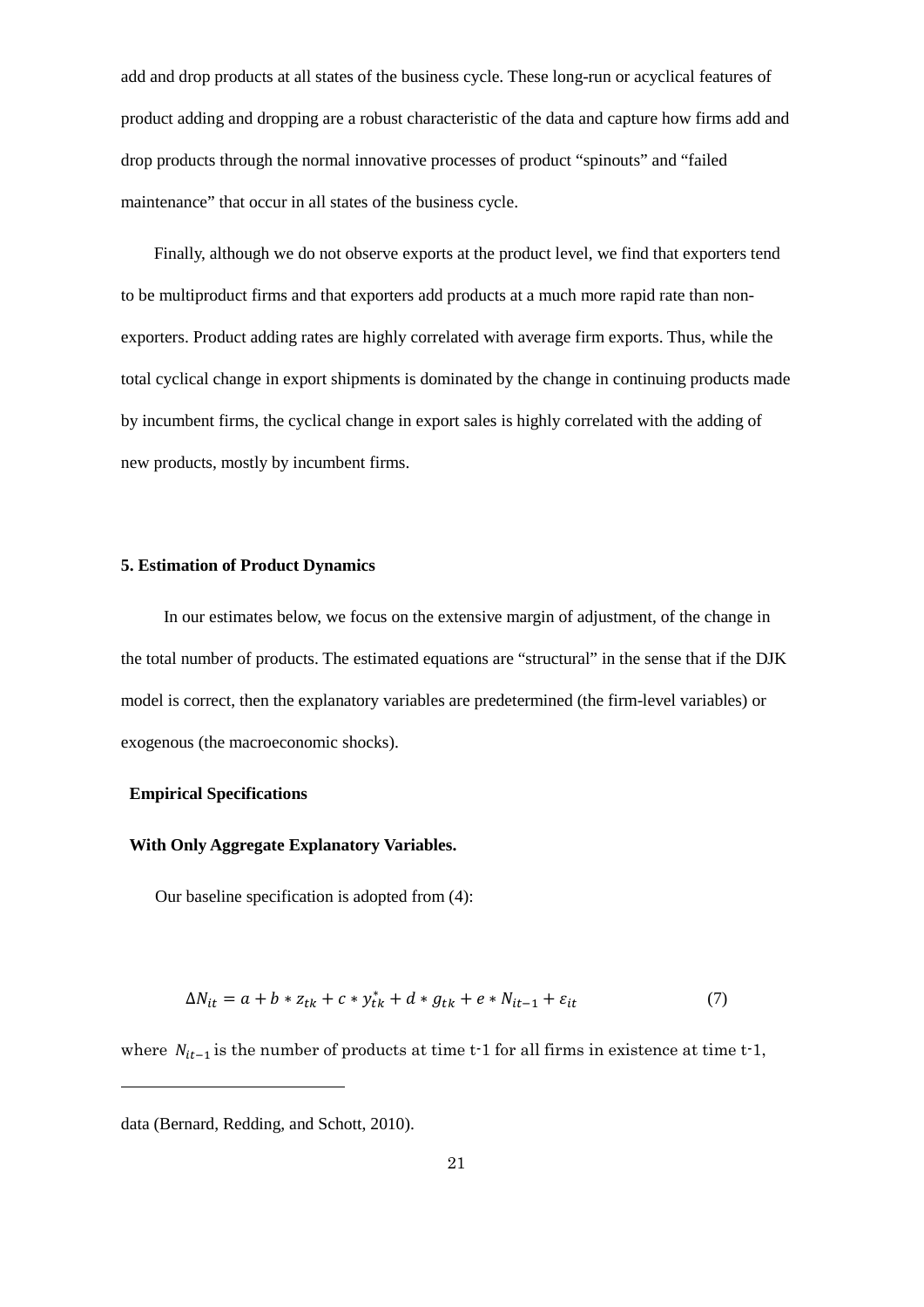including firms that exited at time t-1. Since firms are continuously entering and exiting, the panel is unbalanced.  $N_{it}$  is the number of products at time t for all firms in existence at time t, including those that entered at time t. The dependent variable, the change in the number of products is  $\Delta N_{it} = N_{it} - N_{it-1}$ ;  $z_{tk}$  are log TFP shocks in industry k;  $y_k^*$ , log foreign demand shocks in industry k; and  $g_{tk}$  are log government demand shocks in industry k. The fixed effects estimator is used to estimate equation (7), and sectoral dummy variables are included to control for sectoral heterogeneity.[17](#page-23-0) The theory developed above predicts that b, c, and d are positive and e is negative. A negative e implies negative scale effects at the firm and aggregate levels.

 We measure macroeconomic shocks in two ways. First, we just include the log levels of the macroeconomic variable. This assumes that the entire change in the variable represents an aggregate shock. Second, we estimate an AR(1) process for each macroeconomic variable, and include the residual component of this process as the "surprise" macroeconomic shock component. This assumption that macroeconomic processes follow an AR(1) is usually adopted in DSGE models as in DJK.

The dependent variable in Equation (7),  $\Delta N_{it}$ , is the change in number of products of firm i, Following Davis, Haltiwanger, and Schuh (1996), we also examine an alternative specification where the dependent variable is instead the rate of change in the number of products:

$$
\frac{\frac{N_{it}-N_{it-1}}{N_{it}+N_{it-1}}}{2} = explanationry\ variables
$$
 (8)

1

All the explanatory variables in (8) above are the same as those in (7).

Finally, in a separate set of specifications, we add the industry level log real exchange rate

<sup>&</sup>lt;sup>17</sup> Instead of industry-level dummy variables to control for industry-level effects, we include sectoral-level dummy variables. Recall that "sectors" are much broader than "industries." A typical sector contains about 20 industries (In Table 2).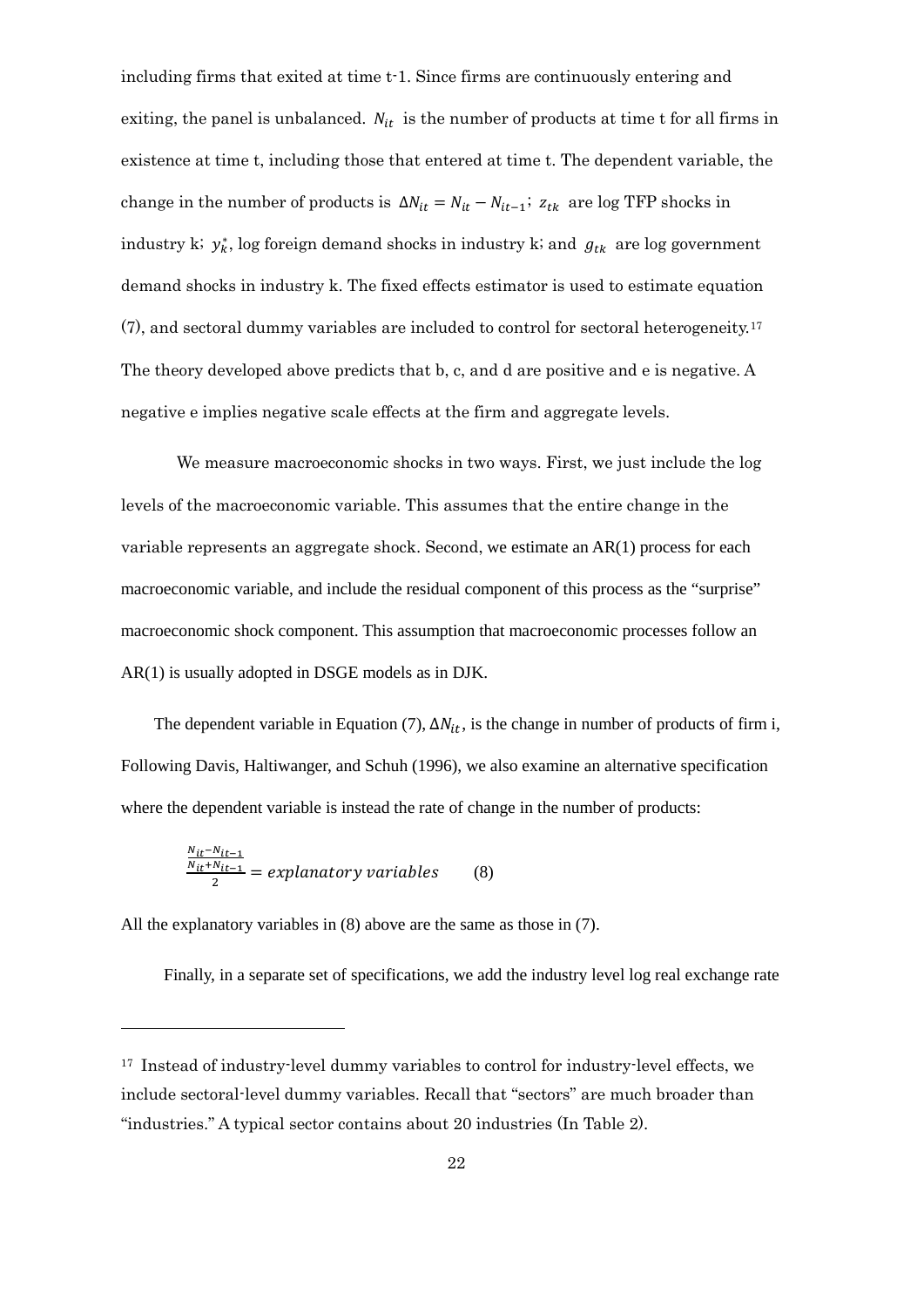as an additional explanatory variable. While we are fully aware of the endogeneity of the real exchange rate in general equilibrium models, there is enough empirical randomness in the real exchange rate at the yearly frequency, so that the real exchange rate is effectively divorced from model fundamentals in at least the short-run. Moreover, given the external dependence of Japan's economy, it would be important to estimate the effect of changes in the real exchange rate on new product innovations.

#### **Estimation Results with Level Variables**

In Table 3-1, we depict the estimates from (7), where the dependent variable is $\Delta N_i$ . "Observations" refer to the sum of the number of firms in each year. Since firms enter and exit from the sample in every year, the sample is unbalanced. We can see that domestic government spending is always insignificant in affecting the number of new products. Foreign demand shocks are always highly significant, suggesting that Japanese firms respond strongly to foreign demand, by entering and introducing new products. A rise in total factor productivity significantly increases the number of products, but only when foreign demand is excluded. As hypothesized, the number of products last period,  $\Delta N_{it}$ , is negative and highly significant in in each period, implying that the change in the number of products is mean reverting. Recall that a negative coefficient on  $N_{it-1}$  is necessary to ensure a stationary steady-state in the model, and implies that absent aggregate shocks, the aggregate number of products in the economy will be declining.

 In Table 3-2, we depict the estimates from (7), where the dependent variable is the rate of change in the number of products,  $N_{it}$ – $N_{it-1}$  $\frac{N_{it}+N_{it-1}}{2}$ . Again, domestic government spending is always insignificant. Aggregate TFP shocks are significant when foreign demand and government spending are dropped from the estimation; when foreign demand is included, aggregate TFP turns insignificant. Foreign demand shocks are again highly significant in all specifications. The coefficient on  $N_{it-1}$  is again negative and highly significant.

## <span id="page-22-0"></span>**Estimation on a Sample of Exporters**

We estimate (7) on a sample of exporters. Firms are included in the exporter sample in a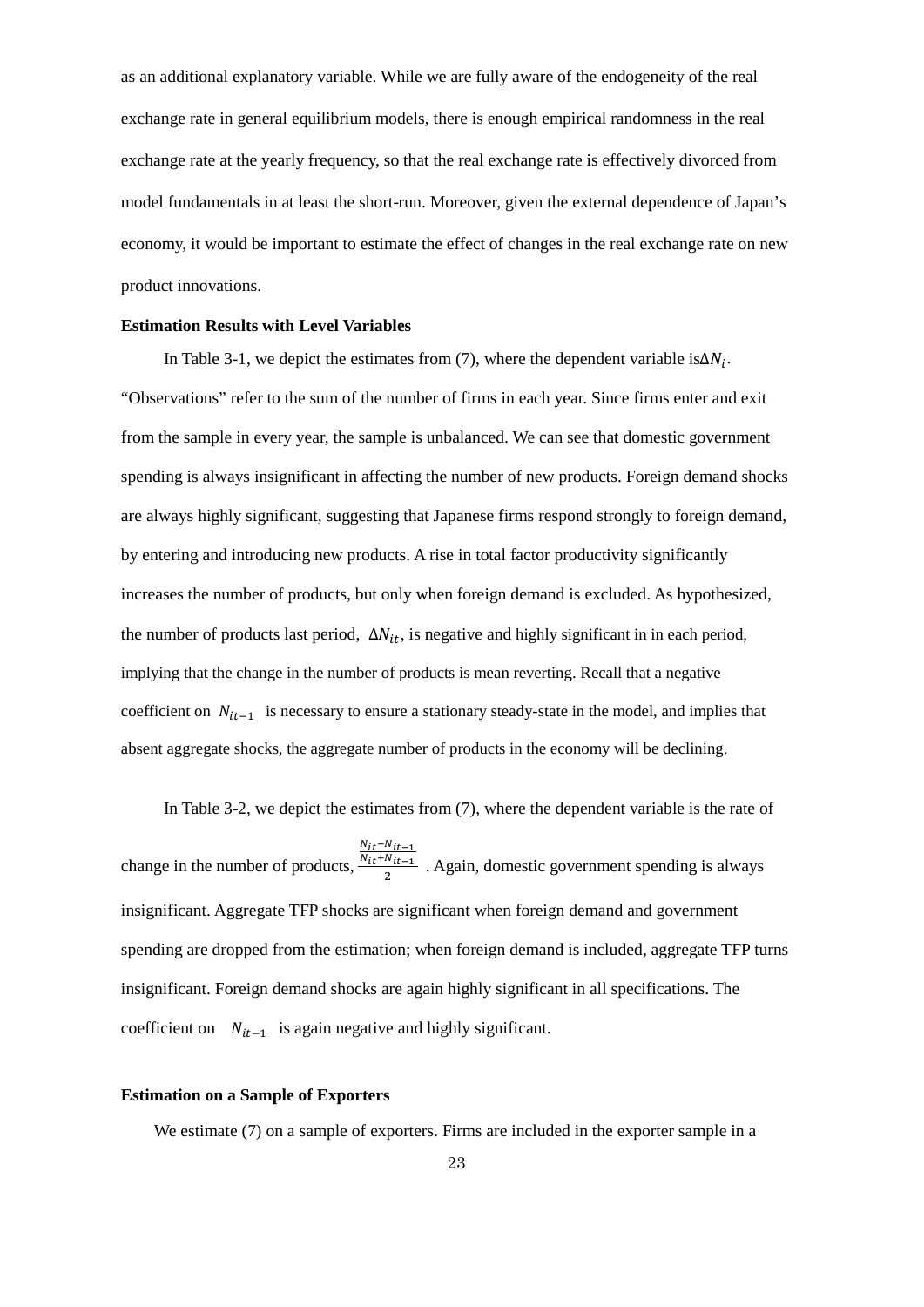given year, only when the firm has exported in that year and in the previous year, in time t and in t-1.[18](#page-25-0) Thus the exporter panel is also unbalanced. Since a minimum level of productivity is required to export in any given year, the sample of exporters has on average higher productivity than the broader sample. In the estimation of (7) using the change in number of products, foreign demand and government demand are generally significant (Table 3-3). The coefficient on aggregate TFP is insignificant, or even becomes negative, when it is included jointly with foreign demand. The coefficient on foreign demand for exporters is almost 6 times as large as the coefficient on foreign demand for the entire sample for firms. As shown in Figures 3-5 above, compared to the average firm, exporters appear to add products much more vigorously in booms. This high elasticity of  $\Delta N_{it}$  to the business cycle shows up as high values on the coefficients of the macroeconomic variables, mainly foreign demand. In addition, we find that the increase in government spending significantly stimulates product innovation in exporters.

 The estimation on a sample of exporters using Davis and Haltiwanger measure is depicted in Table 3-4. Again, we can see that the coefficient on foreign demand is large and highly significant. However, the increase in government spending does not increase the rate of change in the number of products.

 Finally, we estimate (7) including the real effective exchange rate as an explanatory variable. When  $\Delta N_{it}$  is the dependent variable, we find positive and significant coefficients for the real effective exchange rate (Table 3-5). This implies that the depreciation of the real exchange rate increases the number of products of exporters. [W](#page-26-0)hen the Davis and Haltiwanger measure is used, the real effective exchange rate again has positive and significant effects (Table 3-6).

(Insert Tables 3-1 to 3-6)

1

<span id="page-23-0"></span><sup>&</sup>lt;sup>18</sup> To calculate  $\Delta N_{it}$  in any given year for the exporter sample, we need two consecutive years of  $N_{it}$  for exporters, the present year and the year before.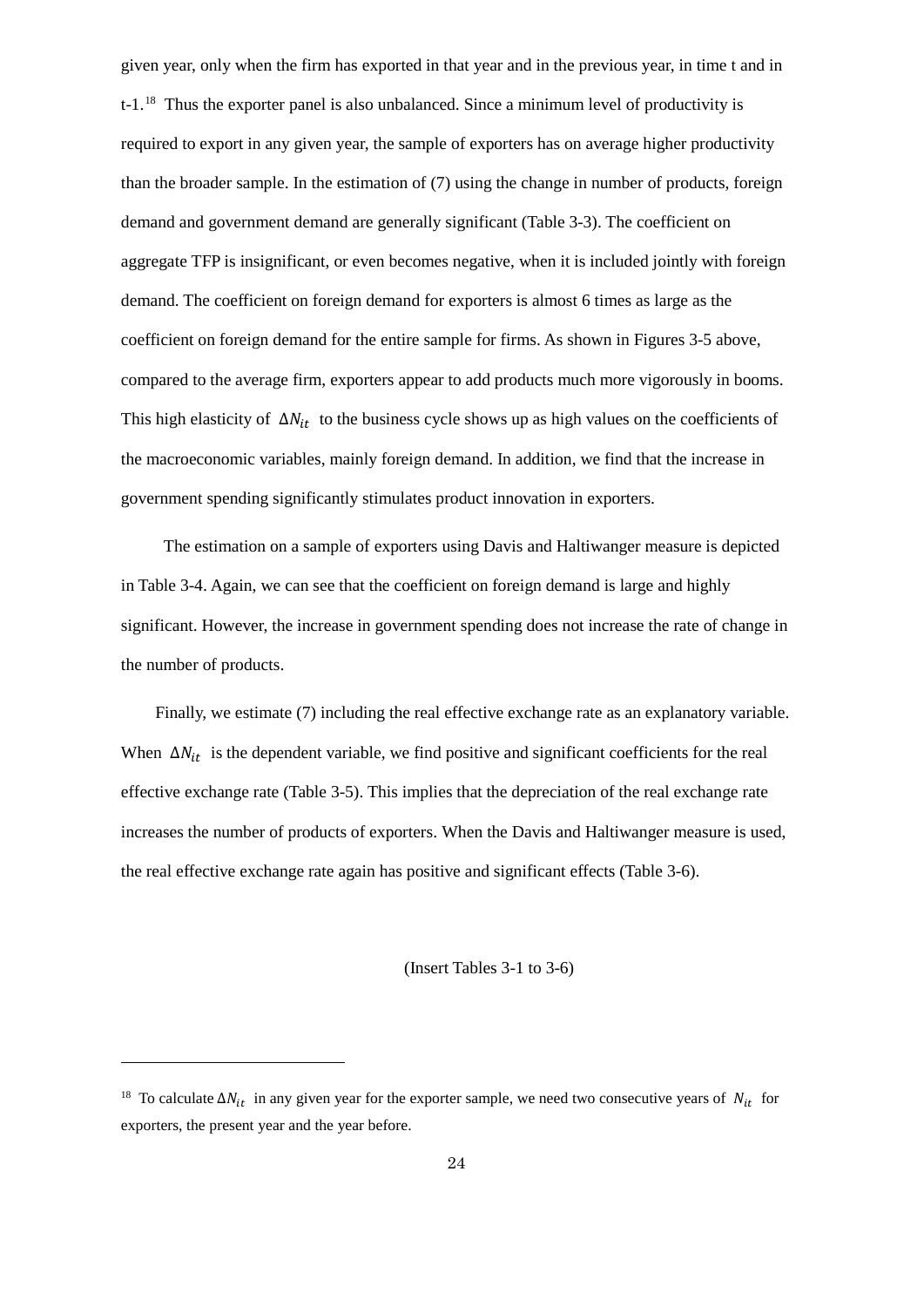#### **Estimation Results with Shock Variables**

We next replace the level of aggregate variables with their AR(1) residuals or their "shocks" In Table 4-1, the dependent variable is again  $\Delta N_{it}$ . The estimation results are similar to those in Table 3-1. Foreign demand shocks and government spending shocks are positive and significant, which imply that those shocks stimulate the net increase in the number of products. However, we do not find positive effects of the aggregate TFP shocks on the number of products.

In Table 4-2, we focus on the product dynamics of export firms. We find positive and significant impacts of foreign demand shocks on the number of products. However, we do not obtain the expected signs on the aggregate TFP shocks and government spending shocks. When we add the real effective exchange rate to the explanatory variables in Table 4-2, we find that the depreciation of the real exchange rate stimulates the number of products significantly. However, the effects of the other aggregate variables disappear (Table  $4-3$ ).<sup>[20](#page-27-0)</sup>

(Insert Tables 4-1 to 4-3)

## **Estimation Including Firm Level TFP**

1

 As mentioned earlier, given that firm entry and product spin-out decisions of firms are affected by aggregate shocks, and that firm entry and product spin-outs in turn affect firm level TFP, firm level TFP is actually endogenous when included in say, equation (7). However, Acemoglu et al. (2015), Raymond et al. (2013) and other papers in productivity research stress the role of firm level TFP on product innovation. We estimate the following equation that includes the ratio of firm level TFP to industry level TFP (RTFP) as an additional explanatory variable.

<sup>&</sup>lt;sup>20</sup> We also obtain similar estimation results to Tables 4-1 to 4-3, when we conduct estimations where the dependent variable is the Davis and Haltiwanger measure.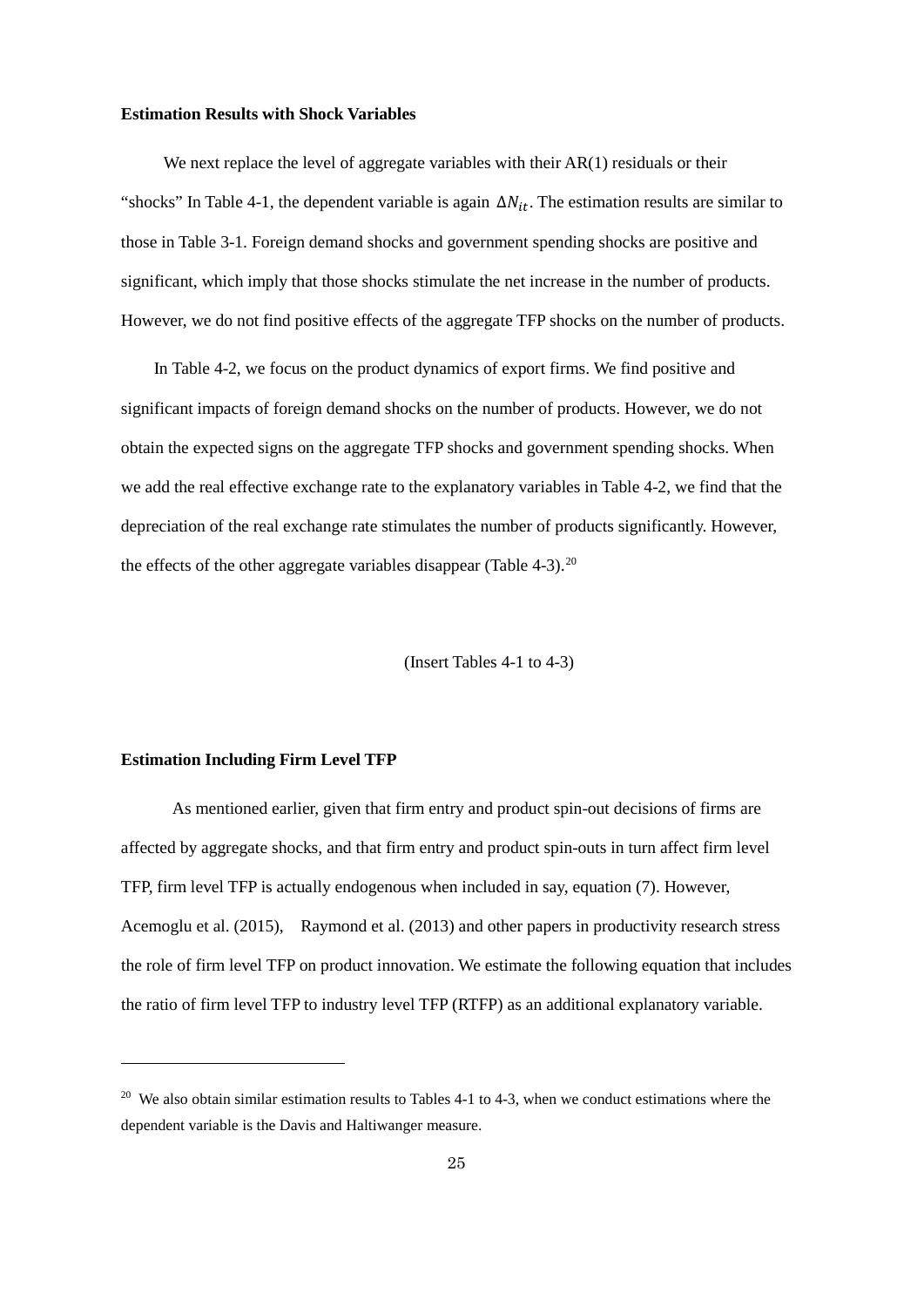$$
\Delta N_{it} = a + b * z_{ik} + c * y_{tk}^* + d * g_{tk} + e * RTFP_{it} + f * REER_t + g * N_{it-1} + \varepsilon_{it} \tag{9}
$$

As shown in the Appendix, the measurement of RTFP is based on the estimated parameters of the multiproduct production function as developed by DeLoecker (2011). The estimation results of Equation (9) are shown in Table 5-1. Considering the endogeneity of relative TFP, we conduct not only the fixed effect estimation, but also the instrumental variables estimation of (9). The instrumental variables are industry level TFP in the U.S., and the share of government service spending in the intermediate inputs category in Japan, the latter intended as an instrument for  $g_{tk}$ . We would expect that U.S. TFP will be correlated with Japanese TFP, given the international diffusion patterns in technology.

### (Insert Tables 5)

 In the fixed effect estimation, the aggregate variables show positive signs as expected. In particular, government spending has positive and significant effects on the number of products. An increase in foreign demand also increases the number of products. The real effective exchange rate also show that the depreciation of the real exchange rate significantly stimulates product dynamics. However, the coefficients on relative TFP show negative signs, suggesting that the instrumental variables may be poor, correlated with the error term.

 In Table 5-2, the dependent variable is the rate of change in the number of products (the Davis-Haltiwanger measure). Again, the real exchange rate depreciation stimulates product entry, and now the coefficient on relative TFP is significantly positive in some specifications. An increase in government spending has positive and significant effects on the rate of change in the number of products.

<span id="page-25-0"></span>Overall, it appears that in our empirical estimates, firm level TFP performs poorly, owing to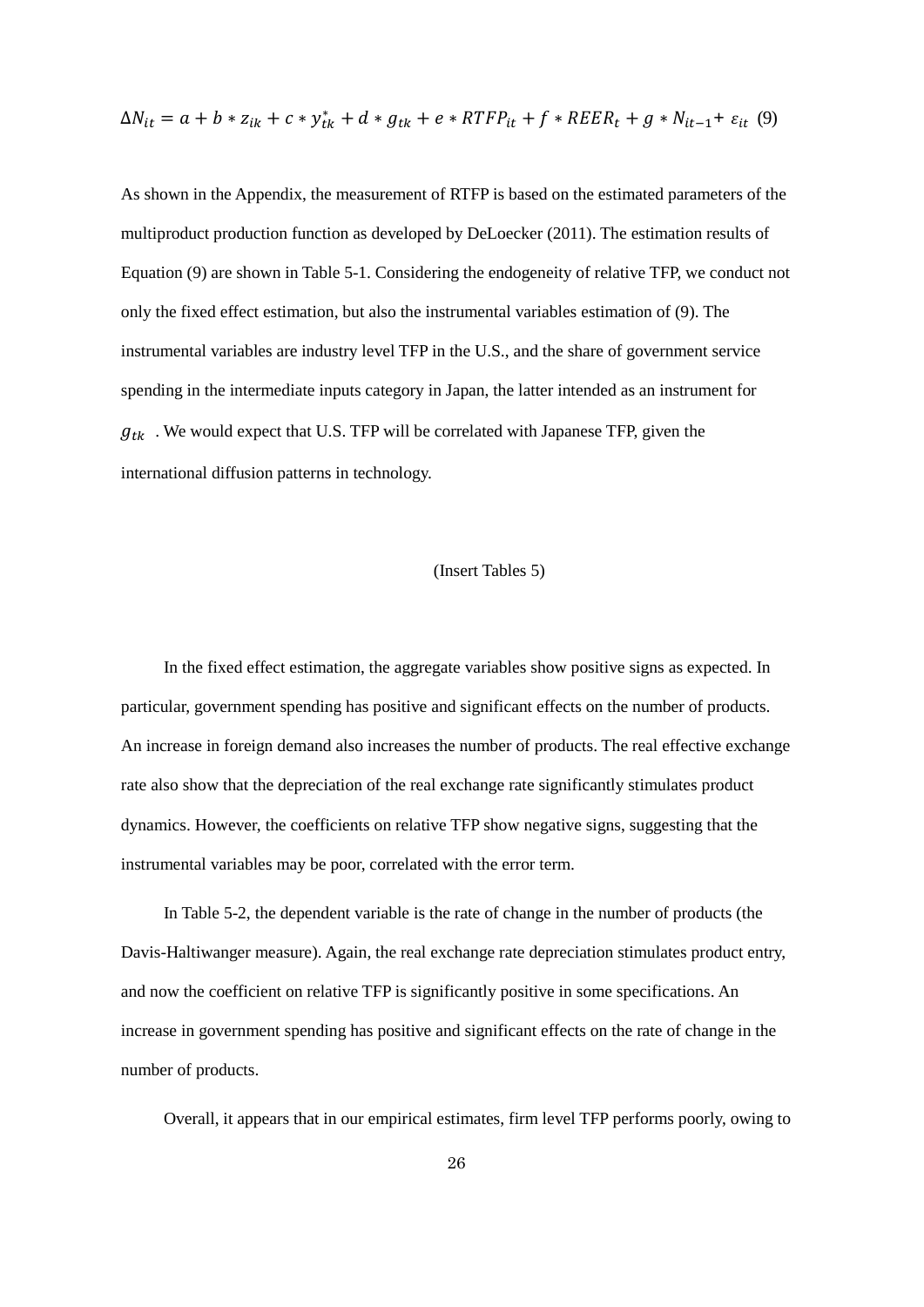its highly endogenous nature and the lack of good instruments. In the DJK model, any shock including unobserved shocks that increases the number of products also increases firm level TFP, resulting a correlation between firm level TFP and the error term.

#### **Comparisons with the Results from the Aggregate Impulse Responses**

In product level general equilibrium models such as DJK, common macroeconomic shocks such as aggregate productivity, government expenditure, and foreign demand shocks alter product dynamics and export behavior. To analyze their model, DJK calculate impulse responses from AR(1) shocks of macroeconomic variables such as aggregate TFP. In their impulse responses, DJK show that a one standard deviation (0.9 percent) increase in aggregate TFP (with autocorrelation of 0.55 in annual data) raises output by 1 percent, and depreciates the real exchange rate by 0.9 percent. Exports increase by 0.7 percent, and correspondingly, the total number of products increases vigorously in 3 to 7 years to 0.4 percent. A 1.4 percent increase in foreign demand (with auto-correlation of 0.94) increases GDP by 0.2 percent and exports by 0.8 percent. The real exchange rate appreciates by 0.8 percent, the number of products increases slowly by 0.15 percent in 7 to 20 years. A 0.8 percent positive government expenditures shock (with autocorrelation of 0.95) raises GDP by 0.15 percent, depreciates the real exchange rate by 0.1 percent, and increases exports by 0.07 percent and the number of products by 0.08 percent. Thus, quantitatively, DJK find that aggregate TFP shocks have the greatest impact on the number of products, followed by foreign demand and government spending shocks.

<span id="page-26-0"></span>In our estimates above, we have regressed the changes in the number of products  $(\Delta N_{it})$  at the firm level on macroeconomic shocks. The estimates above are not identical to what is measured in the impulse responses, where interest lies in how the aggregate number of products  $(\Delta N_t)$  respond to aggregate shocks. Still, in expectation or on average, changes in  $\Delta N_{it}$  should correspond to changes in  $\Delta N_t$ . In our estimates above, we show that the number of products at the firm level responds very strongly to foreign demand shocks, and moderately strongly to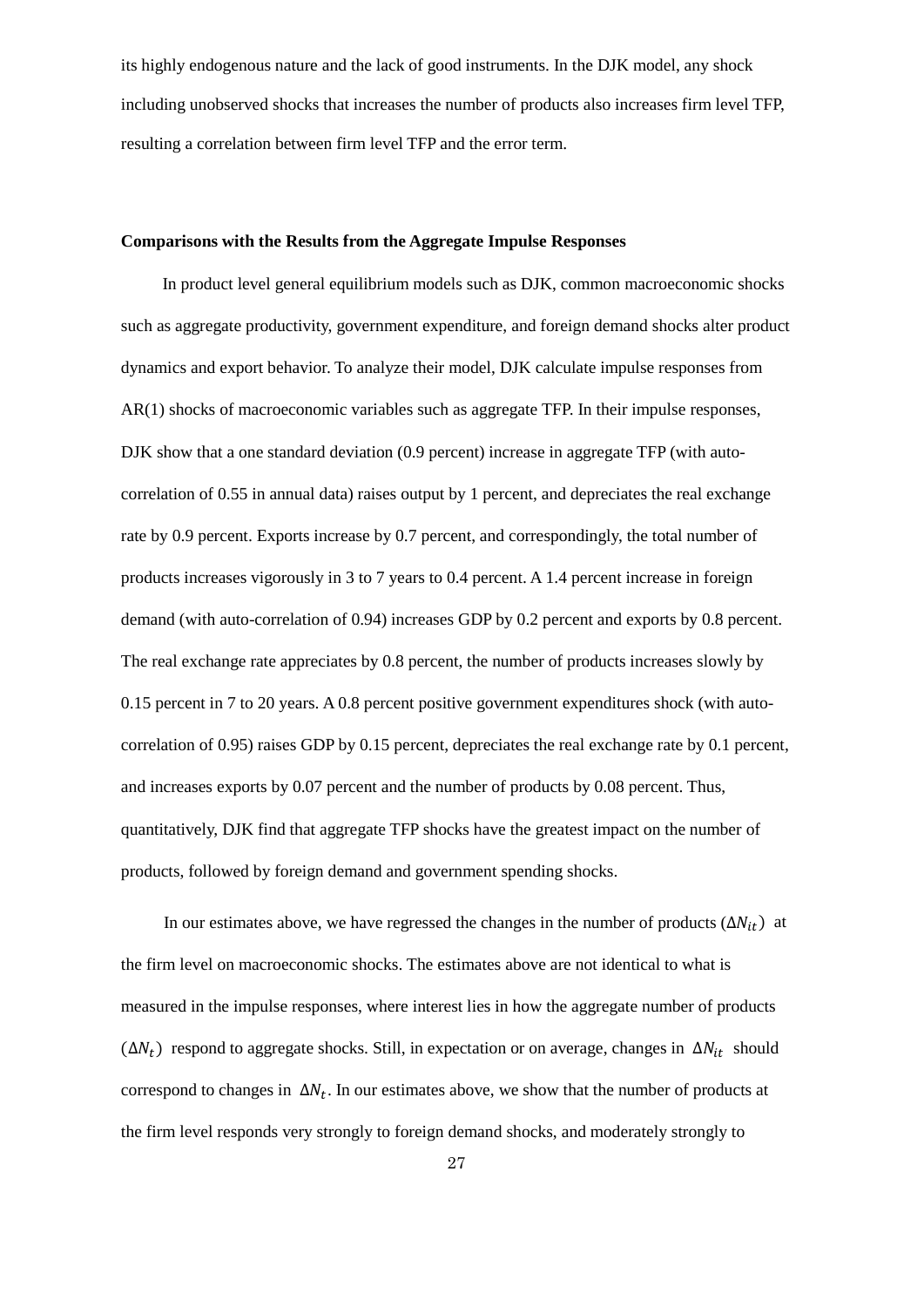#### **6. Concluding remarks**

1

 Policy makers in many countries are especially concerned about the new products produced within their borders. For example, the Abe administration in Japan has undertaken expansionary fiscal and monetary policies, partly in the hope of encouraging the introduction of innovative products.[21](#page-30-0) The recent expansionary monetary policy in Euro area is related in part to the desire to stimulate innovation and introduction of better products (Bergin and Corsetti, 2014).

Conceptually linking business cycles with product adding and dropping behavior at the firm level is not new; the idea goes back at least to Schumpeter. To the best of our knowledge, this paper is one of the first to estimate a model (DJK, 2014) of product adding and dropping behavior for the multiproduct firm at the business cycle frequency. To estimate such a model, we need product level data that can be matched with firms at a minimum at the business cycle or annual frequency.

We construct a unique firm-product database in Japan using *the Census of Manufacturers*. The products in our database are classified down to six-digits, which is more detailed than what is available in the U.S. Census of Manufactures.

In Japan, firms change their product compositions quite frequently, although the average number of products per firm is very stable. This stability, however, hides some significant product adding and dropping behavior. The average number of products of exporters is larger and more volatile than non-exporting firms. Sales of exporters are larger than the sales of non-exporters. We also find that product adding and firm entry behavior are highly cyclical. In our firm level estimates, we find that foreign demand and aggregate TFP increase the number of products. This

<span id="page-27-0"></span><sup>&</sup>lt;sup>21</sup> In addition to improving overall productivity, new products increases consumer utility in a "love of variety" model.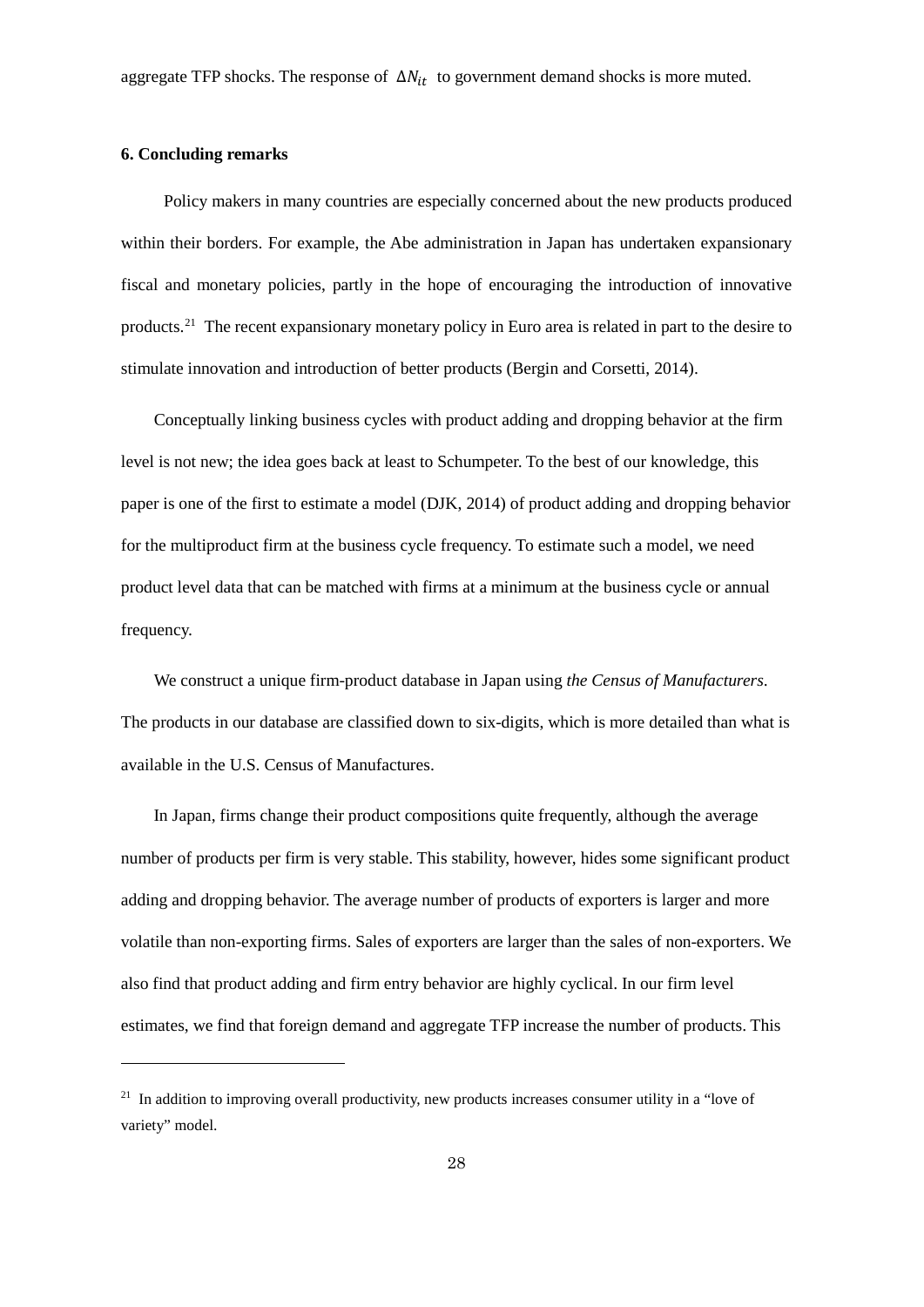producer level behavior is consistent with the DJK model.

Our empirical results suggest that creative destruction of adding new products and dropping old products by incumbent firms is an important contributor to aggregate fluctuations, and much more important than the entry and exit of firms for business cycle fluctuations. This creative destruction of products is more active under favorable macroeconomic conditions of high total factor productivity, government and foreign demand, and a depreciated real exchange rate. To revitalize stagnant industrialized countries such as Japan's, it is important for the government to implement policies that raise aggregate productivity, government, and foreign demand, such as improving education, research and development, and stimulating infrastructure and foreign direct investment and trade, in addition to reducing the structural obstacles to slow down the product innovation process.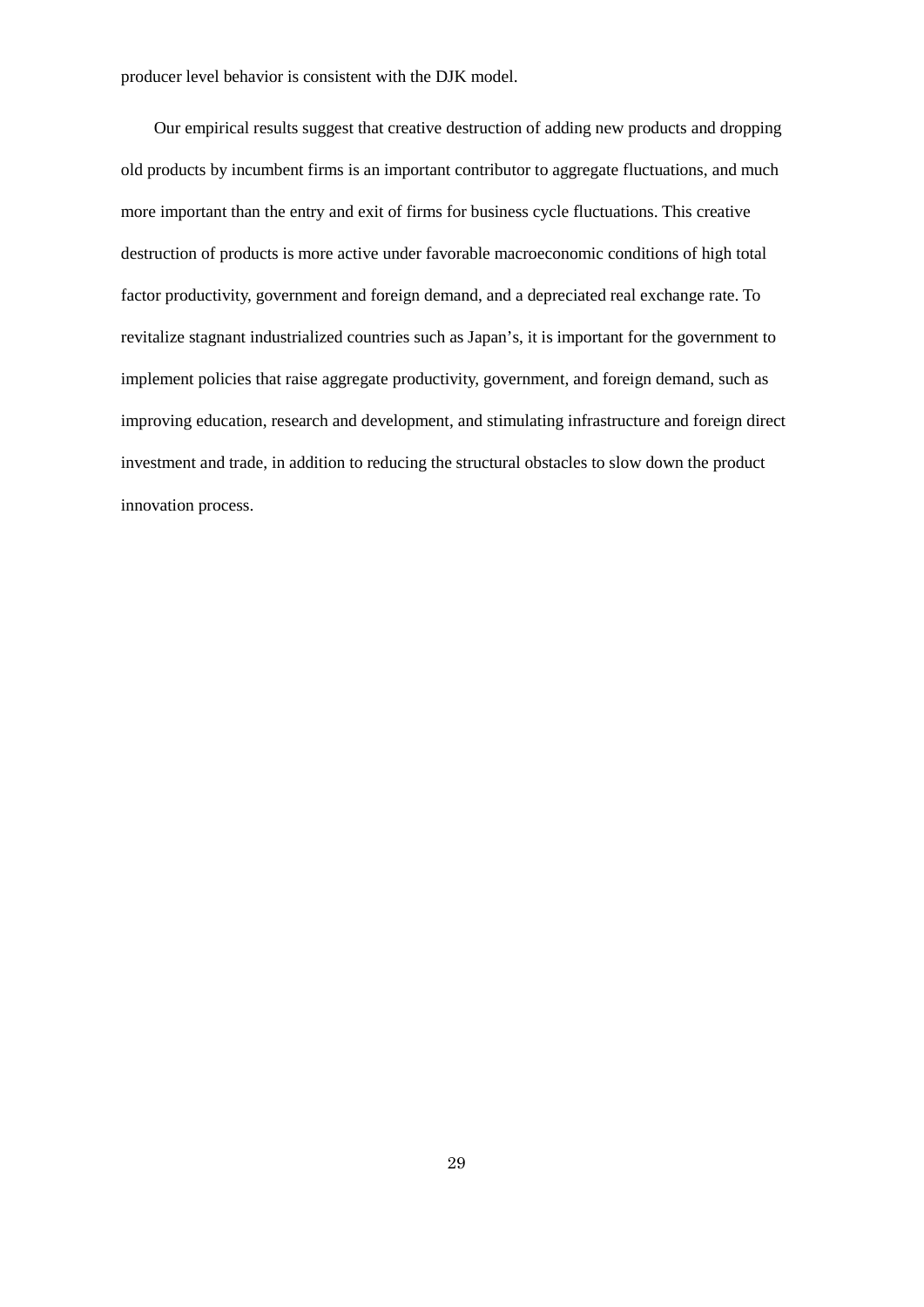## **Appendix**

We estimate a production function with multi products developed by De Loecker (2011) to obtain firm-level TFP. In his paper, the output at firm i  $(q_i)$  depends on aggregate demand in industry k

 $(Q_k)$  and relative price ( *k i P*  $\frac{P_i}{P_i}$ ).

$$
q_{it} = Q_{kt} \left(\frac{P_{it}}{P_{kt}}\right)^{\eta_s} \exp(\xi_{it}) \quad \text{(A-1)}
$$

In Equation (A-1),  $\xi$ <sup>*i*</sup> is an unobservable demand shock and  $\eta$  is the elasticity of substitution.

From (A-1), the revenue function in firm i is

$$
R_{it} = Q_{it}^{(\eta_s+1)/\eta_s} Q_{kt}^{1/\eta_s} P_{kt} \exp(\xi_{it}))^{-1/\eta_s} \qquad (A-2).
$$

Assuming a production function of  $Q_{it} = L_{it}^{\alpha_l} M_{it}^{\alpha_m} K_{it}^{\alpha_k} \exp(\omega_{it} + u_{it})$  and log-linearizing Equation (A-2), we obtain

$$
r_{it} (= r_{it} - p_{kt}) = \beta_l l_{it} + \beta_m m_{it} + \beta_k k_{it} + \beta_k q_{kt} + \omega^*{}_{it} + \xi^*{}_{it} + u_{it} \quad (A-3).
$$

L is labor input, M is intermediate input, and K is capital input.  $\omega$  is the productivity shock at firm i. Lower case letters represent the log values of upper case letters.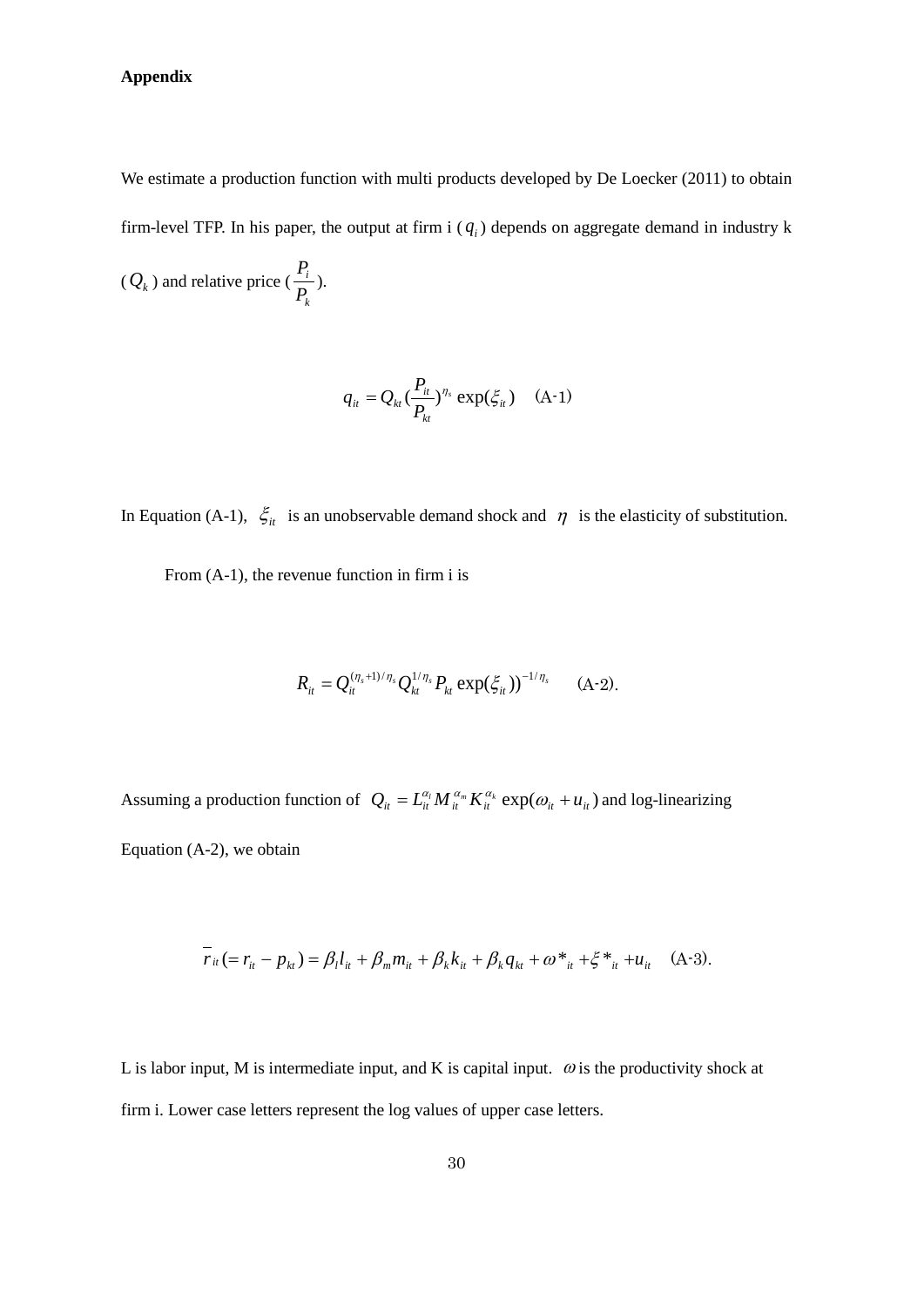Assuming that production factors are allocated for the production of each product in proportion to the output in each product, De Loecker leads to the following revenue function.

$$
r_{it} = \beta_n n_{it} + \beta_l l_{it} + \beta_m m_{it} + \beta_k k_{it} + \beta_k q_{kt} + \omega^*_{it} + \xi^*_{it} + u_{it} \quad (A-4)
$$

In Equation (A-4),  $n_i$  is the log of the number of products at firm i.<sup>22</sup>

 $\overline{\phantom{a}}$ 

We estimate Equation (A-4) by using two digit-level industry classifications. <sup>[23](#page-34-1)</sup>Using estimated parameters, we measure productivity as follows,

$$
\omega_{it} = (\bar{r}_{it} - \hat{\beta}_l l_{it} - \hat{\beta}_k k_{it} - \hat{\beta}_m m_{it} - \hat{\beta}_k q_{kt}) (\frac{\hat{\eta}_k}{\hat{\eta}_k + 1})
$$
 (A-5).

The estimation results are shown in the Appendix table.

1

 $22$  In the case that firm i produces multi products where each product belongs to different industries, Equation (A-4) becomes more complicated. However, as most Japanese firms produce multi products within one industry (two digit level), we focus on the estimation of Equation (A-4).

<span id="page-30-0"></span> $23$  Estimations were conducted by the Levinsohn=Petrin method.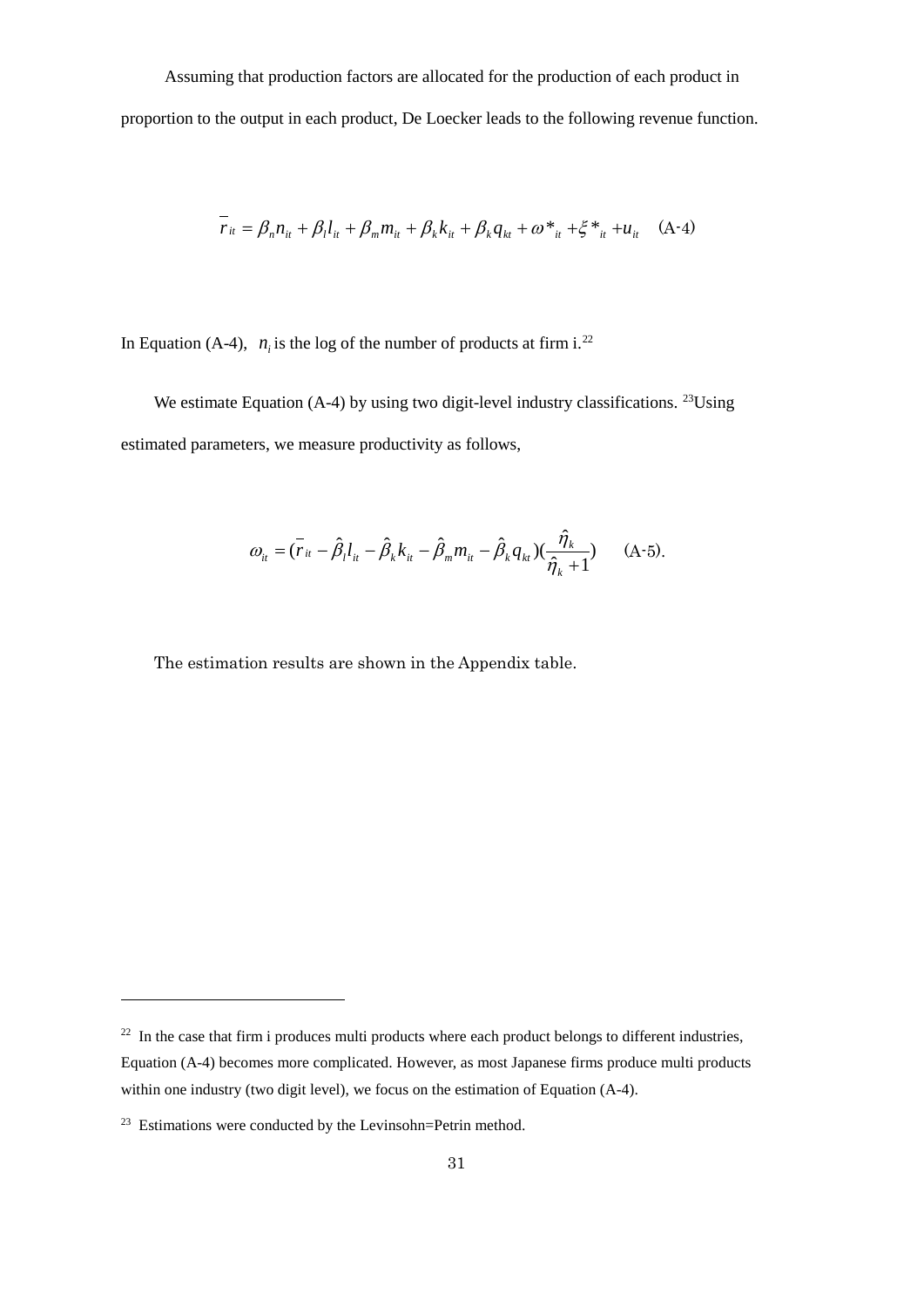# Appendix table

|                      | 09 food          | 10 beverage and | 11 textile                         | 12 wood and        | 13 furniture | 14 paper and   | 15 printing       | 16 chemical       |
|----------------------|------------------|-----------------|------------------------------------|--------------------|--------------|----------------|-------------------|-------------------|
| dependent variable   | <b>InY</b>       | <b>InY</b>      | <b>InY</b>                         | <b>InY</b>         | <b>InY</b>   | <b>InY</b>     | <b>InY</b>        | InY               |
| InL                  | $0.237***$       | $0.269$ ***     | $0.399$ ***                        | $0.378$ ***        | $0.411***$   | $0.437***$     | $0.428$ ***       | $0.233***$        |
|                      | 40.31            | 13.97           | 51.42                              | 27.07              | 21.13        | 18.11          | 44.63             | 17.51             |
| <b>InK</b>           | $0.0943$ ***     | $0.138***$      | $0.0943$ ***                       | $-0.000966$        | $0.0574$ *** | 0.0157         | $0.0686$ ***      | $0.0825$ ***      |
|                      | 6.67             | 3.7             | 4.98                               | $-0.04$            | 4.25         | 0.54           | 11.12             | 3.67              |
| InM                  | $0.488$ ***      | $0.525***$      | $0.366$ ***                        | $0.467$ ***        | $0.451$ ***  | $0.326$ ***    | $0.354$ ***       | $0.59***$         |
|                      | 30.75            | 11.46           | 29.71                              | 12.8               | 22.78        | 8.34           | 28.85             | 13.65             |
| Num of Products (t-1 | $-0.0159$        | 0.0092          | $-0.00742$                         | $-0.0307$ **       | 0.00505      | 0.00954        | 0.0108            | $0.0302**$        |
|                      | $-0.7$           | 0.38            | $-0.35$                            | $-2.18$            | 0.26         | 0.51           | 0.52              | 2.26              |
| Inq                  | $0.0794$ ***     | $-0.0161$       | $0.057**$                          | 0.00672            | 0.0112       | $-0.082$ ***   | $0.237***$        | 0.0139            |
|                      | 3.37             | $-0.75$         | 2.14                               | 0.36               | 0.56         | $-3.04$        | 8.12              | 0.62              |
| Ν                    | 91277            | 10512           | 47800                              | 15123              | 12248        | 20438          | 34400             | 21708             |
| $N_g$                | 23275            | 3407            | 15519                              | 5677               | 4562         | 5817           | 9984              | 5196              |
|                      |                  |                 |                                    |                    |              |                |                   |                   |
|                      | 17 petroreum and | 18 plastics     | 19 rubber                          | 20 leather         | 21 clay and  | 22 steel       | 23 non ferrous    | 24 metal products |
| dependent variable   | InY              | InY             | <b>InY</b>                         | <b>InY</b>         | <b>InY</b>   | <b>InY</b>     | <b>InY</b>        | <b>InY</b>        |
| InL                  | $0.17***$        | $0.312***$      | $0.354$ ***                        | $0.386$ ***        | $0.316***$   | $0.308$ ***    | $0.304$ ***       | $0.398***$        |
|                      | 3.02             | 32.11           | 20.79                              | 17.9               | 31.28        | 23.64          | 15.41             | 63.18             |
| InK                  | $0.127$ ***      | $0.069$ ***     | $0.0389**$                         | 0.0442             | $0.0843$ *** | 0.0342         | 0.0285            | $0.0412$ ***      |
|                      | 3.53             | 4.78            | 2.01                               | 1.38               | 3.68         | 1.44           | 1.25              | 3.18              |
| InM                  | $0.627$ ***      | $0.45***$       | $0.506$ ***                        | $0.473$ ***        | $0.462$ ***  | $0.575$ ***    | $0.581$ ***       | $0.41***$         |
|                      | 13.74            | 15.41           | 19.74                              | 8.96               | 15.27        | 18.15          | 26.37             | 37.92             |
| Num of Products (t-1 | 0.0187           | 0.00376         | 0.0159                             | $-0.0195$          | 0.0149       | 0.000389       | $-0.0236$         | $-0.0369*$        |
|                      | 0.84             | 0.3             | 0.79                               | $-0.73$            | 0.83         | 0.03           | $-1.23$           | $-1.83$           |
| Inq                  | 0.0597           | 0.0224          | $0.0501**$                         | 0.012              | $0.0428**$   | $0.0905$ ***   | $-0.105$ ***      | $-0.0074$         |
|                      | 1.11             | 1.09            | 2.1                                | 0.42               | 2.27         | 4.16           | $-3.28$           | $-0.39$           |
| Ν                    | 1463             | 38943           | 8170                               | 3506               | 32887        | 16832          | 10246             | 63563             |
| $N_g$                | 546              | 12276           | 2495                               | 1278               | 10918        | 5549           | 3530              | 22255             |
|                      |                  |                 |                                    |                    |              |                |                   |                   |
|                      | 25 general       |                 | 26 machinery for 27 office machine | 28 electric device | 29 electic   | 30 information | 31 transportation | 32 other          |
|                      |                  |                 |                                    |                    |              |                |                   |                   |

|                      | 25 general   |               | 26 machinery for 27 office machine | 28 electric device | 29 electic   | 30 information | 31 transportation | 32 other     |
|----------------------|--------------|---------------|------------------------------------|--------------------|--------------|----------------|-------------------|--------------|
| dependent variable   | InY          | lnY           | lnY                                | <b>InY</b>         | <b>InY</b>   | <b>InY</b>     | <b>InY</b>        | <b>InY</b>   |
| lnL                  | $0.363***$   | $0.348***$    | $0.331***$                         | $0.367$ ***        | $0.316***$   | $0.363$ ***    | $0.376$ ***       | $0.342***$   |
|                      | 32.57        | 48.24         | 22.35                              | 35.59              | 31.11        | 18.15          | 38.24             | 26.8         |
| <b>InK</b>           | $0.0263$ **  | $0.0227**$    | $0.0712$ ***                       | $0.0758$ ***       | $0.0709$ *** | $0.0816$ ***   | $0.0777$ ***      | $0.0665$ *** |
|                      | 2.19         | 2.12          | 2.75                               | 4.04               | 3.42         | 4.01           | 3.86              | 2.61         |
| InM                  | $0.501$ ***  | $0.53***$     | $0.491$ ***                        | $0.432$ ***        | $0.454$ ***  | $0.433***$     | $0.408$ ***       | $0.447***$   |
|                      | 28.1         | 39.97         | 18.23                              | 30.1               | 21.51        | 28.87          | 17.29             | 11.08        |
| Num of Products (t-1 | $-0.0188$    | $-0.0239$ *** | $-0.00304$                         | $-0.0148$          | 0.00407      | $0.0378*$      | $-0.0133$         | 0.000926     |
|                      | $-1.34$      | $-3.75$       | $-0.11$                            | $-0.7$             | 0.23         | 1.84           | $-1.4$            | 0.04         |
| Ing                  | $0.0463$ *** | 0.0194        | $-0.0294$                          | $-0.0826$ **       | $-0.0382*$   | 0.0142         | 0.00609           | $0.0588**$   |
|                      | 3.24         | 1.29          | $-0.69$                            | $-2.42$            | $-1.68$      | 0.98           | 0.47              | 2.26         |
| N                    | 22965        | 48134         | 16507                              | 23118              | 36593        | 12351          | 34040             | 16255        |
| $N_g$                | 8478         | 16600         | 5971                               | 7375               | 12334        | 4701           | 10637             | 6200         |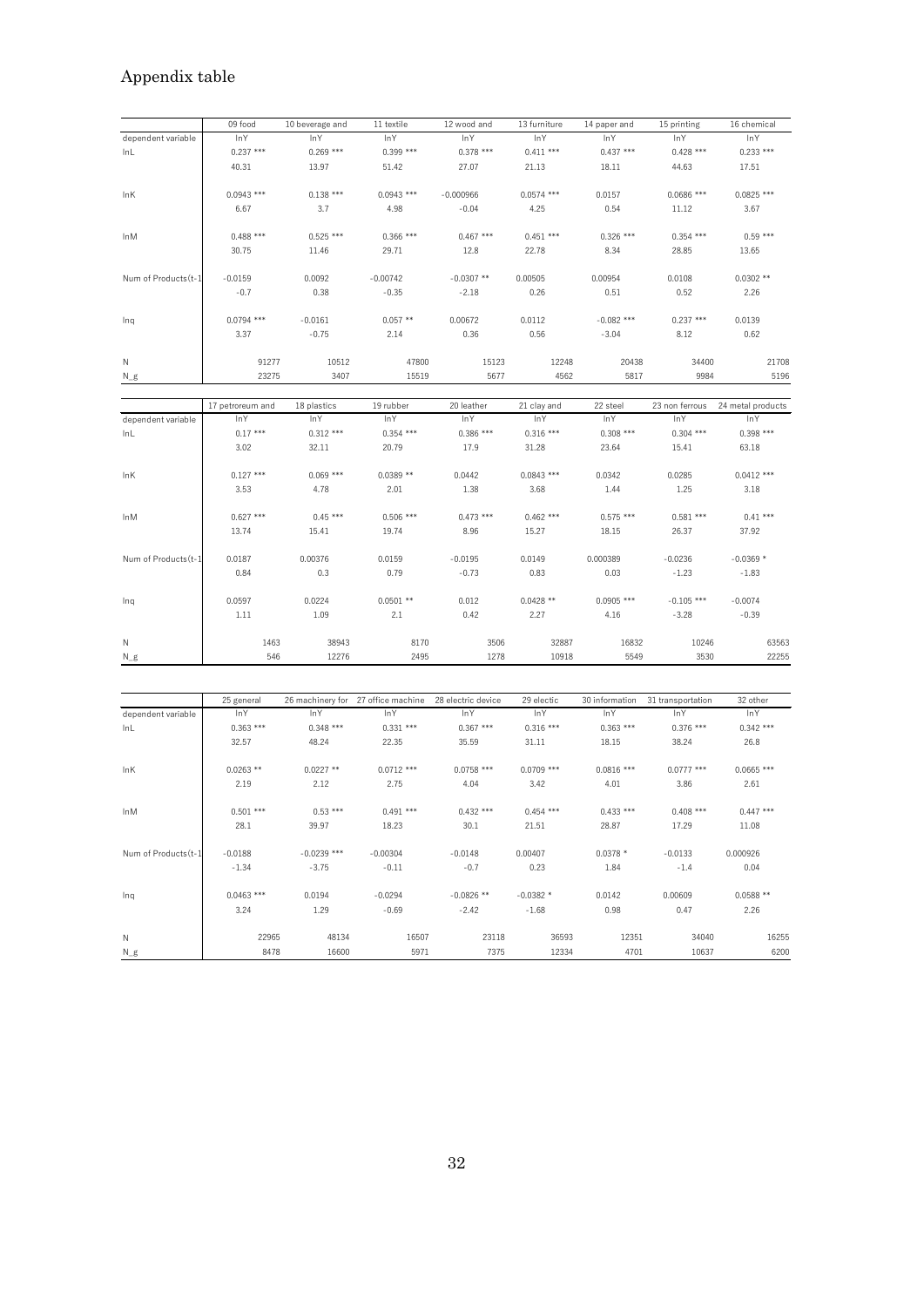## **References**

- Abe, Takeshi, Kazuya Hitomi, Yoko Konishi, Hideaki Tomita and Taisuke Uchino (2012) "A New Converter for Establishments from Japan's Census of Manufactures: 1993-2009," *Policy Discussion Paper*, 12-P-007, RIETI.
- Acemorglu, Daren., Ufuk Akcicgit, and William. Kerr (2015), "The Innovation Network," manuscript, MIT.
- Aghion, Philippe, Antonin Bergeand, Temo Boppart, Peter Klenow, and Huiyu Li (2017). "Missing Growth from Creative Destruction," manuscript Stanford University.
- Aghion, Philippe, and Peter Howitt (1992) "A Model of Growth through Creative Destruction" *Econometrica* 60, pp. 323-351.
- Aghion, Philippe., Richard Blundell , Rachel Griffith, Peter Howitt, and Susanne Prantl (2004), "Entry and Productivity Growth: Evidence from Microlevel Panel Data," *Journal of European Economic Association,* 2(2-3)\_: pp. 265-276*.*
- Alessandra, G. and H. Choi (2007). "Do Sunk Costs of Exporting Matter for Export Dynamics," *Quarterly Journal of Economics,* 122(1).
- Axarloglou, Kostas, (2003) "The Cyclicality of New Product Introductions" *Journal of Business* 76, 29-48.
- Bergin, P. and G. Corsetti (2014), "International Competitiveness and Monetary Policy," manuscript, Cambridge University.
- Berman, Nicholas, Philippe Martin, and Thierry Mayer (2011) "How Do Different Exporters React to Exchange Rate Changes?" *Quarterly Journal of Economics* 127, pp. 437-492.
- Bernard, Andrew, B., Jonathan Eaton, J. Bradford Jensen, and Samuel Kortum (2003) "Plant and Productivity in International Trade" *The American Economic Review* 93(4) pp. 1268-1293
- 33 Bernard, Andrew, B. and Toshihiro Okubo (2013), "Multi-Product Plants and Product Switching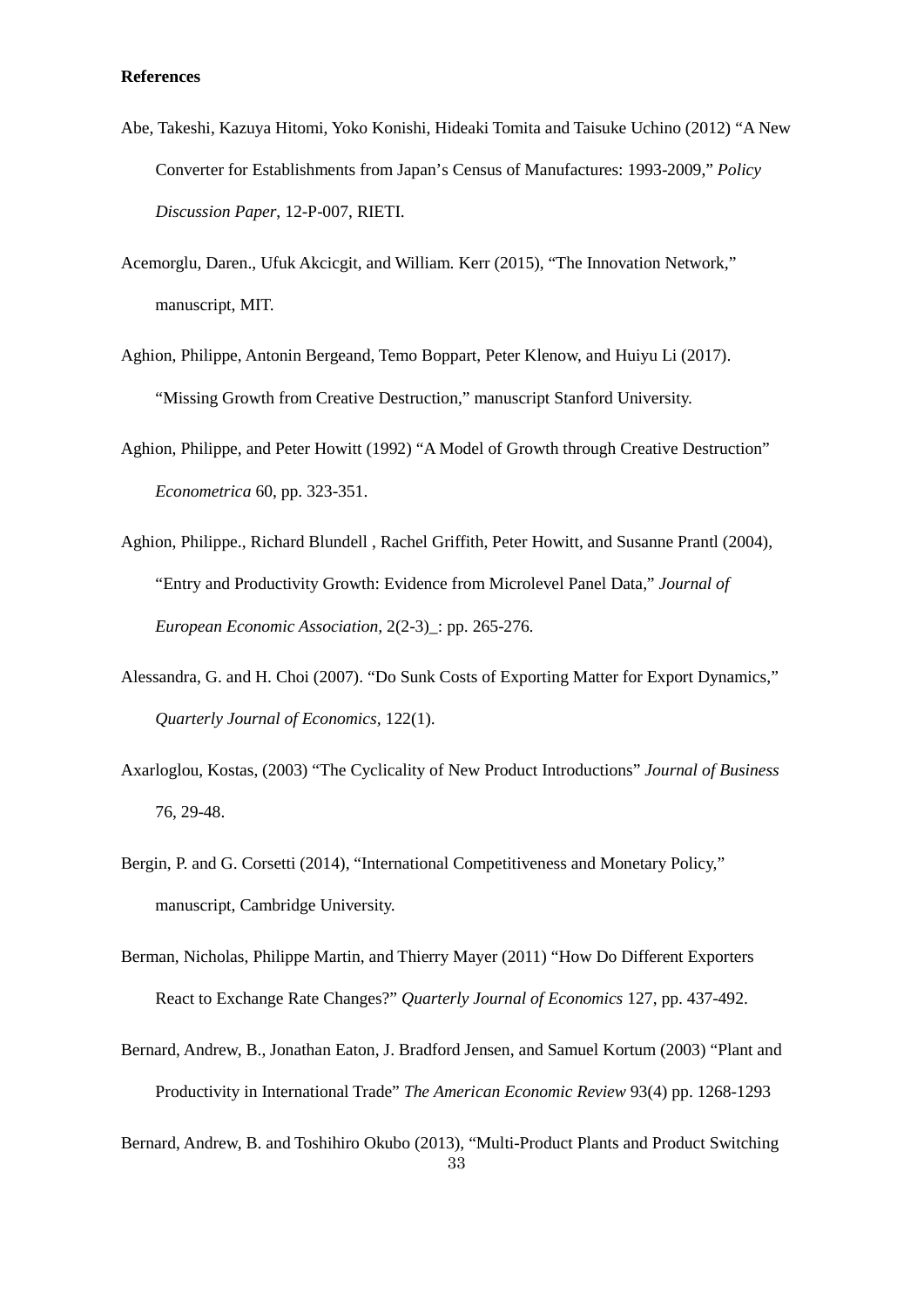in Japan" *RIETI Discussion Paper Series*, 13-E-069.

- Bernard, Andrew, B., Stephen J. Redding, and Peter K. Schott (2010) "Multi-Product Firms and Product Switching," *The American Economic Review*, 100, pp. 70-97
- Bilbie, Florin., Fabio Ghironi, and Mark Melitz (2012), "Endogenous Entry, Product Variety, and Business Cycles," *Journal of Political Economy,* 120(2): pp. 304-345.
- Broda, Christian and David Weinstein (2010). "Product Creation and Destruction: Evidence and Price Implications," *The American Economic Review*, 100(3), pp. 691-723.
- Chatterjee, Arpita, Rafael Dix-Carneiro, and Jade Vichyanond (2013) "Multi-Product Firms and Exchange Rate Fluctuations" *American Economic Journal: Economic Policy* 5, pp. 77-110.
- Corsetti, Giancarlo, Philippe Martin, and Paolo Pesenti (2007) "Productivity. Terms of Trade and 'Home Market Effect'" *Journal of International Economics* 73, pp. 99-127.
- Davis, Steven, John Haltiwanger, and Scott Schuh (1996), *Job Creation and Destruction,* Cambridge, M.A.: MIT Press.
- Dekle, Robert, Hyeok Jeong, and Nobuhiro Kiyotaki (2014) "Dynamics of Firms and Trade in General Equilibrium" unpublished manuscript March, 2014,"
- Dekle, Robertt, Atsushi Kawakami, Nobuhiro Kiyotaki, and Tsutomu Miyagawa (2015) "Product Dynamics and Aggregate Shocks: Evidence from Japanese Product and Firm Level Data" RIETI Discussion Paper Series 15-E-137.
- DeLoecker, J. (2011), "Product Differentiation, Multi-product Firms, and the Impact of Trade Liberalization on Productivity, 79(5): pp. 1407-1451.
- Di Giovanni, Julian, Andrei A. Levchenko, and Isabelle Méjean (2014) "Firms, Destinations, and Aggregate Fluctuations," *Econometrica* 82, pp. 1303-1340
- Foster, Lucia, John Haltiwanger, and Chad Syverson (2008), "Reallocation, Firm Turnover, and Efficiency: Selection on Productivity or Profitability?" *The American Economic Review* 2008 98, pp.394-425.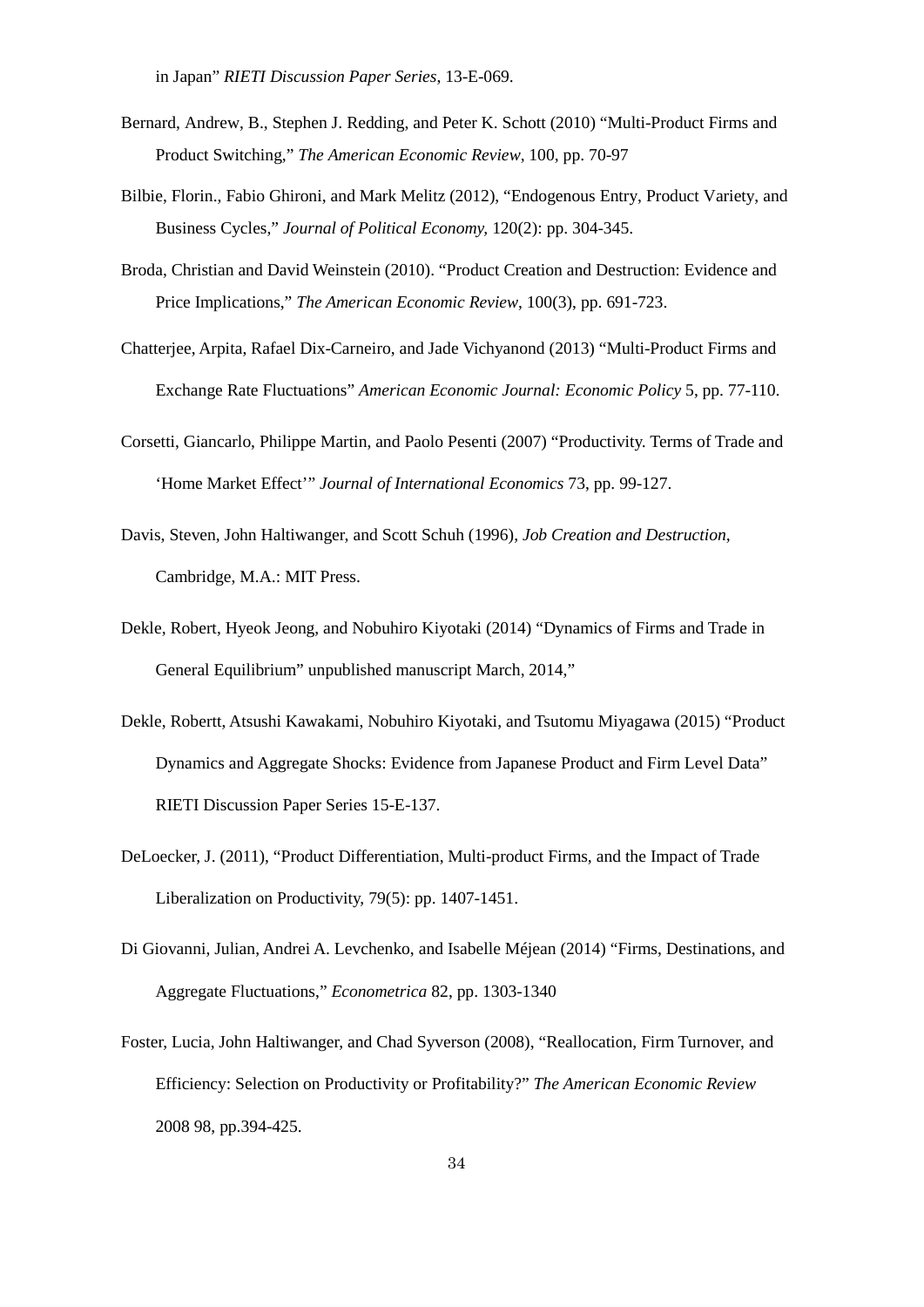- Fukao, Kyoji, and Hyeog Ug Kwon (2006), "Why Did Japan's TFP Growth Slow Down in the Lost Decade? An Empirical Analysis Based on Firm-Level Data of Manufacturing Firms" *The Japanese Economic Review* 57, pp. 195-228.
- Ghironi, Fabio and Marc J. Melitz (2005), "International Trade and Macroeconomic Dynamics with Heterogeneous Firms" *Quarterly Journal of Economics* 121, pp. 865-915.
- Gilbert, Laurien (2017), "Gains from Product Variety and Local Business Cycles," Department of Economics, University of Michigan.
- Goldberg, Pinelopi Koujianou, and Michael Knetter (1997) "Goods Prices and Exchange Rates: What Have We Learned?" *Journal of Economic Literature* 35, pp. 1243-1272.
- Good, David, Isaq Nadiri, and Robin Sickles (1997) "Index number and Factor Demand Approaches to the Estimation of Productivity", M. Hashrem Perasan and Peter Schmit eds., *Handbook of Applied Econometrics: Vol. 2, Microeconometrics*, Oxford, England: Basic Blackwell.
- Jorgenson, Dale, Frank M. Gollop, and Barbara M. Fraimeni (1987) *Productivity and U.S. Economic Growth*, Harvard Economic Studies Vol. 159.
- Kawakami, Atsushi, Tsutomu Miyagawa, and Miho Takziawa (2011) "Revisiting Productivity Differences and Firm Turnover –Evidence for Product-Based TFP Measure in the Japanese Manufacturing Industries" *RIETI Discussion Paper Series* 11-E-064.
- Kawakami, Atsushi, and Tsutomu Miyagawa (2013) "Product Switching and Firm Performance in Japan" *Public Policy Review* 9, pp. 287-314, Policy Research Institute, Ministry of Finance.
- <span id="page-34-0"></span>Krugman, Paul (1987) "Pricing to Market When the Exchange Rate Changes", S. Arndt and J. Richardson eds., *Real-Financial Linkages among Open Economies*, The MIT Press, Cambridge, MA.

<span id="page-34-1"></span>Meese, R. and K.Rogoff (1983), "Empirical Exchange Rate Models of the Seventies: Do They Fit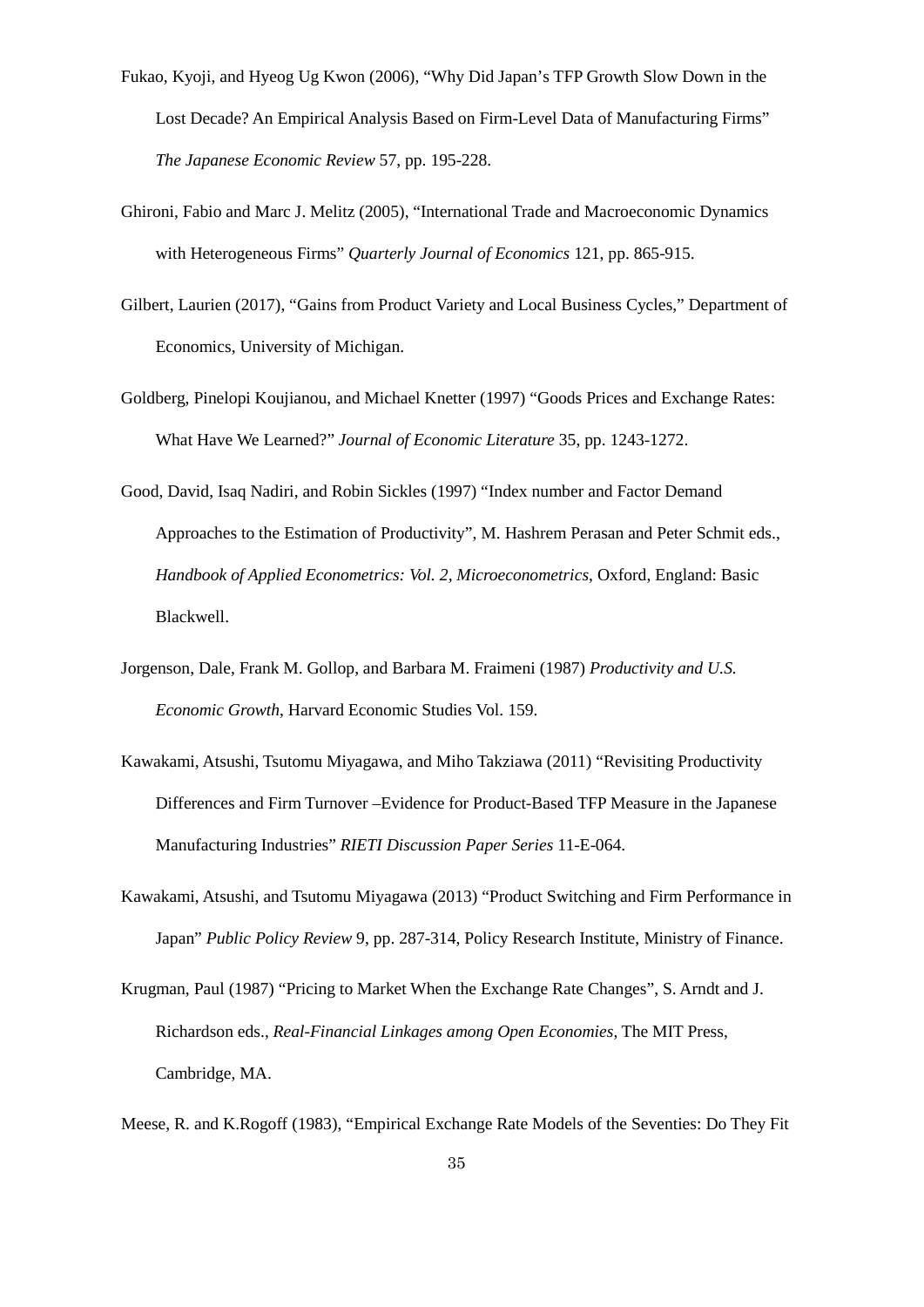Out of Sample," *Journal of International Economics*, 14: 3-24.

- Moreira, S. (2016). "Firm Dynamics, Persistent Effects of Entry Conditions and Business Cycles," manuscript, University of Chicago.
- Olley, G. Steven and Pakes, Ariel (1996) "The Dynamics of Productivity in the Telecommunications Equipment Industry", *Econometrica*, 64, pp. 1263-1293.
- Melitz, Marc, J., (2003) "The Impact of Trade on Intra-Industry Reallocations and Aggregate Industry Productivity" *Econometrica* 71, pp. 1695-1725.
- Nakamura, Emi and Jon. Steinnson (2012). "Lost in Transit: Product Replacement Bias and Pricing to Market," *American Economic Review,* 102, 3277-3316.
- Sato Kiyotaka, Junko Shimizu, Nagendra Shrestha, and Shajuan Zhang (2012) "The Construction and Analysis of Industry-specific Effective Exchange Rates in Japan" *RIETI Discussion Paper Series* 12-E-043.
- Shioji Etsuro (2012) "The Evolution of Exchange Rate Pass-Through in Japan: A Re-evaluation Based on Time-Varying Parameter VARs" *Public Research Policy* 8, 67-92, Policy Research Institute, Ministry of Finance.
- Schleifer, Andrei. (1986). "Implementation Cycles," *Journal of Political Economy,* 94(6); 1163- 1190.
- Schmookler, Jacob, (1966). *Innovation and Economic Growth.* Cambridge: Harvard University Press.
- Syverson, Chad (2011) "What Determines Productivity?" Journal of Economic Literature 49, pp. 326-365.
- Yasar, Mahmut, Raciborski, Rafal and Poi, Brian (2008) "Production Function Estimation in Stata Using the Olley and Pakes Method", *The Stata Journal*, 8, pp. 221-231.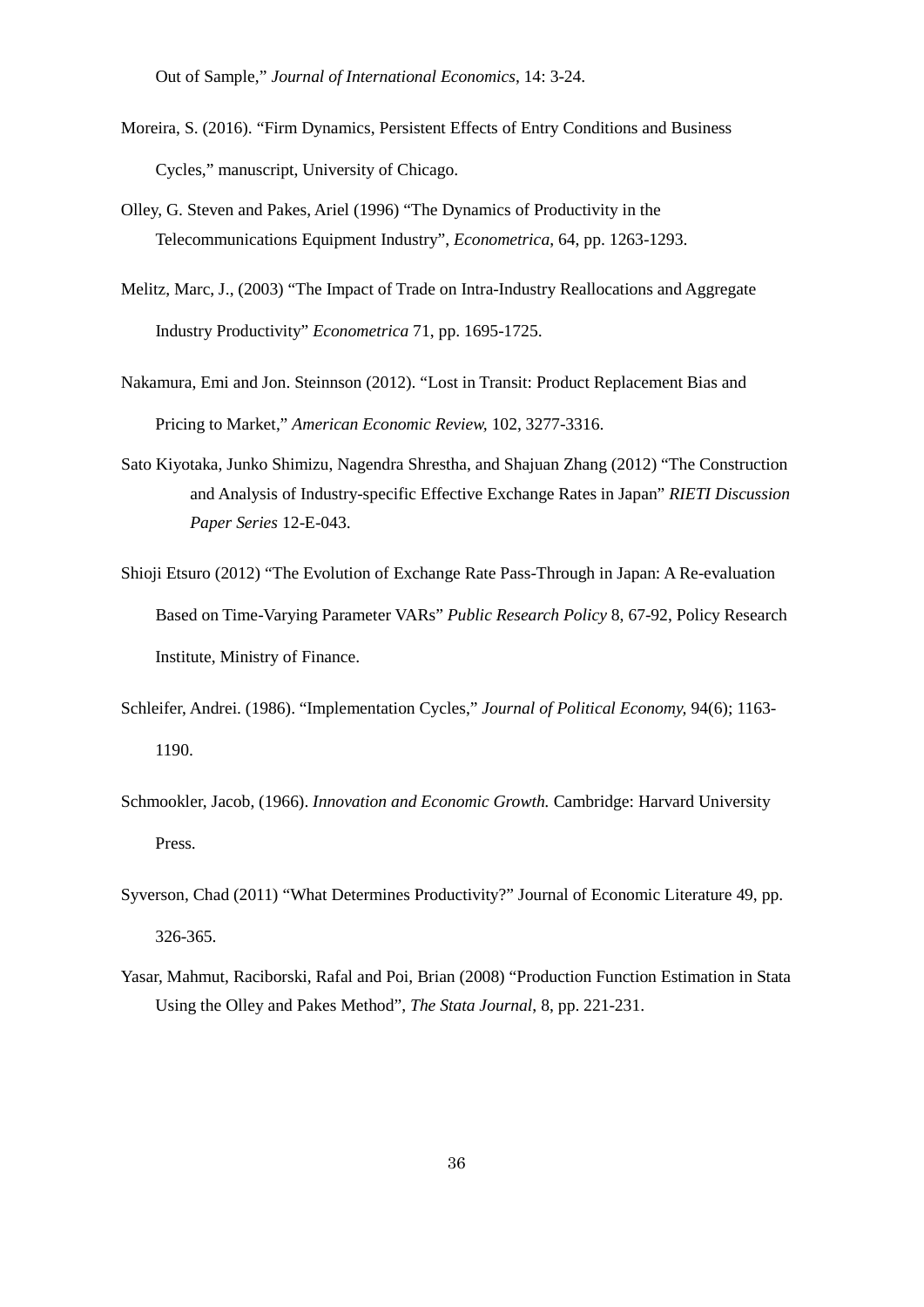|    | Sector<br>2-digit SIC                     |      | Industry<br>4-difgit SIC                  |        | Product<br>6-digit SIC                                                                                                  |
|----|-------------------------------------------|------|-------------------------------------------|--------|-------------------------------------------------------------------------------------------------------------------------|
|    |                                           |      |                                           | 301111 | Telephone sets                                                                                                          |
|    |                                           |      |                                           | 301112 | Automatic telephone exchange switchboards                                                                               |
|    |                                           |      |                                           | 301113 | Auxiliary equipment of telephone exchange switchboards                                                                  |
|    |                                           |      |                                           | 301119 | Miscellaneous wired telephone sets                                                                                      |
|    |                                           | 3011 | Communication equipment wired             | 301121 | High-speed facsimiles, including ultra-high-speed ones                                                                  |
|    |                                           |      |                                           |        |                                                                                                                         |
|    |                                           |      |                                           | 301122 | Facsimiles, except high-speed ones                                                                                      |
|    |                                           |      |                                           |        | 301129 Miscellaneous wired telecommunication equipment                                                                  |
|    |                                           |      |                                           | 301131 | Digital transmission equipment                                                                                          |
|    |                                           |      |                                           | 301132 | Transmission equipment, except digital transmission equipment                                                           |
|    |                                           | 3012 | Mobile phone and PHS                      | 301211 | Cellular telephone sets and PHS telephone sets                                                                          |
|    |                                           |      |                                           |        | 301311 Radio and TV broadcasting equipment                                                                              |
|    |                                           |      |                                           | 301312 | Fixed-station communication equipment                                                                                   |
|    |                                           | 3013 |                                           |        | 301313 Miscellaneous mobile-station communication equipment                                                             |
|    |                                           |      | Radio communication equipment             |        | 301314 Portable communication equipment                                                                                 |
|    |                                           |      |                                           | 301315 | Radio applied equipment                                                                                                 |
|    |                                           |      |                                           |        | 301319 Miscellaneous radio communication equipment                                                                      |
|    |                                           |      |                                           |        | 301411 Radio receivers                                                                                                  |
|    |                                           |      |                                           | 301412 | Plasma television receivers                                                                                             |
|    |                                           | 3014 | Radio and television set receivers        |        | 301413 Liquid crystal television receivers                                                                              |
|    |                                           |      |                                           |        | 301419 Miscellaneous television receivers                                                                               |
|    |                                           |      |                                           |        |                                                                                                                         |
|    |                                           |      |                                           |        | 301511 Railway signal and safety appliances                                                                             |
|    |                                           | 3015 | Railway signal and safety appliances      | 301512 | Parts, attachments and accessories of railway signal and safety appliances                                              |
|    |                                           |      | Miscellaneous communication equipment and | 301911 | Fire alarm equipment                                                                                                    |
|    |                                           | 3019 | related products                          |        | 301919 Miscellaneous communication related products                                                                     |
|    |                                           |      |                                           | 302111 | Recording and duplicating equipment                                                                                     |
|    |                                           |      |                                           | 302112 | Video cameras, except broadcast video cameras                                                                           |
|    |                                           | 3021 | Video equipment                           |        | Parts, attachments and accessories of video recording and duplicating                                                   |
|    |                                           |      |                                           | 302113 | <u>equipment</u>                                                                                                        |
|    |                                           | 3022 | Digital camera                            | 302211 | Digital cameras                                                                                                         |
|    | Information and communication electronics |      |                                           |        | 302212 Parts, attachments and accessories of digital cameras                                                            |
| 30 | equipment                                 |      |                                           |        | 302311 Stereo sets                                                                                                      |
|    |                                           |      |                                           |        | 302312 Car stereo sets                                                                                                  |
|    |                                           |      |                                           |        | 302313 Tape recorders                                                                                                   |
|    |                                           |      |                                           |        | 302314 Digital audio disc players                                                                                       |
|    |                                           |      |                                           |        | 302315 High fidelity (HI-FI) amplifiers                                                                                 |
|    |                                           | 3023 | Electric audio equipment                  |        | 302316 Speaker systems for HI-FI and cars                                                                               |
|    |                                           |      |                                           | 302317 | Hearing aids                                                                                                            |
|    |                                           |      |                                           |        |                                                                                                                         |
|    |                                           |      |                                           |        | 302319 Miscellaneous electric audio equipment                                                                           |
|    |                                           |      |                                           | 302321 | Finished speaker systems, microphones, earphones, audio pickups, etc.                                                   |
|    |                                           |      |                                           | 302322 | Parts, attachments and accessories of electric audio equipment                                                          |
|    |                                           |      |                                           | 303111 | General computers                                                                                                       |
|    |                                           |      |                                           |        | 303112 Midrange computers                                                                                               |
|    |                                           | 3031 | Computer, except personal computer        | 303113 | Parts, attachments and accessories of data processing machines, digital<br>and analog computers and auxiliary equipment |
|    |                                           |      |                                           | 303211 | Personal computers                                                                                                      |
|    |                                           | 3032 | Personal computer                         |        | 303212 Parts, attachments and accessories of Personal computers                                                         |
|    |                                           |      |                                           | 303311 |                                                                                                                         |
|    |                                           |      |                                           |        | Magnetic disc equipment                                                                                                 |
|    |                                           |      |                                           | 303312 | Optical disc equipment                                                                                                  |
|    |                                           | 3033 | External storages                         |        | 303313 Flexible disc equipment                                                                                          |
|    |                                           |      |                                           | 303319 | Miscellaneous external memories                                                                                         |
|    |                                           |      |                                           | 303321 | Parts, attachments and accessories of external memories                                                                 |
|    |                                           | 3034 | Printer                                   | 303411 | Printers                                                                                                                |
|    |                                           |      |                                           |        | 303412 Parts, attachments and accessories of printers                                                                   |
|    |                                           |      |                                           | 303511 | Displays                                                                                                                |
|    |                                           | 3035 | Display unit                              |        | 303512 Parts, attachments and accessories of displays                                                                   |
|    |                                           |      |                                           | 303911 | Finance terminal units                                                                                                  |
|    |                                           |      |                                           | 303919 | Miscellaneous terminal units                                                                                            |
|    |                                           |      |                                           | 303929 | Miscellaneous input-output systems                                                                                      |
|    |                                           | 3039 | Miscellaneous peripheral equipment        | 303939 | Miscellaneous accessories equipment                                                                                     |
|    |                                           |      |                                           |        | Parts, attachments and accessories of miscellaneous accessories                                                         |
|    |                                           |      |                                           | 303941 | equipment                                                                                                               |
|    |                                           |      |                                           |        |                                                                                                                         |

Table 1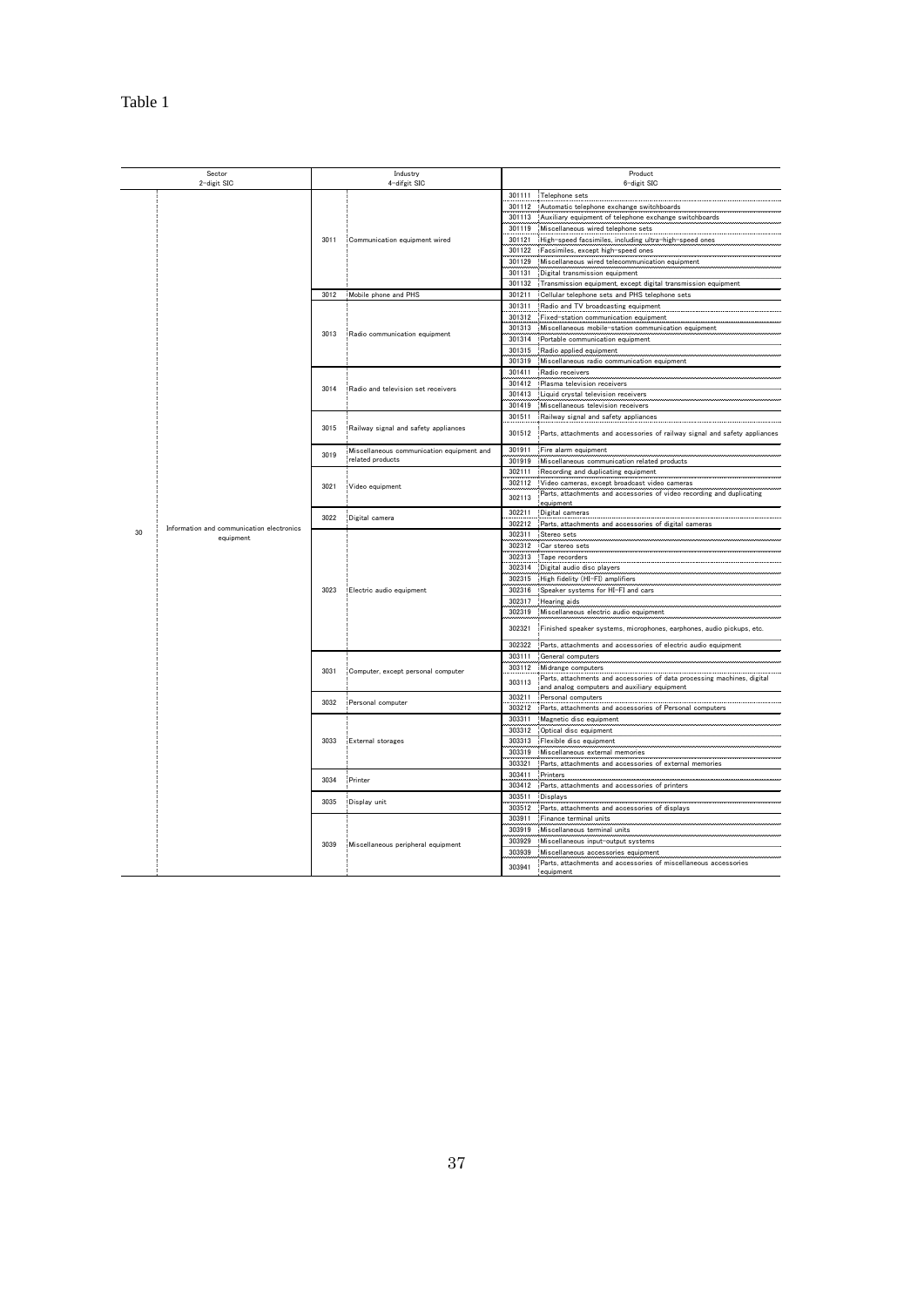| Sector                                               | Industries     | Products | Industries/<br>Products | Goods<br>Shipments<br>(million yen) | Number of<br>Empliyees | Shipments<br>per<br>Employees<br>(million yen) |
|------------------------------------------------------|----------------|----------|-------------------------|-------------------------------------|------------------------|------------------------------------------------|
| 9 FOOD                                               | 41             | 87       | 2.1                     | 23784327                            | 1049968                | 22.7                                           |
| 10 BEVERAGES.TOBACCO AND FEED                        | 13             | 31       | 2.4                     | 9802268                             | 91072                  | 107.6                                          |
| 11 TEXTILE MILL PRODUCTS                             | 64             | 177      | 2.8                     | 3493573                             | 257219                 | 13.6                                           |
| 12 LUMBER AND WOOD PRODUCTS. EXCEPT FOURNITURE       | 18             | 43       | 2.4                     | 1824205                             | 75766                  | 24.1                                           |
| 13 FURNITURE AND FIXTURES                            | 9              | 22       | 2.4                     | 1402558                             | 77669                  | 18.1                                           |
| 14 PULP, PAPER AND PAPER PRODUCTS                    | 15             | 52       | 3.5                     | 6895796                             | 177263                 | 38.9                                           |
| 15 PRINTING AND ALLIED INDUSTRIES                    | $\overline{7}$ | 19       | 2.7                     | 5724091                             | 262370                 | 21.8                                           |
| 16 CHEMICAL AND ALLIED PRODUCTS                      | 38             | 160      | 4.2                     | 24096231                            | 340916                 | 70.7                                           |
| 17 PETROLEUM AND COAL PRODUCTS                       | 5              | 18       | 3.6                     | 10241165                            | 21956                  | 466.4                                          |
| 18 PLASTIC PRODUCTS, EXCEPT OTHERWISE CLASSIFIED     | 25             | 54       | 2.2                     | 9669225                             | 383831                 | 25.2                                           |
| <b>19 RUBBER PRODUCTS</b>                            | 13             | 40       | 3.1                     | 2577212                             | 108561                 | 23.7                                           |
| 20 LEATHER TANNING. LEATHER PRODUCTS AND FUR SKINS   | 9              | 30       | 3.3                     | 328166                              | 20288                  | 16.2                                           |
| 21 CERAMIC, STONE AND CLAY PRODUCTS                  | 44             | 101      | 2.3                     | 6186607                             | 223326                 | 27.7                                           |
| 22 IRON AND STEEL                                    | 22             | 65       | 3.0                     | 15751510                            | 210931                 | 74.7                                           |
| 23 NON-FERROUS METALS AND PRODUCTS                   | 17             | 55       | 3.2                     | 6847263                             | 136256                 | 50.3                                           |
| 24 FABRICATED METAL PRODUCTS                         | 33             | 127      | 3.8                     | 11383456                            | 488184                 | 23.3                                           |
| 25 GENERAL-PURPOSE MACHINERY                         | 19             | 97       | 5.1                     | 9604354                             | 301692                 | 31.8                                           |
| 26 PRODUCTION MACHINERY                              | 26             | 127      | 4.9                     | 11389401                            | 474074                 | 24.0                                           |
| 27 BUSINESS ORIENTED MACHINERY                       | 23             | 84       | 3.7                     | 6951459                             | 206822                 | 33.6                                           |
| 28 ELECTRONIC PARTS, DEVICES AND ELECTRONIC CIRCUITS | 15             | 68       | 4.5                     | 14819858                            | 453435                 | 32.7                                           |
| 29 ELECTRICAL MACHINERY, EQUIPMENT AND SUPPLIES      | 23             | 111      | 4.8                     | 13485422                            | 453686                 | 29.7                                           |
| 30 INFORMATION AND COMMUNICAION ELECTRONICS EQUIPMET | 15             | 55       | 3.7                     | 11427859                            | 214300                 | 53.3                                           |
| 31 TRANSPORTATION EQUIPMENT                          | 16             | 66       | 4.1                     | 46946916                            | 923495                 | 50.8                                           |
| 32 MISCELLANEOUS MANUFACTURING INDUSTRIES            | 32             | 114      | 3.6                     | 3521578                             | 132655                 | 26.5                                           |

Note) We calculate these values of report by industry of the 2009 census.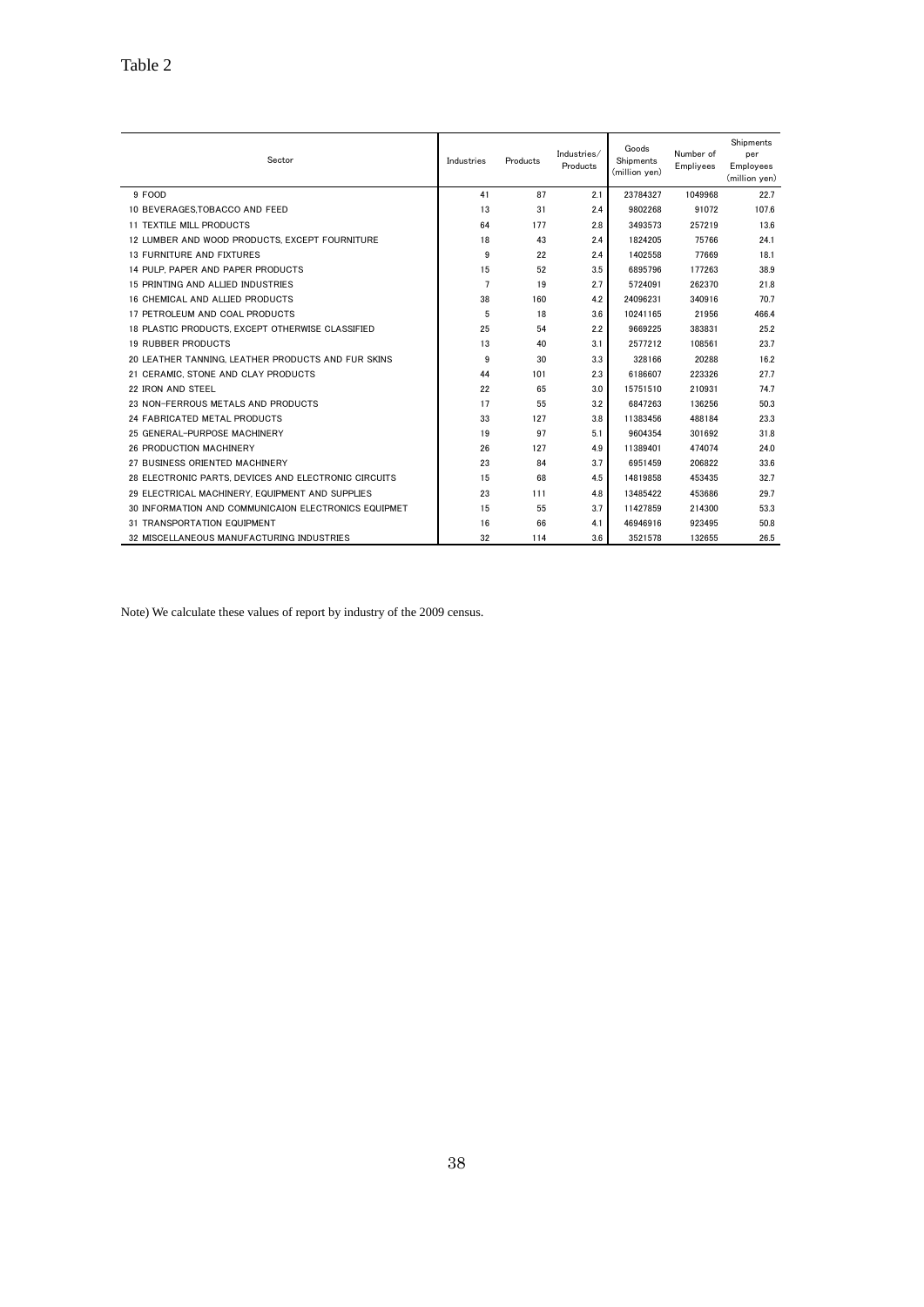## Dependent variable: Δnumber of products

|                      | All firms    | All firms    | All firms    | All firms    | All firms    | All firms    | All firms    |  |
|----------------------|--------------|--------------|--------------|--------------|--------------|--------------|--------------|--|
| $GNSTFP(t-1)$        | $0.021$ ***  |              |              | 0.008        | $0.021$ ***  |              | 0.008        |  |
|                      | 3.03         |              |              | 1.08         | 3.12         |              | 1.13         |  |
| $InFD(t-1)$          |              | $0.016$ ***  |              | $0.016$ ***  |              | $0.017$ ***  | $0.016$ ***  |  |
|                      |              | 8.18         |              | 7.67         |              | 8.31         | 7.79         |  |
| $InG(t-1)$           |              |              | 0.000        |              | 0.000        | 0.000        | 0.000        |  |
|                      |              |              | $-0.13$      |              | 0.11         | $-0.02$      | 0.06         |  |
| Num of Products(t-1) | $-0.972$ *** | $-0.972$ *** | $-0.970$ *** | $-0.972$ *** | $-0.970$ *** | $-0.970$ *** | $-0.970$ *** |  |
|                      | $-1259.60$   | $-1259.63$   | $-1256.51$   | $-1259.58$   | $-1256.43$   | $-1256.48$   | $-1256.41$   |  |
| constant             | $1.673$ ***  | $1.450$ ***  | $1.673$ ***  | $1.456$ ***  | $1.669$ ***  | $1.443$ ***  | $1.449$ ***  |  |
|                      | 1343.35      | 78.48        | 1291.76      | 77.21        | 1066.76      | 77.46        | 76.28        |  |
| N                    | 1947121      | 1947121      | 1946761      | 1947121      | 1946761      | 1946761      | 1946761      |  |
| $N_{-}g$             | 310357       | 310357       | 310315       | 310357       | 310315       | 310315       | 310315       |  |
| r2 w                 | 0.492        | 0.492        | 0.491        | 0.492        | 0.491        | 0.491        | 0.491        |  |
| r2_b                 | 0.007        | 0.007        | 0.007        | 0.007        | 0.007        | 0.007        | 0.007        |  |
| $r2$ o               | 0.050        | 0.050        | 0.050        | 0.050        | 0.050        | 0.050        | 0.050        |  |
| F                    | 793357.80    | 793345.90    | 789479.80    | 528890.50    | 526301.20    | 526294.80    | 394717.20    |  |
| P                    | 0.00         | 0.00         | 0.00         | 0.00         | 0.00         | 0.00         | 0.00         |  |

Panel Fixed Firm-level Estimations with AR(1)

The lower cell in each estimation result shows t-value.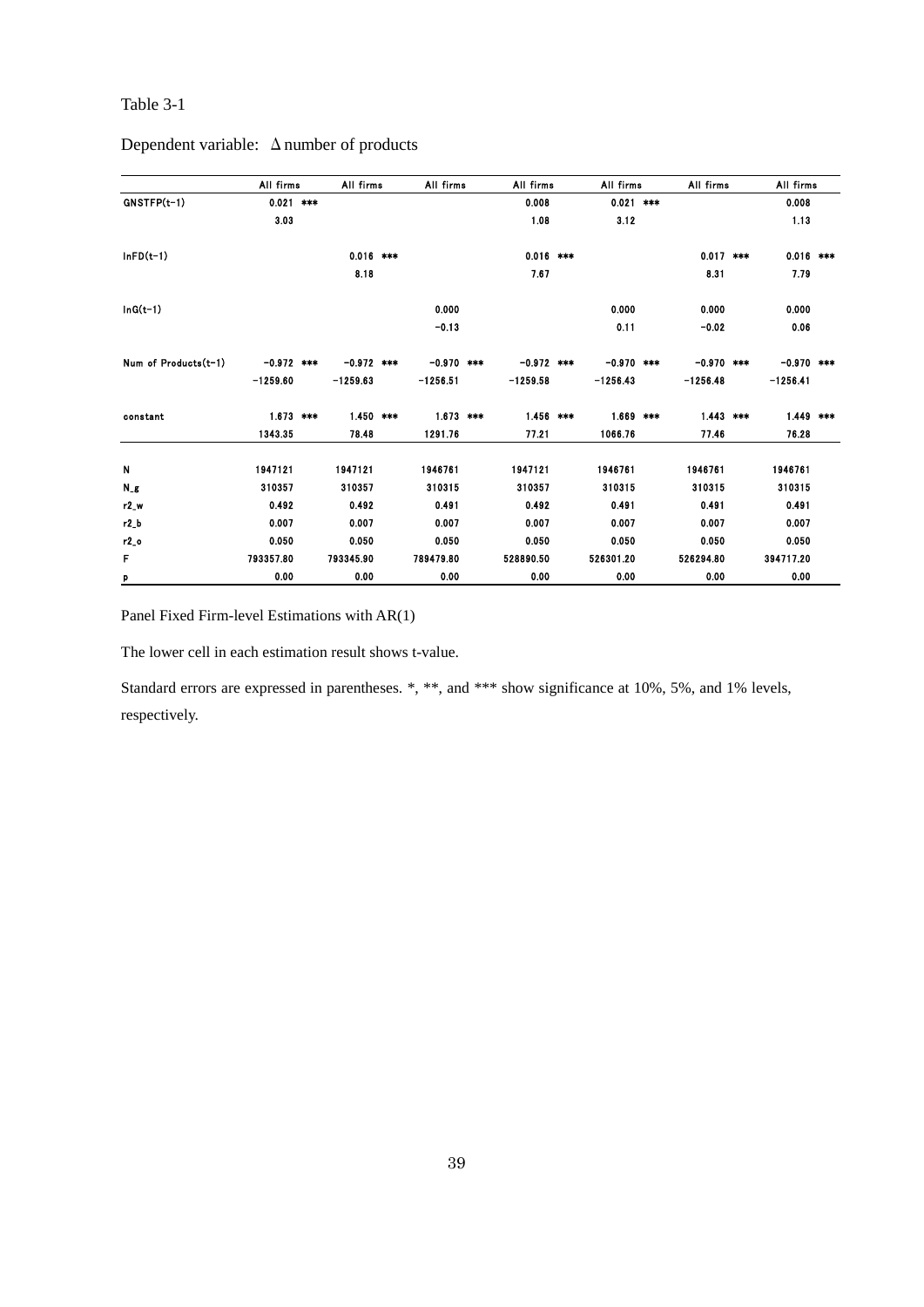|                      | All firms    | All firms    | All firms    | All firms    | All firms   |     | All firms    | All firms    |  |
|----------------------|--------------|--------------|--------------|--------------|-------------|-----|--------------|--------------|--|
| GNSTFP(t-1)          | $0.004$ *    |              |              | $-0.001$     | 0.004       |     |              | $-0.002$     |  |
|                      | 1.67         |              |              | $-0.55$      | 1.57        |     |              | $-0.63$      |  |
| $lnFD(t-1)$          |              | $0.006$ ***  |              | $0.006$ ***  |             |     | $0.006$ ***  | $0.006$ ***  |  |
|                      |              | 6.85         |              | 6.66         |             |     | 6.85         | 6.70         |  |
| $InG(t-1)$           |              |              | 0.000        |              | 0.000       |     | 0.000        | 0.000        |  |
|                      |              |              | $-1.34$      |              | $-1.16$     |     | $-0.90$      | $-0.96$      |  |
| Num of Products(t-1) | $-0.240$ *** | $-0.240$ *** | $-0.241$ *** | $-0.240$ *** | $-0.241$    | *** | $-0.241$ *** | $-0.241$ *** |  |
|                      | $-766.92$    | $-766.99$    | $-768.91$    | $-766.96$    | $-768.87$   |     | $-768.94$    | $-768.90$    |  |
| constant             | $0.413$ ***  | $0.327$ ***  | $0.416$ ***  | $0.325$ ***  | $0.415$ *** |     | $0.329$ ***  | $0.327$ ***  |  |
|                      | 601.86       | 26.99        | 567.63       | 25.68        | 473.78      |     | 27.01        | 25.76        |  |
| N                    | 1947121      | 1947121      | 1946761      | 1947121      | 1946761     |     | 1946761      | 1946761      |  |
| Ng                   | 310357       | 310357       | 310315       | 310357       | 310315      |     | 310315       | 310315       |  |
| $r2_w$               | 0.264        | 0.264        | 0.265        | 0.264        | 0.265       |     | 0.265        | 0.265        |  |
| r2 b                 | 0.002        | 0.002        | 0.002        | 0.002        | 0.002       |     | 0.002        | 0.002        |  |
| r2_o                 | 0.036        | 0.036        | 0.036        | 0.036        | 0.036       |     | 0.036        | 0.036        |  |
| F                    | 294112.80    | 294139.50    | 295640.40    | 196093.70    | 197095.30   |     | 197113.40    | 147835.60    |  |
| p                    | 0.00         | 0.00         | 0.00         | 0.00         | 0.00        |     | 0.00         | 0.00         |  |

Dependent variable:  $\Delta$  number of products =(N(t)-N(t-1)/(N(T)+N(t-1))/2

Panel Fixed Firm-level Estimations with AR(1)

The lower cell in each estimation result shows t-value.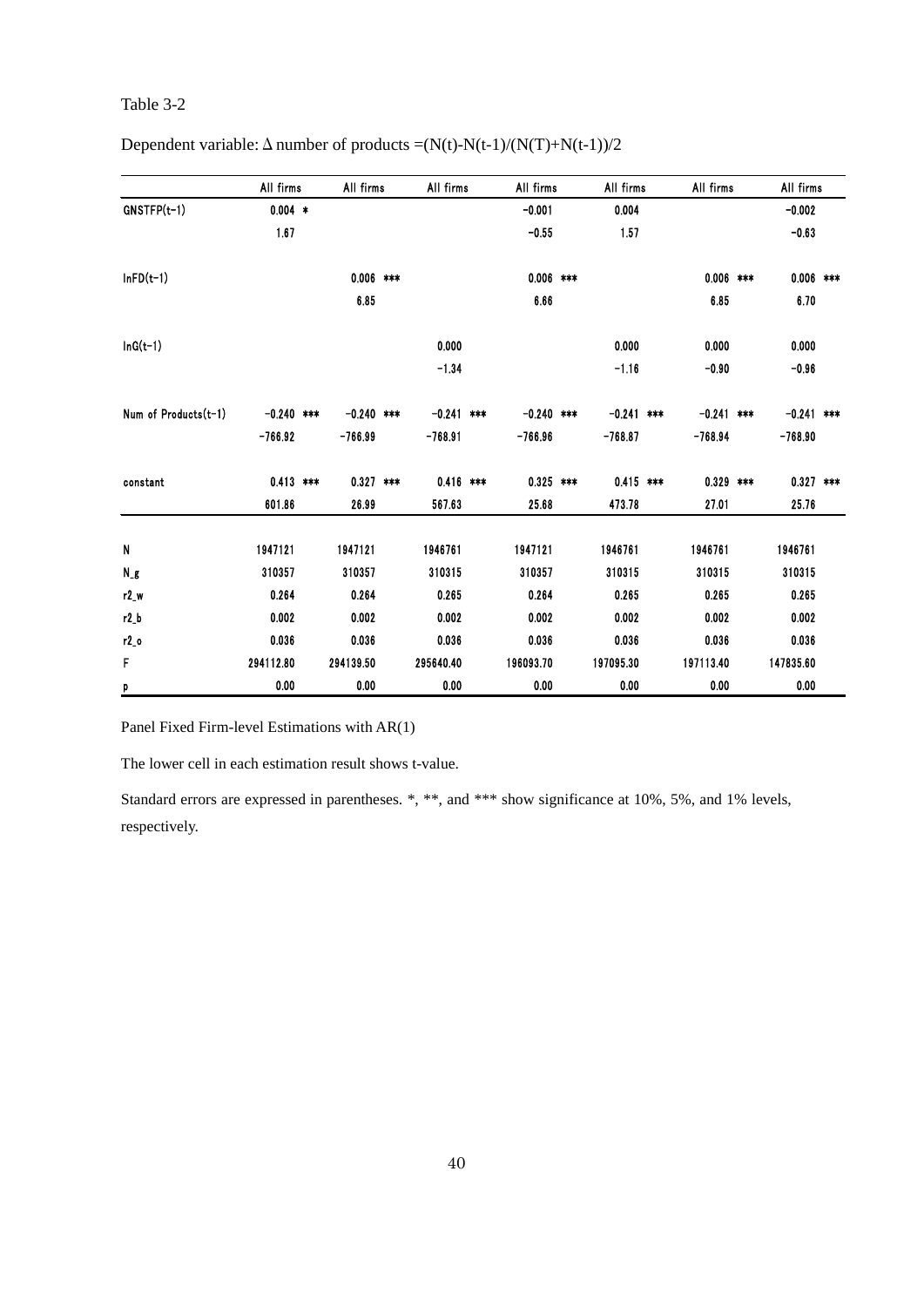|  | Dependent variable: $\Delta$ number of products |
|--|-------------------------------------------------|
|--|-------------------------------------------------|

|                      | <b>Exporters</b> | <b>Exporters</b> |     | <b>Exporters</b> | <b>Exporters</b> | <b>Exporters</b> | <b>Exporters</b> | <b>Exporters</b> |  |
|----------------------|------------------|------------------|-----|------------------|------------------|------------------|------------------|------------------|--|
| GNSTFP(t-1)          | 0.074            |                  |     |                  | $-0.221$ **      | 0.092            |                  | $-0.208$ **      |  |
|                      | 0.87             |                  |     |                  | $-2.55$          | 1.07             |                  | $-2.40$          |  |
| $InFD(t-1)$          |                  | $0.175$ ***      |     |                  | $0.182$ ***      |                  | $0.173$ ***      | $0.180$ ***      |  |
|                      |                  | 15.21            |     |                  | 15.40            |                  | 14.95            | 15.11            |  |
| $ln G(t-1)$          |                  |                  |     | $0.012$ ***      |                  | $0.012$ ***      | $0.007$ *        | $0.006$ *        |  |
|                      |                  |                  |     | 3.39             |                  | 3.45             | 1.93             | 1.73             |  |
| Num of Products(t-1) | $-1.041$ ***     | $-1.049$         | *** | $-1.042$ ***     | $-1.050$ ***     | $-1.042$ ***     | $-1.050$ ***     | $-1.050$ ***     |  |
|                      | $-161.35$        | $-162.72$        |     | $-161.40$        | $-162.76$        | $-161.37$        | $-162.71$        | $-162.74$        |  |
| constant             | 2.930 ***        | $0.506$ ***      |     | 2.884 ***        | $0.475$ ***      | 2.857 ***        | $0.498$ ***      | $0.470$ ***      |  |
|                      | 141.35           | 4.66             |     | 154.31           | 4.36             | 113.92           | 4.58             | 4.31             |  |
| N                    | 31780            | 31780            |     | 31780            | 31780            | 31780            | 31780            | 31780            |  |
| N_g                  | 8559             | 8559             |     | 8559             | 8559             | 8559             | 8559             | 8559             |  |
| r2_w                 | 0.529            | 0.533            |     | 0.529            | 0.533            | 0.529            | 0.533            | 0.533            |  |
| r2 b                 | 0.090            | 0.090            |     | 0.090            | 0.090            | 0.090            | 0.090            | 0.090            |  |
| $r2$ o               | 0.058            | 0.058            |     | 0.058            | 0.058            | 0.058            | 0.058            | 0.058            |  |
| F                    | 13018.00         | 13239.50         |     | 13029.40         | 8830.70          | 8684.00          | 8828.00          | 6623.80          |  |
| p                    | 0.00             | 0.00             |     | 0.00             | 0.00             | 0.00             | 0.00             | 0.00             |  |

Panel Fixed Firm-level Estimations with AR1

The lower cell in each estimation result shows t-value.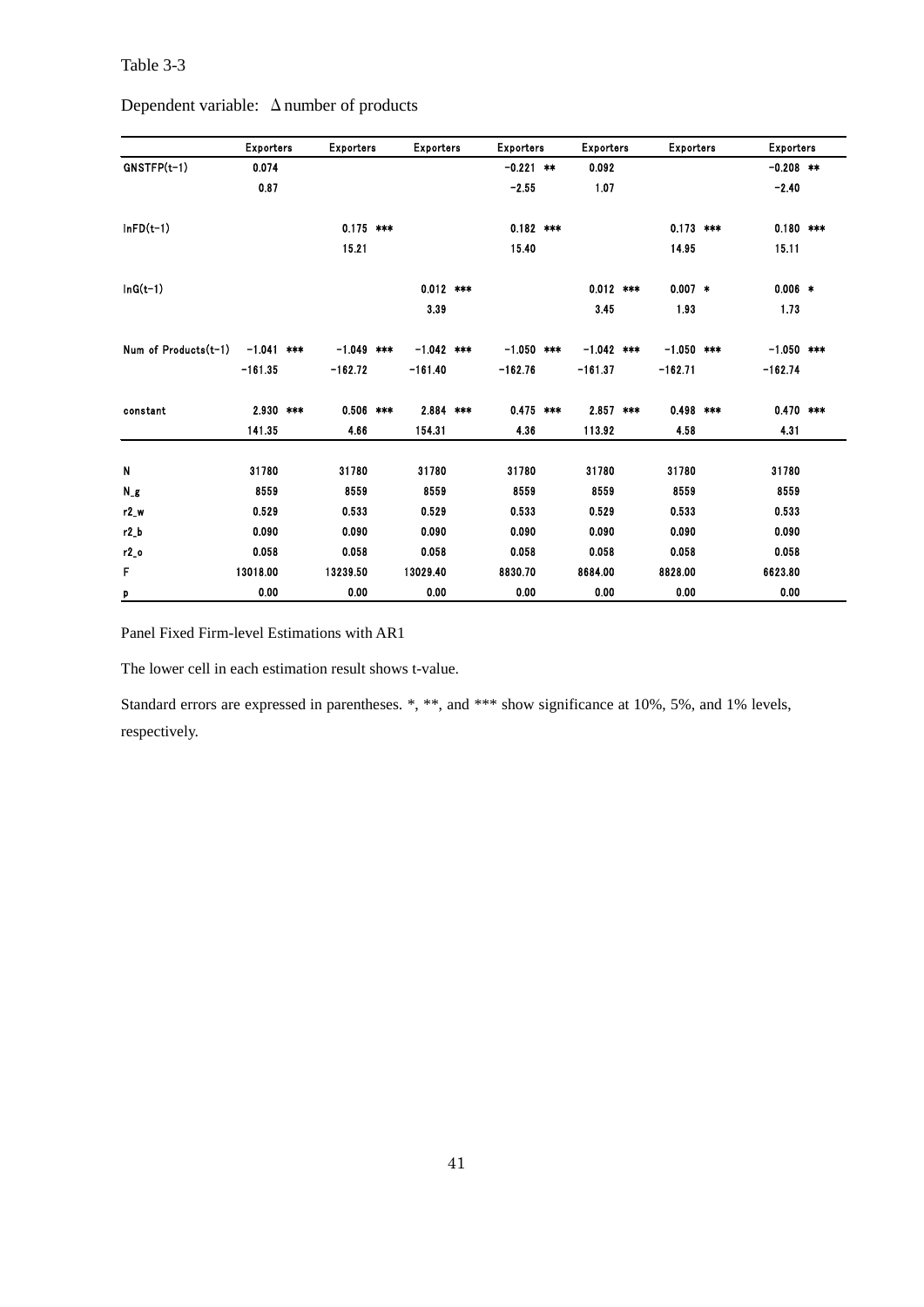|                      | <b>Exporters</b> | <b>Exporters</b> | <b>Exporters</b> |     | <b>Exporters</b> | <b>Exporters</b> | <b>Exporters</b> |     | <b>Exporters</b> |  |
|----------------------|------------------|------------------|------------------|-----|------------------|------------------|------------------|-----|------------------|--|
| $GNSTFP(t-1)$        | $-0.036$ *       |                  |                  |     | $-0.030$         | $-0.028$         |                  |     | $-0.024$         |  |
|                      | $-1.76$          |                  |                  |     | $-1.40$          | $-1.38$          |                  |     | $-1.12$          |  |
| $InFD(t-1)$          |                  |                  | 0.003            | *** |                  | $0.003$ ***      | 0.003            | *** | $0.003$ ***      |  |
|                      |                  |                  | 3.87             |     |                  | 3.72             | 3.77             |     | 3.67             |  |
| $ln G(t-1)$          |                  | $-0.011$         |                  |     | $-0.007$         |                  | $-0.008$         |     | $-0.005$         |  |
|                      |                  | $-1.40$          |                  |     | $-0.90$          |                  | $-1.05$          |     | $-0.67$          |  |
| Num of Products(t-1) | $-0.136$ ***     | $-0.136$ ***     | $-0.136$ ***     |     | $-0.136$ ***     | $-0.136$ ***     | $-0.136$ ***     |     | $-0.136$ ***     |  |
|                      | $-82.01$         | $-81.95$         | $-82.13$         |     | $-81.96$         | $-82.12$         | $-82.08$         |     | $-82.08$         |  |
| constant             | $0.392$ ***      | $0.533$ ***      | $0.363$ ***      |     | $0.493$ ***      | $0.372$ ***      | $0.477$ ***      |     | $0.446$ ***      |  |
|                      | 56.55            | 5.31             | 55.45            |     | 4.74             | 42.78            | 4.72             |     | 4.27             |  |
| N                    | 31780            | 31780            | 31780            |     | 31780            | 31780            | 31780            |     | 31780            |  |
| $N_g$                | 8559             | 8559             | 8559             |     | 8559             | 8559             | 8559             |     | 8559             |  |
| $r2_w$               | 0.225            | 0.224            | 0.225            |     | 0.224            | 0.225            | 0.225            |     | 0.225            |  |
| $r2_b$               | 0.006            | 0.006            | 0.006            |     | 0.006            | 0.006            | 0.006            |     | 0.006            |  |
| $r2_o$               | 0.016            | 0.016            | 0.016            |     | 0.016            | 0.016            | 0.016            |     | 0.016            |  |
| F                    | 3362.50          | 3358.60          | 3372.60          |     | 2239.80          | 2248.10          | 2246.00          |     | 1684.80          |  |
| p                    | 0.00             | 0.00             | 0.00             |     | 0.00             | 0.00             | 0.00             |     | 0.00             |  |

Dependent variable:  $\Delta$  number of products =(N(t)-N(t-1)/(N(T)+N(t-1))/2

Panel Fixed Firm-level Estimations with AR1

The lower cell in each estimation result shows t-value.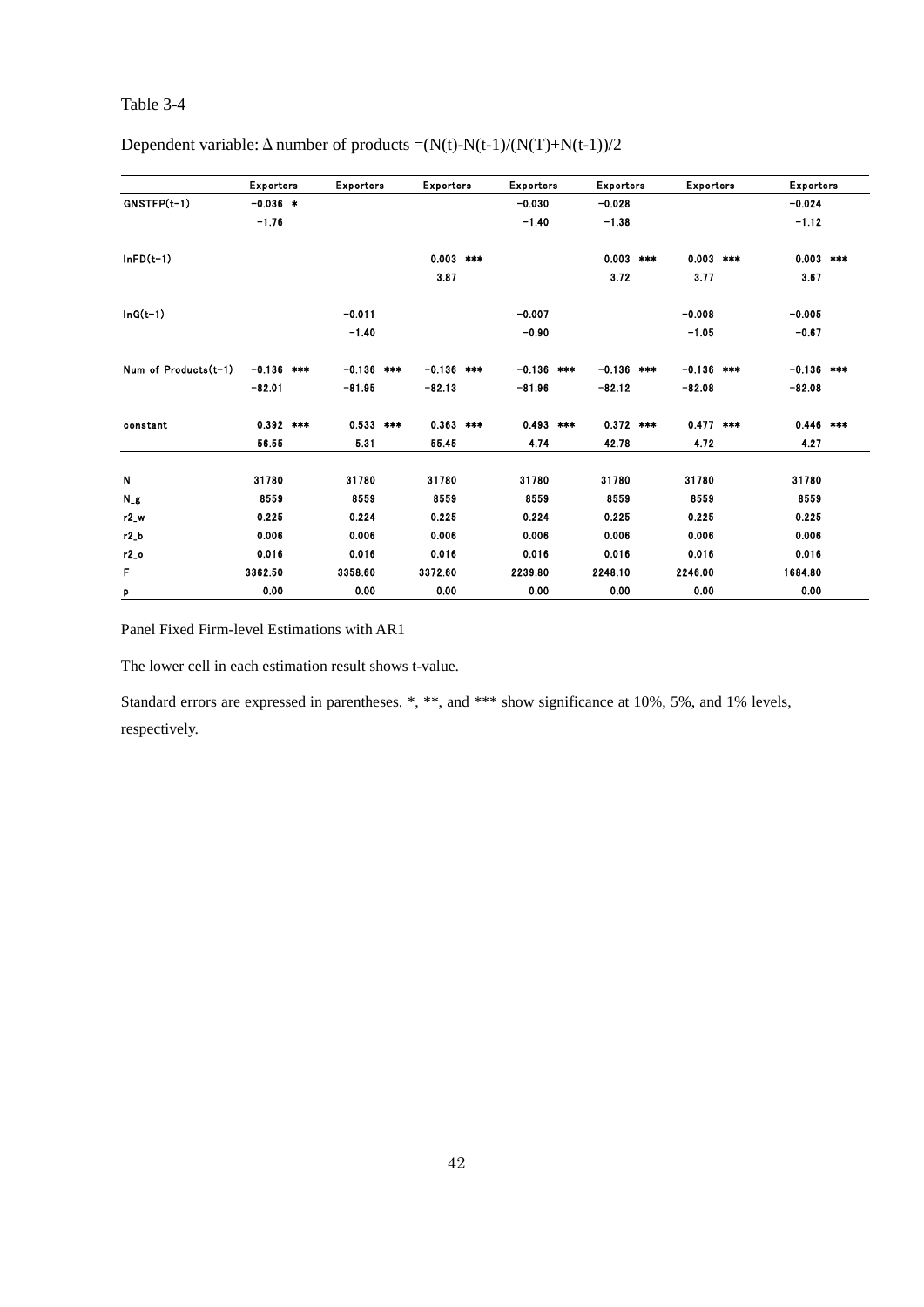|                      | <b>Exporters</b> | <b>Exporters</b> | <b>Exporters</b> | <b>Exporters</b> | <b>Exporters</b> | <b>Exporters</b> | <b>Exporters</b> |  |
|----------------------|------------------|------------------|------------------|------------------|------------------|------------------|------------------|--|
| $GNSTFP(t-1)$        | 0.119            |                  |                  | 0.023            | 0.132            |                  | 0.037            |  |
|                      | 1.18             |                  |                  | 0.21             | 1.30             |                  | 0.34             |  |
| $InREER(t-1)$        | $0.503$ ***      | $0.402$ ***      | $0.494$ ***      | $0.405$ ***      | $0.497$ ***      | $0.395$ ***      | $0.401$ ***      |  |
|                      | 11.74            | 7.08             | 11.48            | 6.82             | 11.54            | 6.95             | 6.74             |  |
| $InFD(t-1)$          |                  | $0.053$ ***      |                  | $0.051$ **       |                  | $0.053$ ***      | $0.050$ **       |  |
|                      |                  | 2.63             |                  | 2.36             |                  | 2.63             | 2.31             |  |
| $InG(t-1)$           |                  |                  | 0.005            |                  | 0.006            | 0.005            | 0.005            |  |
|                      |                  |                  | 1.34             |                  | 1.45             | 1.36             | 1.38             |  |
| Num of Products(t-1) | $-1.049$ ***     | $-1.050$ ***     | $-1.050$ ***     | $-1.050$ ***     | $-1.050$ ***     | $-1.050$ ***     | $-1.050$ ***     |  |
|                      | $-148.84$        | $-148.81$        | $-148.75$        | $-148.80$        | $-148.77$        | $-148.75$        | $-148.74$        |  |
| constant             | $0.682$ ***      | $0.436$ ***      | $0.726$ ***      | $0.437$ ***      | $0.675$ ***      | $0.432$ ***      | $0.433$ ***      |  |
|                      | 4.85             | 2.74             | 5.26             | 2.74             | 4.79             | 2.71             | 2.72             |  |
| Ν                    | 25837            | 25837            | 25837            | 25837            | 25837            | 25837            | 25837            |  |
| Ng                   | 7439             | 7439             | 7439             | 7439             | 7439             | 7439             | 7439             |  |
| $r2_w$               | 0.546            | 0.546            | 0.546            | 0.546            | 0.546            | 0.546            | 0.546            |  |
| $r2_b$               | 0.087            | 0.087            | 0.087            | 0.087            | 0.087            | 0.087            | 0.087            |  |
| $r2_0$               | 0.059            | 0.059            | 0.059            | 0.059            | 0.059            | 0.059            | 0.059            |  |
| F                    | 7385.20          | 7384.40          | 7383.70          | 5537.70          | 5538.70          | 5538.90          | 4430.60          |  |
| p                    | 0.00             | 0.00             | 0.00             | 0.00             | 0.00             | 0.00             | 0.00             |  |

Dependent variable: Δnumber of products

Panel Fixed Firm-level Estimations with AR1

The lower cell in each estimation result shows t-value.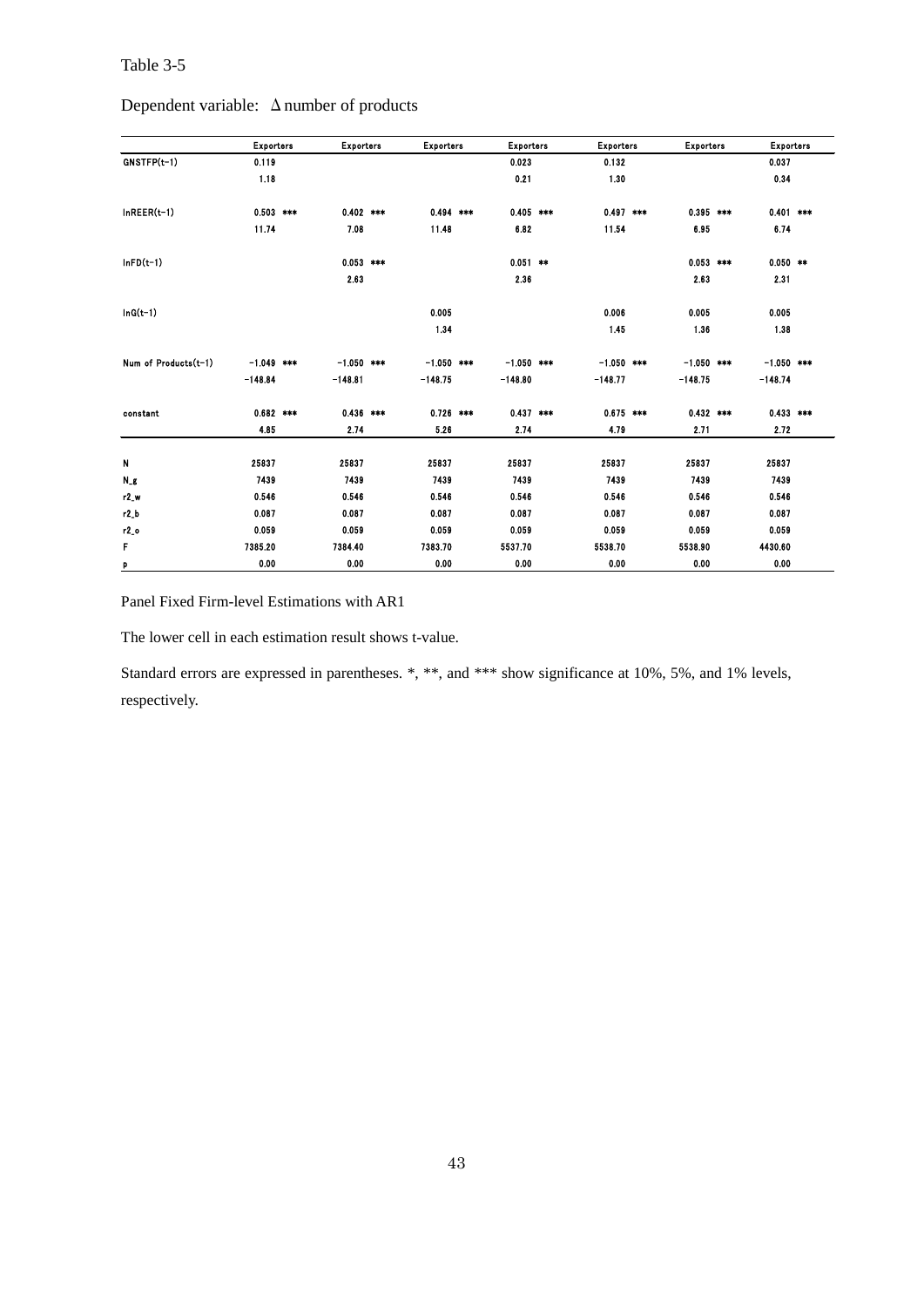# Dependent variable:  $\Delta$  number of products =(N(t)-N(t-1)/(N(T)+N(t-1))/2

|                      | <b>Exporters</b> | <b>Exporters</b> | <b>Exporters</b> | <b>Exporters</b> | <b>Exporters</b> | <b>Exporters</b> | <b>Exporters</b> |  |
|----------------------|------------------|------------------|------------------|------------------|------------------|------------------|------------------|--|
| GNSTFP(t-1)          | 0.013            |                  |                  | 0.022            | 0.021            |                  | 0.029            |  |
|                      | 0.48             |                  |                  | 0.81             | 0.79             |                  | 1.04             |  |
| $InREER(t-1)$        | $0.039$ **       | $0.030*$         | $0.033$ *        | $0.034$ *        | $0.038$ **       | 0.029            | $0.034$ *        |  |
|                      | 2.17             | 1.67             | 1.96             | 1.83             | 2.11             | 1.60             | 1.81             |  |
| $lnFD(t-1)$          |                  | $-0.010$         |                  | $-0.012$         |                  | $-0.008$         | $-0.010$         |  |
|                      |                  | $-1.07$          |                  | $-1.25$          |                  | $-0.82$          | $-1.07$          |  |
| $InG(t-1)$           |                  |                  | $0.003$ ***      |                  | $0.003$ ***      | $0.003$ ***      | $0.003$ ***      |  |
|                      |                  |                  | 2.72             |                  | 2.79             | 2.63             | 2.71             |  |
| Num of Products(t-1) | $-0.140$ ***     | $-0.140$ ***     | $-0.140$ ***     | $-0.140$ ***     | $-0.140$ ***     | $-0.140$ ***     | $-0.140$ ***     |  |
|                      | $-75.53$         | $-75.53$         | $-75.60$         | $-75.52$         | $-75.59$         | $-75.59$         | $-75.58$         |  |
| constant             | $0.216$ ***      | $0.399$ **       | $0.231$ ***      | $0.405$ **       | $0.203$ **       | $0.358$ **       | $0.365$ **       |  |
|                      | 2.74             | 2.49             | 3.21             | 2.52             | 2.58             | 2.23             | 2.27             |  |
| N                    | 25837            | 25837            | 25837            | 25837            | 25837            | 25837            | 25837            |  |
| $N_{-}g$             | 7439             | 7439             | 7439             | 7439             | 7439             | 7439             | 7439             |  |
| $r2_w$               | 0.237            | 0.237            | 0.237            | 0.237            | 0.237            | 0.237            | 0.237            |  |
| $r2_b$               | 0.006            | 0.006            | 0.006            | 0.006            | 0.006            | 0.006            | 0.006            |  |
| $r2_0$               | 0.016            | 0.016            | 0.016            | 0.016            | 0.016            | 0.016            | 0.016            |  |
| F                    | 1902.40          | 1902.50          | 1905.60          | 1427.00          | 1429.30          | 1429.20          | 1143.60          |  |
| p                    | 0.00             | 0.00             | 0.00             | 0.00             | 0.00             | 0.00             | 0.00             |  |

Panel Fixed Firm-level Estimations with AR1

The lower cell in each estimation result shows t-value.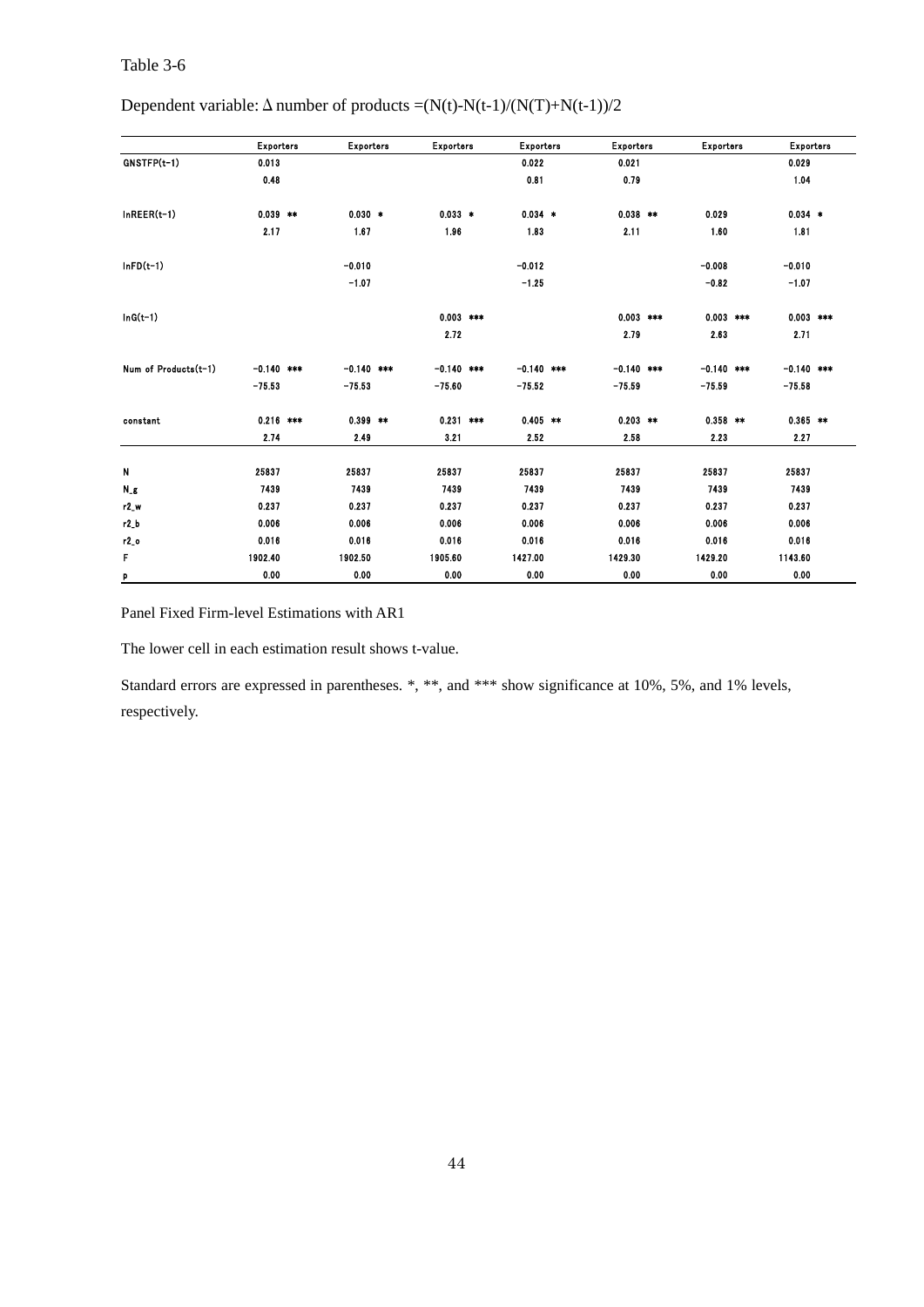### Table 4-1

|  | Dependent variable: $\Delta$ number of products |
|--|-------------------------------------------------|
|--|-------------------------------------------------|

|                         | All firms     | All firms     | All firms     | All firms     | All firms     | All firms     | All firms     |  |
|-------------------------|---------------|---------------|---------------|---------------|---------------|---------------|---------------|--|
| Industry TFP shock(t-1) | $-0.017$ *    |               |               | $-0.024$ **   | $-0.039$ ***  |               | $-0.042$ ***  |  |
|                         | $-1.75$       |               |               | $-2.41$       | $-3.89$       |               | $-4.19$       |  |
| InFDshock(t-1)          |               | $0.151$ ***   |               | $0.156$ ***   |               | $0.109$ ***   | $0.115$ ***   |  |
|                         |               | 6.83          |               | 7.03          |               | 4.83          | 5.07          |  |
| InGshock(t-1)           |               |               | $0.036$ ***   |               | $0.039$ ***   | $0.033$ ***   | $0.036$ ***   |  |
|                         |               |               | 10.73         |               | 11.28         | 9.58          | 10.18         |  |
| Num of Products(t-1)    | $-0.972$ ***  | $-0.972$ ***  | $-0.972$ ***  | $-0.972$ ***  | $-0.972$ ***  | $-0.972$ ***  | $-0.972$ ***  |  |
|                         | $-1259.68$    | $-1259.56$    | $-1259.56$    | $-1259.56$    | $-1259.56$    | $-1259.46$    | $-1259.46$    |  |
| N                       | 1947121       | 1947121       | 1947121       | 1947121       | 1947121       | 1947121       | 1947121       |  |
| $N_{-5}$                | 310357        | 310357        | 310357        | 310357        | 310357        | 310357        | 310357        |  |
| r2 w                    | 0.492         | 0.492         | 0.492         | 0.492         | 0.492         | 0.492         | 0.492         |  |
| $r2_b$                  | 0.007         | 0.007         | 0.007         | 0.007         | 0.007         | 0.007         | 0.007         |  |
| r2o                     | 0.050         | 0.050         | 0.050         | 0.050         | 0.050         | 0.050         | 0.050         |  |
| chi2                    |               |               |               |               |               |               |               |  |
| F                       | 793397.00     | 793405.40     | 793325.40     | 528940.90     | 528895.30     | 528885.60     | 396671.10     |  |
| p                       | 0.00          | 0.00          | 0.00          | 0.00          | 0.00          | 0.00          | 0.00          |  |
| Ш                       | $-1104061.90$ | $-1104036.60$ | $-1103998.30$ | $-1104033.10$ | $-1103989.30$ | $-1103984.80$ | $-1103974.40$ |  |

Panel Fixed Firm-level Estimations with AR1

The lower cell in each estimation result shows t-value.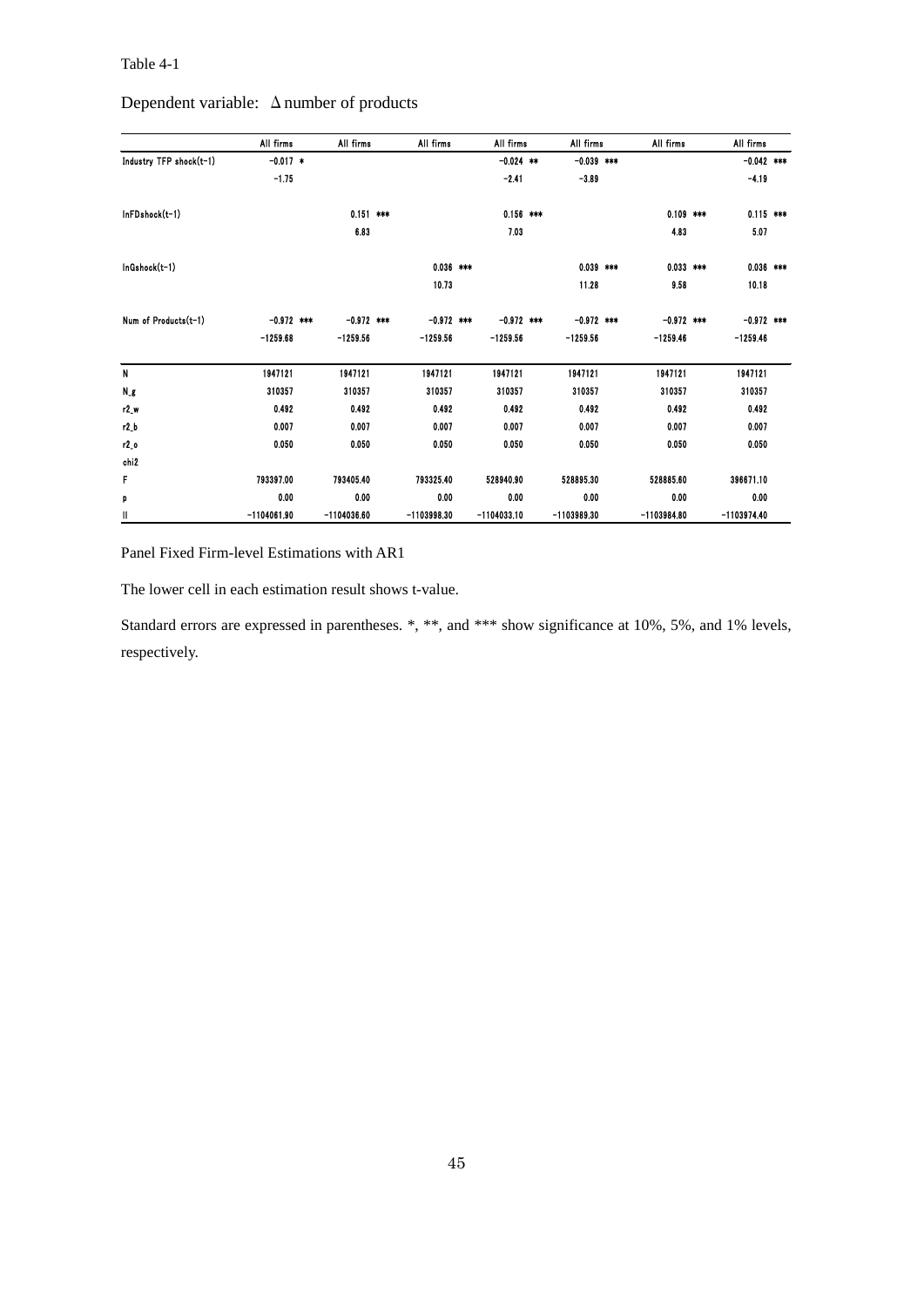### Table 4-2

|                         | <b>Exporters</b> | <b>Exporters</b> | <b>Exporters</b> | <b>Exporters</b> | <b>Exporters</b> | <b>Exporters</b> | <b>Exporters</b> |
|-------------------------|------------------|------------------|------------------|------------------|------------------|------------------|------------------|
| Industry TFP shock(t-1) | 0.030            |                  |                  | $-0.001$         | 0.028            |                  | $-0.006$         |
|                         | 0.27             |                  |                  | $-0.01$          | 0.25             |                  | $-0.05$          |
| InFDshock(t-1)          |                  | $1.232$ ***      |                  | 1232 ***         |                  | $1.328$ ***      | $1.330$ ***      |
|                         |                  | 3.64             |                  | 3.63             |                  | 3.89             | 3.88             |
| InGshock(t-1)           |                  |                  | $-0.089$         |                  | $-0.089$         | $-0.118$ **      | $-0.118$ **      |
|                         |                  |                  | $-1.60$          |                  | $-1.60$          | $-2.12$          | $-2.12$          |
| Num of Products(t-1)    | $-1.041$ ***     | $-1.042$ ***     | $-1.041$ ***     | $-1.042$ ***     | $-1.041$ ***     | $-1.041$ ***     | $-1.041$ ***     |
|                         | $-161.39$        | $-161.46$        | $-161.33$        | $-161.46$        | $-161.33$        | $-161.42$        | $-161.42$        |
| N                       | 31780            | 31780            | 31780            | 31780            | 31780            | 31780            | 31780            |
| Ng                      | 8559             | 8559             | 8559             | 8559             | 8559             | 8559             | 8559             |
| r2_w                    | 0.529            | 0.529            | 0.529            | 0.529            | 0.529            | 0.529            | 0.529            |
| $r2_b$                  | 0.090            | 0.090            | 0.090            | 0.090            | 0.090            | 0.090            | 0.090            |
| $r2_0$                  | 0.058            | 0.058            | 0.058            | 0.058            | 0.058            | 0.058            | 0.058            |
| chi <sub>2</sub>        |                  |                  |                  |                  |                  |                  |                  |
| F                       | 13023.40         | 13035.80         | 13013.60         | 8690.60          | 8675.90          | 8686.00          | 6514.60          |
| p                       | 0.00             | 0.00             | 0.00             | 0.00             | 0.00             | 0.00             | 0.00             |
| Ш                       | $-35941.00$      | $-35931.80$      | $-35937.80$      | $-35931.90$      | $-35937.80$      | $-35927.40$      | $-35927.50$      |

Dependent variable: Δnumber of products

Panel Fixed Firm-level Estimations with AR1

The lower cell in each estimation result shows t-value.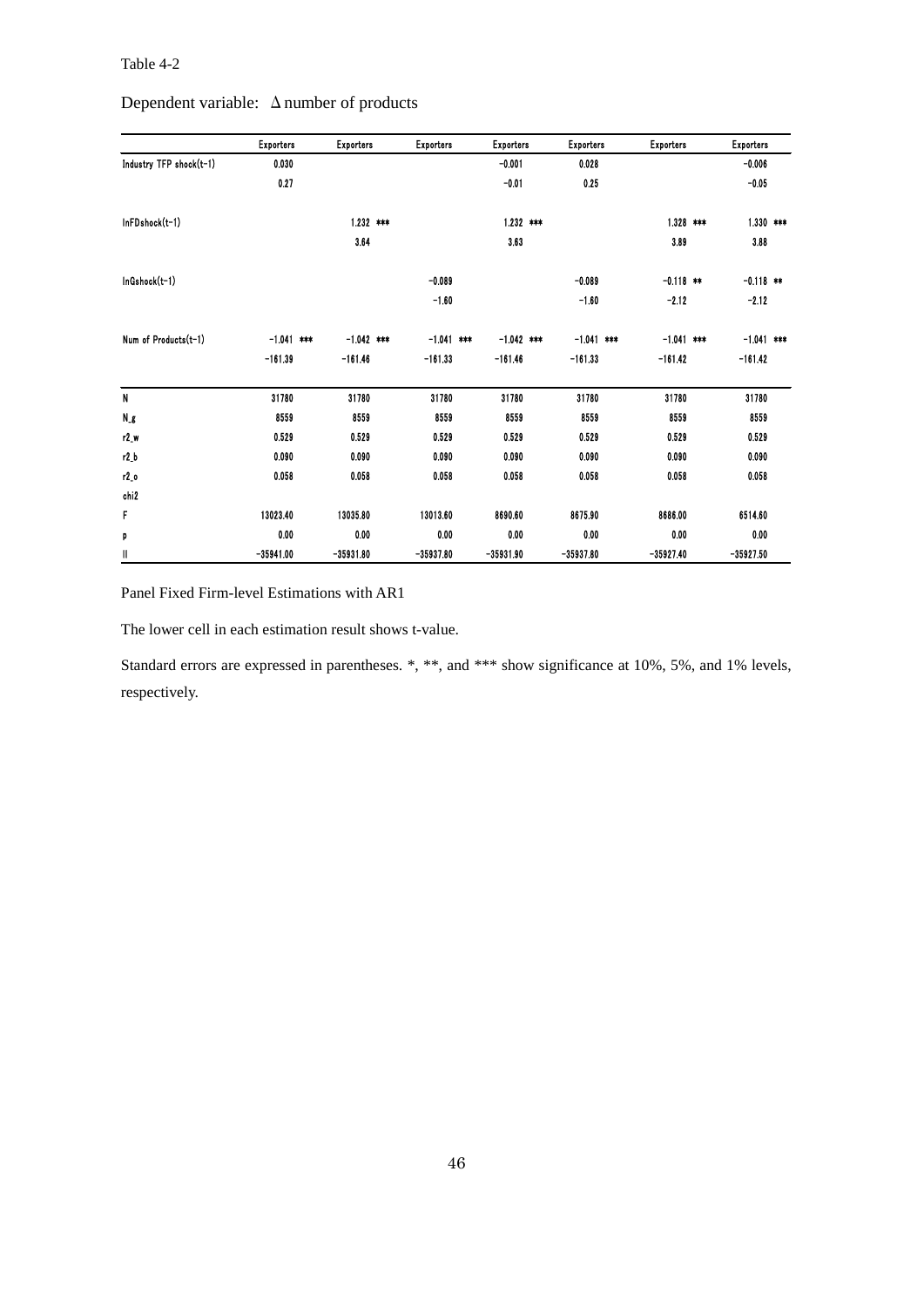| $Depenident$ variable: $\Delta$ number of products |                  |                  |                  |                  |                  |                  |                  |  |
|----------------------------------------------------|------------------|------------------|------------------|------------------|------------------|------------------|------------------|--|
|                                                    | <b>Exporters</b> | <b>Exporters</b> | <b>Exporters</b> | <b>Exporters</b> | <b>Exporters</b> | <b>Exporters</b> | <b>Exporters</b> |  |
| Industry TFP shock(t-1)                            | $-0.062$         |                  |                  | $-0.074$         | $-0.063$         |                  | $-0.074$         |  |
|                                                    | $-0.50$          |                  |                  | $-0.59$          | $-0.50$          |                  | $-0.59$          |  |
| InFDshock(t-1)                                     |                  | $-0.941$         |                  | $-0.972$         |                  | $-0.969$         | $-1.001$         |  |
|                                                    |                  | $-1.28$          |                  | $-1.32$          |                  | $-1.26$          | $-1.30$          |  |
| InGshock(t-1)                                      |                  |                  | $-0.016$         |                  | $-0.017$         | 0.007            | 0.008            |  |
|                                                    |                  |                  | $-0.28$          |                  | $-0.29$          | 0.12             | 0.12             |  |
| $InREER(t-1)$                                      | $0.501$ ***      | $0.502$ ***      | $0.498$ ***      | $0.503$ ***      | $0.499$ ***      | $0.503$ ***      | $0.504$ ***      |  |
|                                                    | 11.70            | 11.72            | 11.54            | 11.74            | 11.55            | 11.60            | 11.62            |  |
| Num of Products(t-1)                               | $-1.049$ ***     | $-1.049$ ***     | $-1.049$ ***     | $-1.049$ ***     | $-1.049$ ***     | $-1.049$ ***     | $-1.049$ ***     |  |
|                                                    | $-148.83$        | $-148.79$        | $-148.79$        | $-148.79$        | $-148.80$        | $-148.78$        | $-148.78$        |  |
| N                                                  | 25837            | 25837            | 25837            | 25837            | 25837            | 25837            | 25837            |  |
| $N_{-}g$                                           | 7439             | 7439             | 7439             | 7439             | 7439             | 7439             | 7439             |  |
| r2w                                                | 0.546            | 0.546            | 0.546            | 0.546            | 0.546            | 0.546            | 0.546            |  |
| $r2_b$                                             | 0.087            | 0.087            | 0.087            | 0.087            | 0.087            | 0.087            | 0.087            |  |
| $r2_0$                                             | 0.059            | 0.059            | 0.059            | 0.059            | 0.059            | 0.059            | 0.059            |  |
| chi <sub>2</sub>                                   |                  |                  |                  |                  |                  |                  |                  |  |
| F                                                  | 7384.30          | 7380.30          | 7380.80          | 5535.40          | 5535.80          | 5534.70          | 4427.90          |  |

## Dependent variable: Δnumber of products

Panel Fixed Firm-level Estimations with AR1

The lower cell in each estimation result shows t-value.

Standard errors are expressed in parentheses. \*, \*\*, and \*\*\* show significance at 10%, 5%, and 1% levels, respectively.

p 0.00 0.00 0.00 0.00 0.00 0.00 0.00 ll -28352.40 -28350.70 -28352.00 -28350.50 -28351.90 -28350.60 -28350.40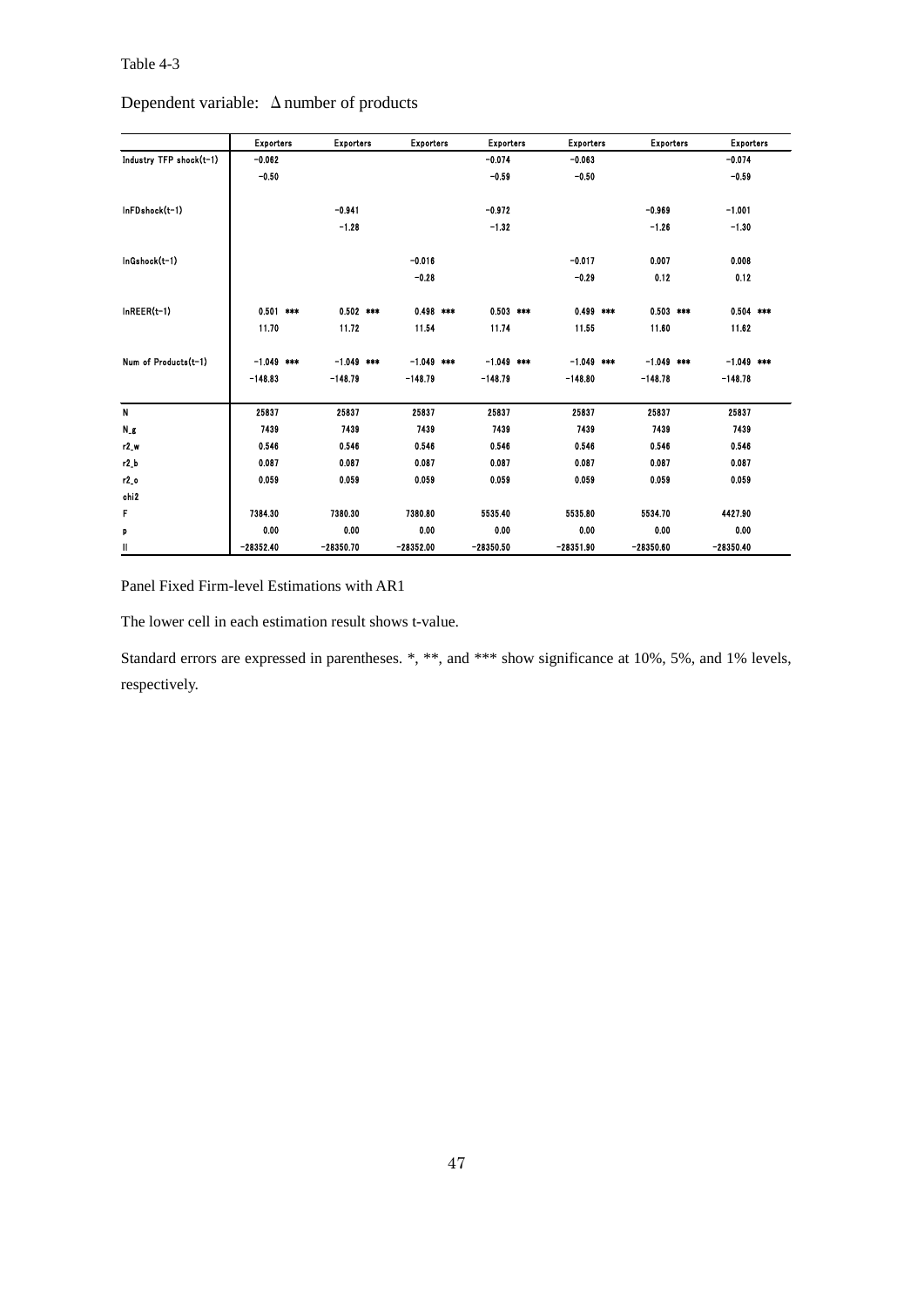| Table 5-1                                                                                |            |                     |             |                     |           |           |  |  |  |
|------------------------------------------------------------------------------------------|------------|---------------------|-------------|---------------------|-----------|-----------|--|--|--|
|                                                                                          |            |                     |             |                     |           |           |  |  |  |
| Dependent Variable: ∆number of products                                                  |            |                     |             |                     |           |           |  |  |  |
|                                                                                          | <b>FE</b>  | <b>FE</b>           | IV          | IV                  | <b>FE</b> | <b>FE</b> |  |  |  |
|                                                                                          | All Firms  | Exporters All Firms |             | Exporters All Firms |           | Exporters |  |  |  |
|                                                                                          |            |                     |             |                     |           |           |  |  |  |
| Relative TFP(t-1)                                                                        | $-0.23$    | $-0.027$            | $-0.0155$   | $-0.161$            | $-0.027$  | $-0.027$  |  |  |  |
|                                                                                          | (5.36)     | $(-0.71)$           | $(-4.86)$   | $(-5.23)$           | $(-6.13)$ | $(-0.71)$ |  |  |  |
| Industry TFP(t-1)                                                                        | $-0.0084$  | $-0.285$            | $-0.025$    | $-0.68$             | 0.011     | 0.054     |  |  |  |
|                                                                                          | $(-0.43)$  | $(-2.16)$           | $(-0.75)$   | $(-4.03)$           | (0.46)    | (0.42)    |  |  |  |
| $InG(t-1)$                                                                               | 0.0044     | 0.029               | $-0.001$    | $-0.0029$           | 0.033     | 0.079     |  |  |  |
|                                                                                          | (5.78)     | (0.57)              | $(-0.21)$   | $(-0.75)'$          | (3.57)    | (1.21)    |  |  |  |
| $InFD(t-1)$                                                                              | 0.094      | 0.185               | $-0.0064$   | $-0.129$            | $-0.65$   | $-0.29$   |  |  |  |
|                                                                                          | (29.10)    | (8.4)               | $(-1.63)$   | $(-1.98)$           | $(-6.26)$ | $(-0.31)$ |  |  |  |
| $InREER(t-1)$                                                                            | 0.071      | 0.392               | 0.029       | $-0.078$            | 0.331     | 0.801     |  |  |  |
|                                                                                          | (8.28)     | (6.50)              | (2.71)      | $(-1.08)$           | (125)     | (21.5)    |  |  |  |
| Number (t-1)                                                                             | $-0.85$    | $-0.93$             | $-0.51$     | $-0.65$             | $-0.84$   | $-0.93$   |  |  |  |
| of Products                                                                              | $(-414.8)$ | $(-0.89)$           | $(-356.71)$ | $(-91.98)$          | $(-413)$  | $(-89)$   |  |  |  |
|                                                                                          |            |                     |             |                     |           |           |  |  |  |
| Sample                                                                                   | 387843     | 15066               | 512592      | 19538               | 388128    | 15066     |  |  |  |
| R2(overall)                                                                              | 0.0593     | 0.0867              |             |                     | 0.0595    | 0.0869    |  |  |  |
| Sargan                                                                                   |            |                     | 1.244       | 0.465               |           |           |  |  |  |
| Constant terms are suppressed.                                                           |            |                     |             |                     |           |           |  |  |  |
| Panel Fixed Effects Estimation, with AR1 Correction.                                     |            |                     |             |                     |           |           |  |  |  |
| Instrumental Variables Panel Fixed Effects Estimation.                                   |            |                     |             |                     |           |           |  |  |  |
| Instruments: U.S. TFP and Japanese Government Spending on Service Intermediate Products. |            |                     |             |                     |           |           |  |  |  |
|                                                                                          |            |                     |             |                     |           |           |  |  |  |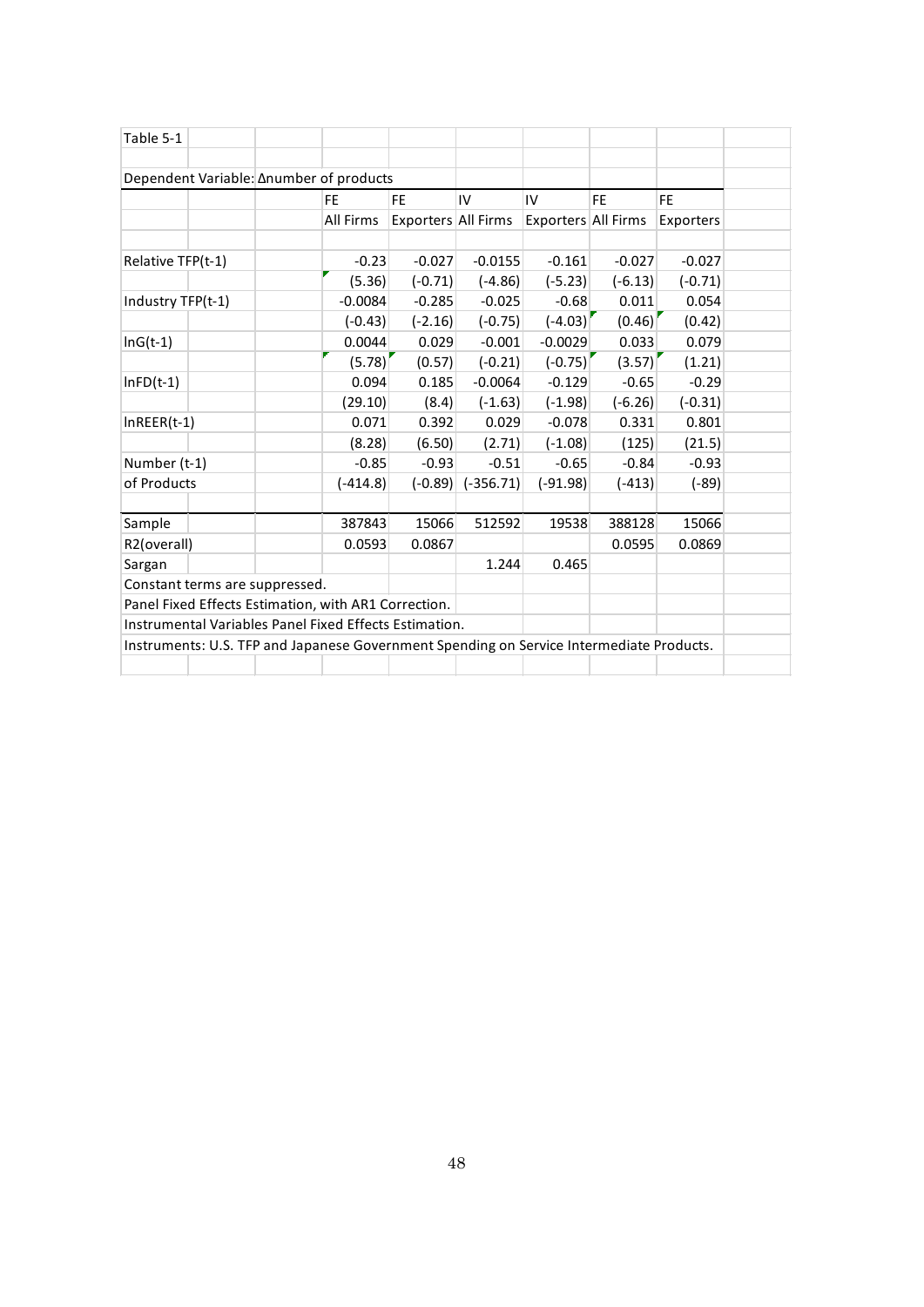| Table 5-2                                                                                |                                                  |  |            |               |           |               |            |           |  |  |  |  |
|------------------------------------------------------------------------------------------|--------------------------------------------------|--|------------|---------------|-----------|---------------|------------|-----------|--|--|--|--|
|                                                                                          |                                                  |  |            |               |           |               |            |           |  |  |  |  |
| Dependent Variable: Rate of Change in the Number of Products (Davis-Haltwanger Index)    |                                                  |  |            |               |           |               |            |           |  |  |  |  |
|                                                                                          | FE.<br>FE.<br>IV<br><b>FE</b><br>IV<br><b>FE</b> |  |            |               |           |               |            |           |  |  |  |  |
|                                                                                          |                                                  |  | All        | Exporters All |           | Exporters All |            | Exporters |  |  |  |  |
|                                                                                          |                                                  |  |            |               |           |               |            |           |  |  |  |  |
| <b>Relative TFP</b>                                                                      |                                                  |  | 0.04       | $-0.0008$     | 0.0023    | $-0.035$      | 0.0027     | $-0.021$  |  |  |  |  |
|                                                                                          |                                                  |  | (2.49)     | $(-0.09)$     | (1.91)    | $(-4.30)$     | (1.65)     | $(-0.21)$ |  |  |  |  |
| Industry TFP(t-1)                                                                        |                                                  |  | $-0.009$   | $-0.018$      | $-0.0063$ | $-0.141$      | 0.016      | 0.068     |  |  |  |  |
|                                                                                          |                                                  |  | $(-1.28)$  | $(-0.55)$     | $(-0.50)$ | $(-3.20)$     | (1.71)     | (1.85)    |  |  |  |  |
| $InG(t-1)$                                                                               |                                                  |  | 0.00098    | 0.0019        | 0.00091   | $-0.0013$     | 0.011      | 0.0084    |  |  |  |  |
|                                                                                          |                                                  |  | (3.54)     | (1.48)        | (0.45)    | $(-0.13)$     | (3.14)     | (0.47)    |  |  |  |  |
| $InFD(t-1)$                                                                              |                                                  |  | 0.026      | 0.0668        | $-0.0046$ | $-0.014$      | $-0.165$   | $-0.113$  |  |  |  |  |
|                                                                                          |                                                  |  | (20.7)     | (3.99)        | $(-3.09)$ | $(-1.98)$     | $(-4.41)$  | $(-0.50)$ |  |  |  |  |
| $InREER(t-1)$                                                                            |                                                  |  | 0.021      | 0.069         | 0.0081    | $-0.0135$     | 0.0895     | 0.108     |  |  |  |  |
|                                                                                          |                                                  |  | (6.26)     | (4.34)        | (1.96)    | $(-0.72)$     | (76.82)    | (9.21)    |  |  |  |  |
| Number (t-1)                                                                             |                                                  |  | $-0.224$   | $-0.14$       | $-0.155$  | $-0.95$       | $-0.222$   | $-0.139$  |  |  |  |  |
| of Products                                                                              |                                                  |  | $(-296.3)$ | $(-50.3)$     | $(-284)$  | $(-51.2)$     | $(-294.4)$ | $(-50.1)$ |  |  |  |  |
|                                                                                          |                                                  |  |            |               |           |               |            |           |  |  |  |  |
| Sample                                                                                   |                                                  |  | 387843     | 15066         | 512592    | 19538         | 388128     | 15066     |  |  |  |  |
| R2(overall)                                                                              |                                                  |  | 0.0273     | 0.0133        |           |               | 0.248      | 0.195     |  |  |  |  |
| Sargan                                                                                   |                                                  |  |            |               | 2.05      | 1.41          |            |           |  |  |  |  |
| Constant terms are suppressed.                                                           |                                                  |  |            |               |           |               |            |           |  |  |  |  |
| Panel Fixed Effects Estimation, with AR1 Correction.                                     |                                                  |  |            |               |           |               |            |           |  |  |  |  |
| Instrumental Variables Panel Fixed Effects Estimation.                                   |                                                  |  |            |               |           |               |            |           |  |  |  |  |
| Instruments: U.S. TFP and Japanese Government Spending on Service Intermediate Products. |                                                  |  |            |               |           |               |            |           |  |  |  |  |
|                                                                                          |                                                  |  |            |               |           |               |            |           |  |  |  |  |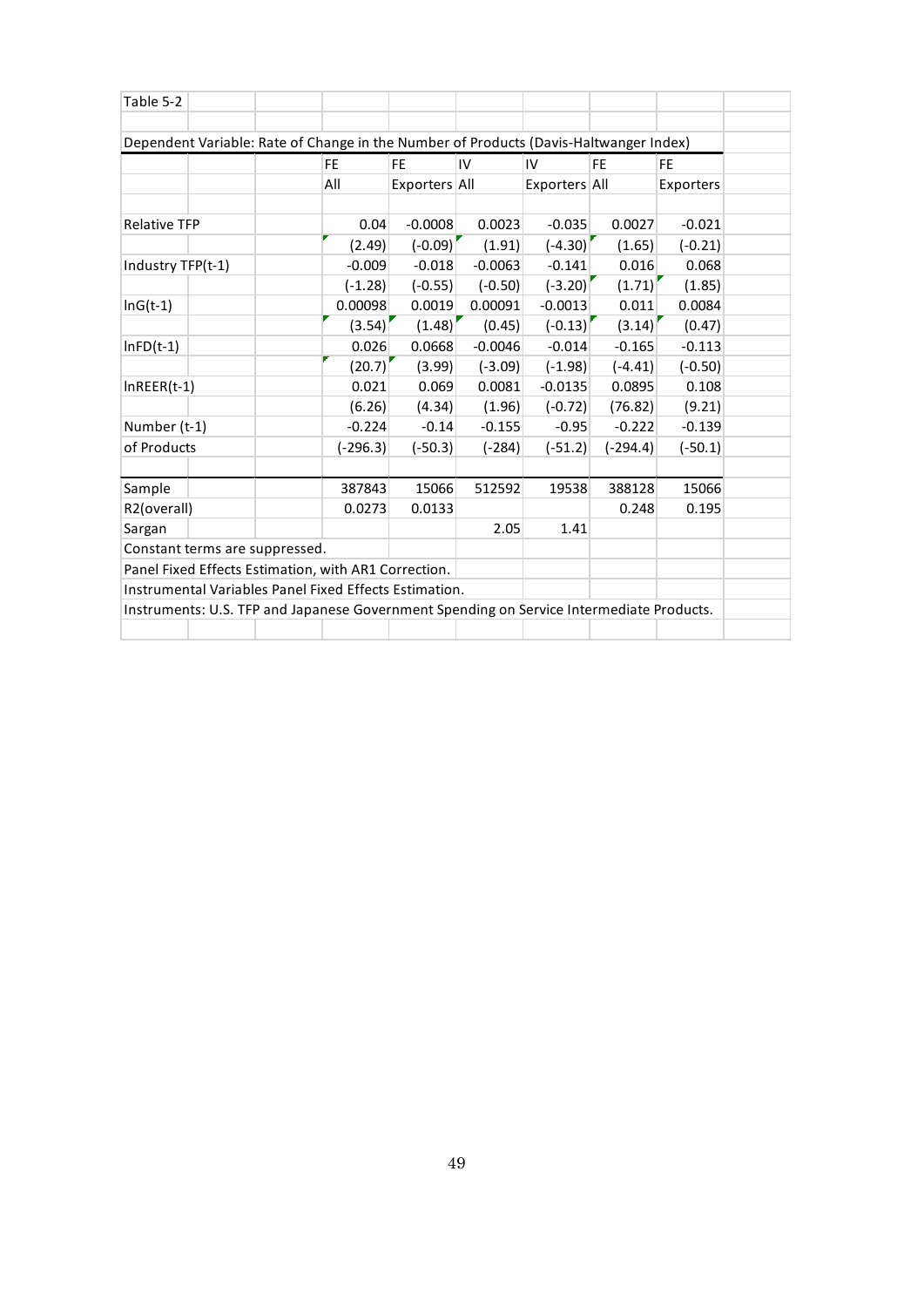Panel Fixed Firm-level Estimations with AR1 and IV

The lower cell in each estimation result shows t-value.

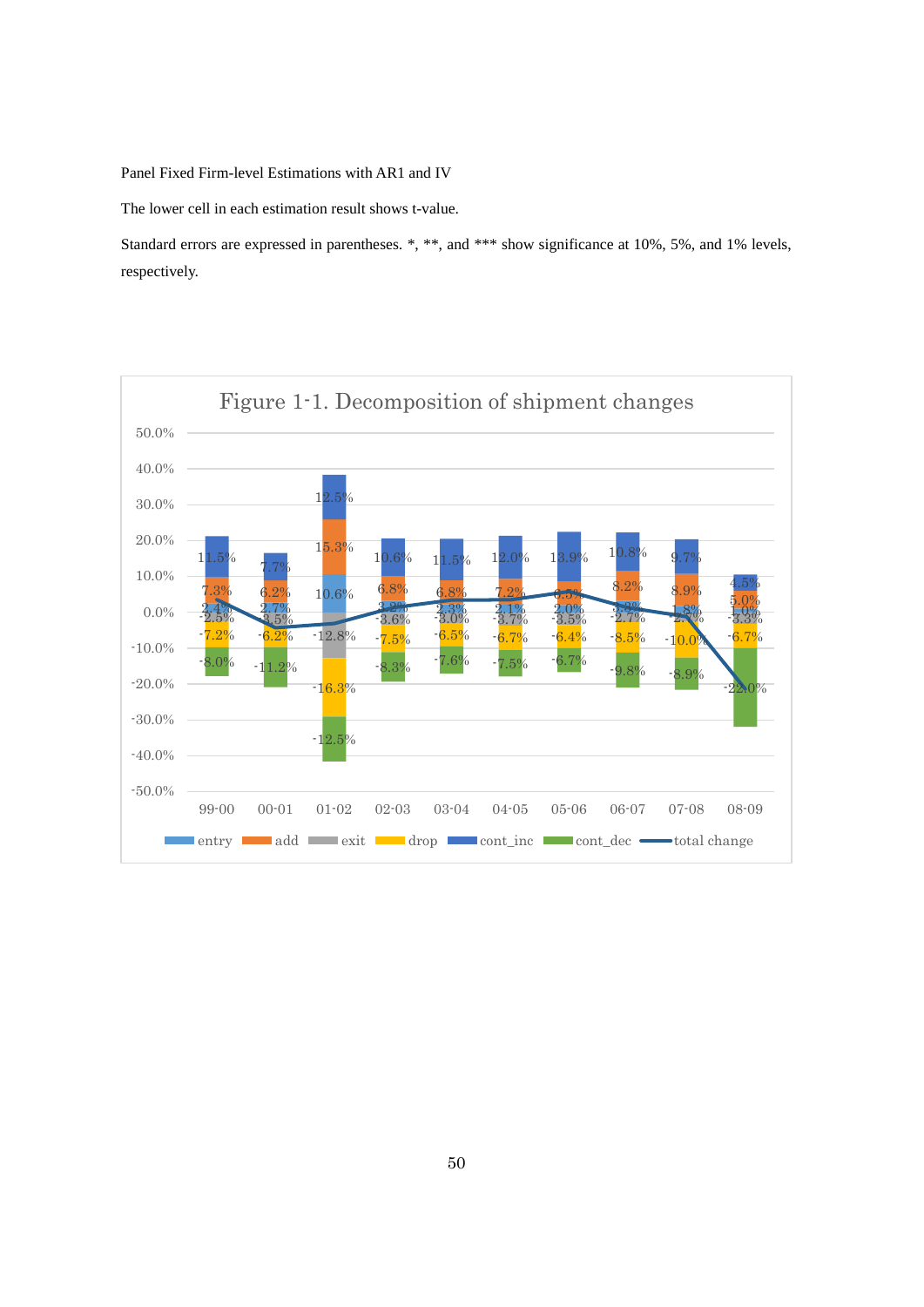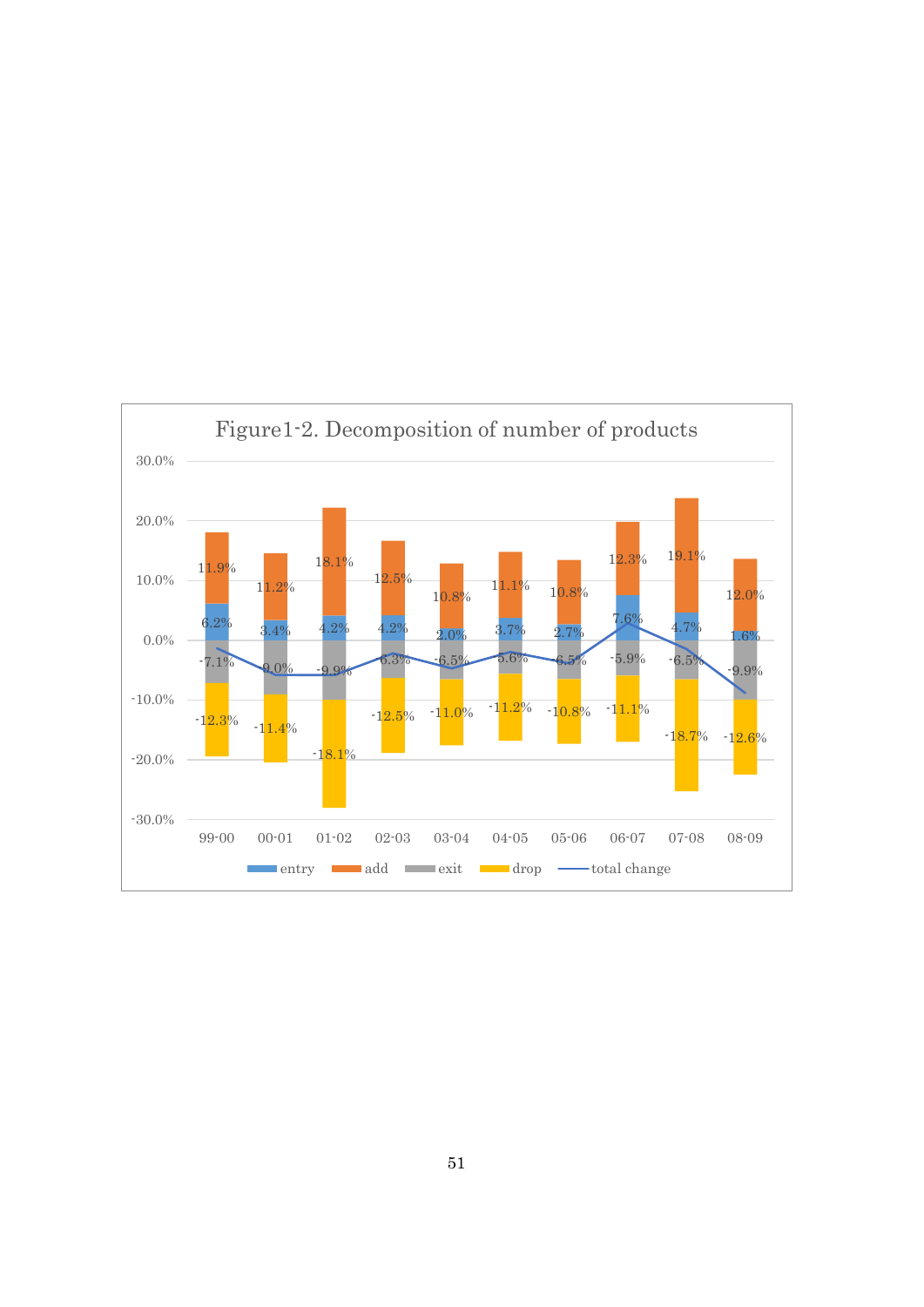Figure 2

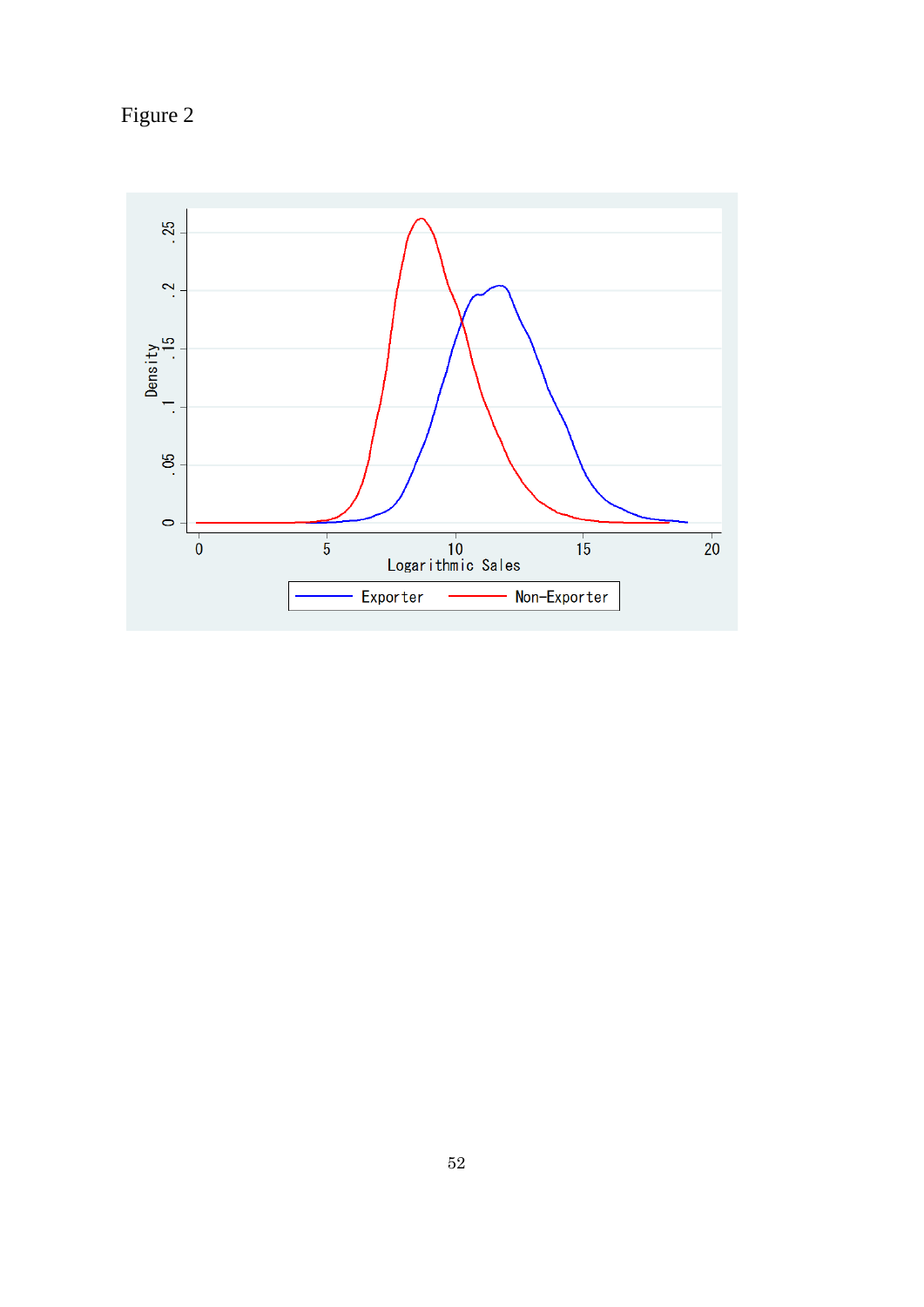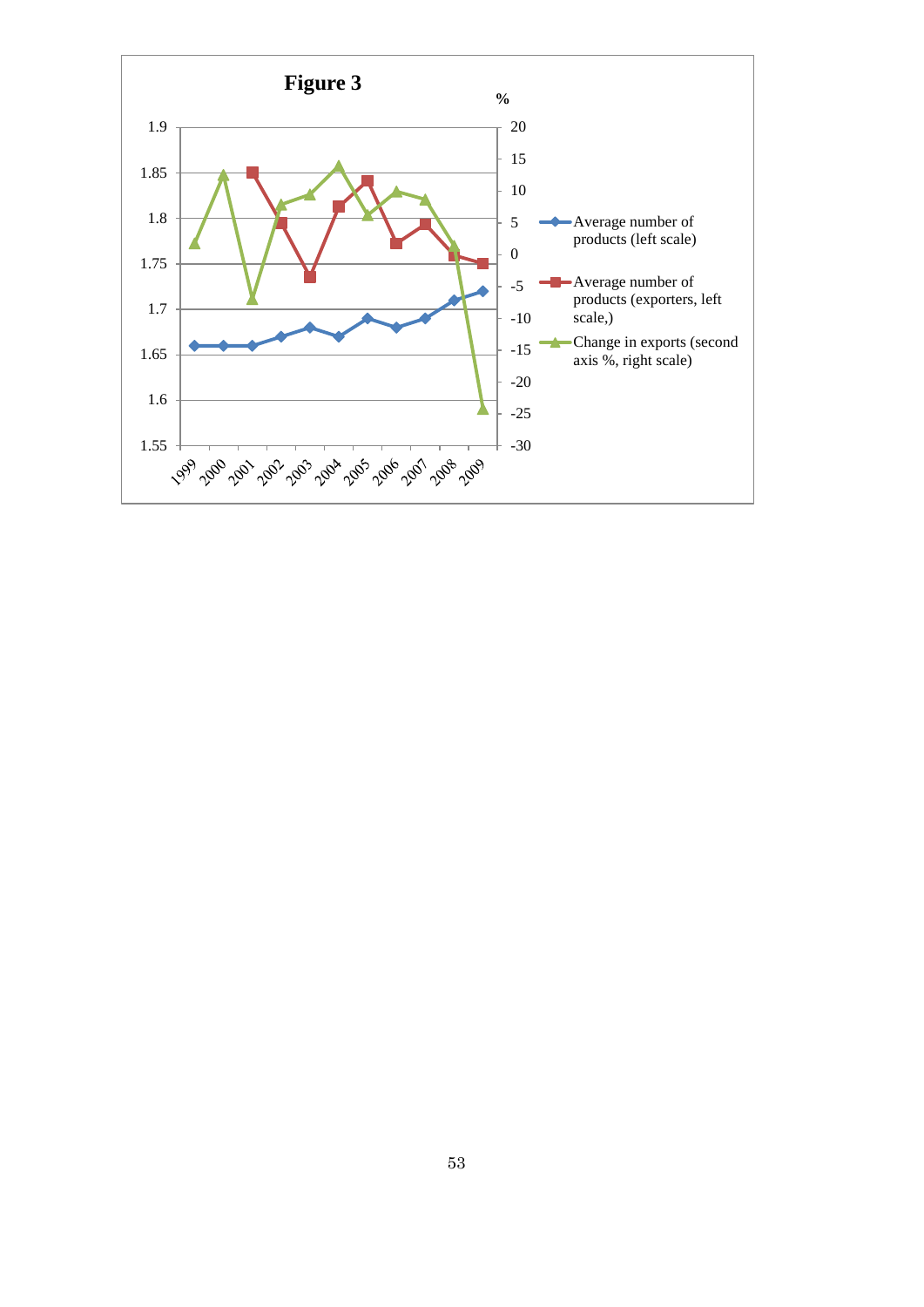